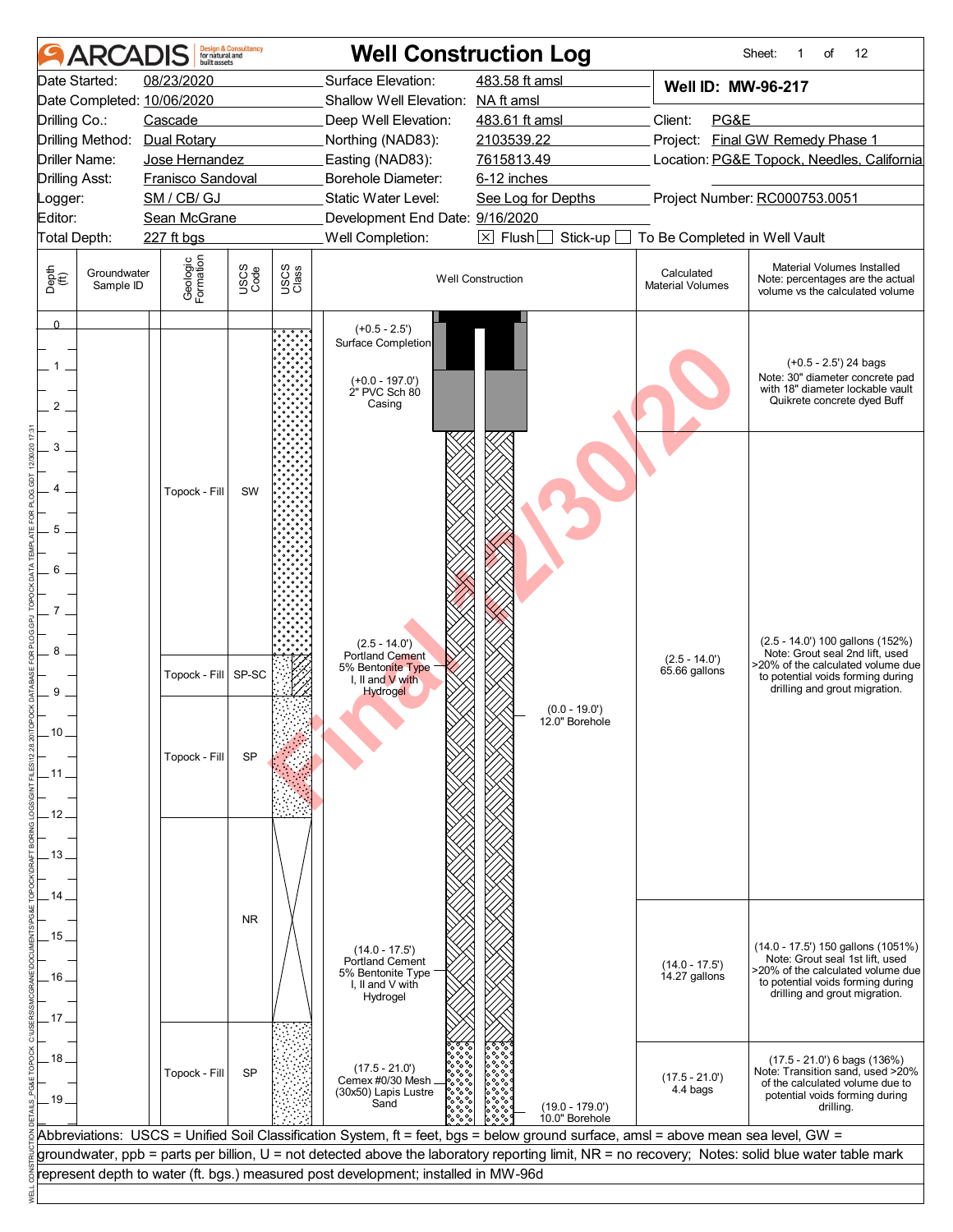| <b>ARCAD</b>                                                                                                                                                                 | <b>Design &amp; Consultancy</b><br>for natural and<br>huilt assets                                        |                               | <b>Well Construction Log</b>                                                                                                                                                                                                            |                                                                                                                                                     |                                                                        | 2<br>of<br>12<br>Sheet:                                                                                                                               |  |
|------------------------------------------------------------------------------------------------------------------------------------------------------------------------------|-----------------------------------------------------------------------------------------------------------|-------------------------------|-----------------------------------------------------------------------------------------------------------------------------------------------------------------------------------------------------------------------------------------|-----------------------------------------------------------------------------------------------------------------------------------------------------|------------------------------------------------------------------------|-------------------------------------------------------------------------------------------------------------------------------------------------------|--|
| Date Started:<br>Date Completed: 10/06/2020<br>Drilling Co.:<br>Drilling Method: Dual Rotary<br>Driller Name:<br><b>Drilling Asst:</b><br>Logger:<br>Editor:<br>Total Depth: | 08/23/2020<br>Cascade<br>Jose Hernandez<br>Franisco Sandoval<br>SM / CB/ GJ<br>Sean McGrane<br>227 ft bgs |                               | Surface Elevation:<br>Shallow Well Elevation: NA ft amsl<br>Deep Well Elevation:<br>Northing (NAD83):<br>Easting (NAD83):<br>Borehole Diameter:<br>Static Water Level:<br>Development End Date: 9/16/2020<br>Well Completion:           | 483.58 ft amsl<br>483.61 ft amsl<br>2103539.22<br>7615813.49<br>6-12 inches<br>See Log for Depths<br>$\boxtimes$ Flush $\square$<br>Stick-up $\Box$ | Well ID: MW-96-217<br>Client:<br>PG&E<br>To Be Completed in Well Vault | Project: Final GW Remedy Phase 1<br>Location: PG&E Topock, Needles, California<br>Project Number: RC000753.0051                                       |  |
| Depth<br>(ff)<br>Groundwater<br>Sample ID                                                                                                                                    | Geologic<br>Formation                                                                                     | USCS<br>Code<br>USCS<br>Class |                                                                                                                                                                                                                                         | <b>Well Construction</b>                                                                                                                            | Calculated<br><b>Material Volumes</b>                                  | Material Volumes Installed<br>Note: percentages are the actual<br>volume vs the calculated volume                                                     |  |
| $20 -$<br>.21 .<br>22.                                                                                                                                                       | Topock - Fill                                                                                             | SP                            | $(17.5 - 21.0)$<br>Cemex #0/30 Mesh<br>(30x50) Lapis Lustre<br>Sand<br>$(+0.0 - 197.0')$<br>2" PVC Sch 80<br>Casing                                                                                                                     |                                                                                                                                                     | $(17.5 - 21.0')$<br>4.4 bags                                           | $(17.5 - 21.0)$ 6 bags $(136%)$<br>Note: Transition sand, used >20%<br>of the calculated volume due to<br>potential voids forming during<br>drillina. |  |
| 23.                                                                                                                                                                          |                                                                                                           |                               |                                                                                                                                                                                                                                         |                                                                                                                                                     |                                                                        |                                                                                                                                                       |  |
| 24                                                                                                                                                                           |                                                                                                           | <b>NR</b>                     |                                                                                                                                                                                                                                         |                                                                                                                                                     |                                                                        |                                                                                                                                                       |  |
| .25.<br>26.<br>27.                                                                                                                                                           |                                                                                                           |                               |                                                                                                                                                                                                                                         |                                                                                                                                                     |                                                                        |                                                                                                                                                       |  |
| 28<br>29.<br>30                                                                                                                                                              | Topock - Fill                                                                                             | SP                            | $(21.0 - 62.5)$                                                                                                                                                                                                                         | $(19.0 - 179.0')$<br>10.0" Borehole                                                                                                                 | $(21.0 - 62.5)$                                                        | (21.0 - 62.5') 32 bags (106%)<br>Note: Annular seal across the                                                                                        |  |
| .31.                                                                                                                                                                         |                                                                                                           |                               | Bentonite chip seal _<br><b>Puregold Medium</b><br>Chips                                                                                                                                                                                |                                                                                                                                                     | 30.16 bags                                                             | screen interval of wells in the<br>MW-96s borehole.                                                                                                   |  |
| 32.<br>33.                                                                                                                                                                   |                                                                                                           |                               |                                                                                                                                                                                                                                         |                                                                                                                                                     |                                                                        |                                                                                                                                                       |  |
| $34 -$                                                                                                                                                                       |                                                                                                           | <b>NR</b>                     |                                                                                                                                                                                                                                         |                                                                                                                                                     |                                                                        |                                                                                                                                                       |  |
| 35.<br>36.                                                                                                                                                                   |                                                                                                           |                               |                                                                                                                                                                                                                                         |                                                                                                                                                     |                                                                        |                                                                                                                                                       |  |
| 37.                                                                                                                                                                          |                                                                                                           |                               |                                                                                                                                                                                                                                         |                                                                                                                                                     |                                                                        |                                                                                                                                                       |  |
| MW-96-VAS-<br>37-42<br>38<br>(<0.033 U<br>ppb)<br>8/5/2020<br>$.39-$<br>11:40                                                                                                | Topock -<br>Fluvial<br>Deposits                                                                           | <b>CL</b>                     |                                                                                                                                                                                                                                         |                                                                                                                                                     |                                                                        |                                                                                                                                                       |  |
|                                                                                                                                                                              |                                                                                                           |                               | Abbreviations: USCS = Unified Soil Classification System, ft = feet, bgs = below ground surface, amsl = above mean sea level, GW =                                                                                                      |                                                                                                                                                     |                                                                        |                                                                                                                                                       |  |
|                                                                                                                                                                              |                                                                                                           |                               | groundwater, ppb = parts per billion, U = not detected above the laboratory reporting limit, NR = no recovery; Notes: solid blue water table mark<br>represent depth to water (ft. bgs.) measured post development; installed in MW-96d |                                                                                                                                                     |                                                                        |                                                                                                                                                       |  |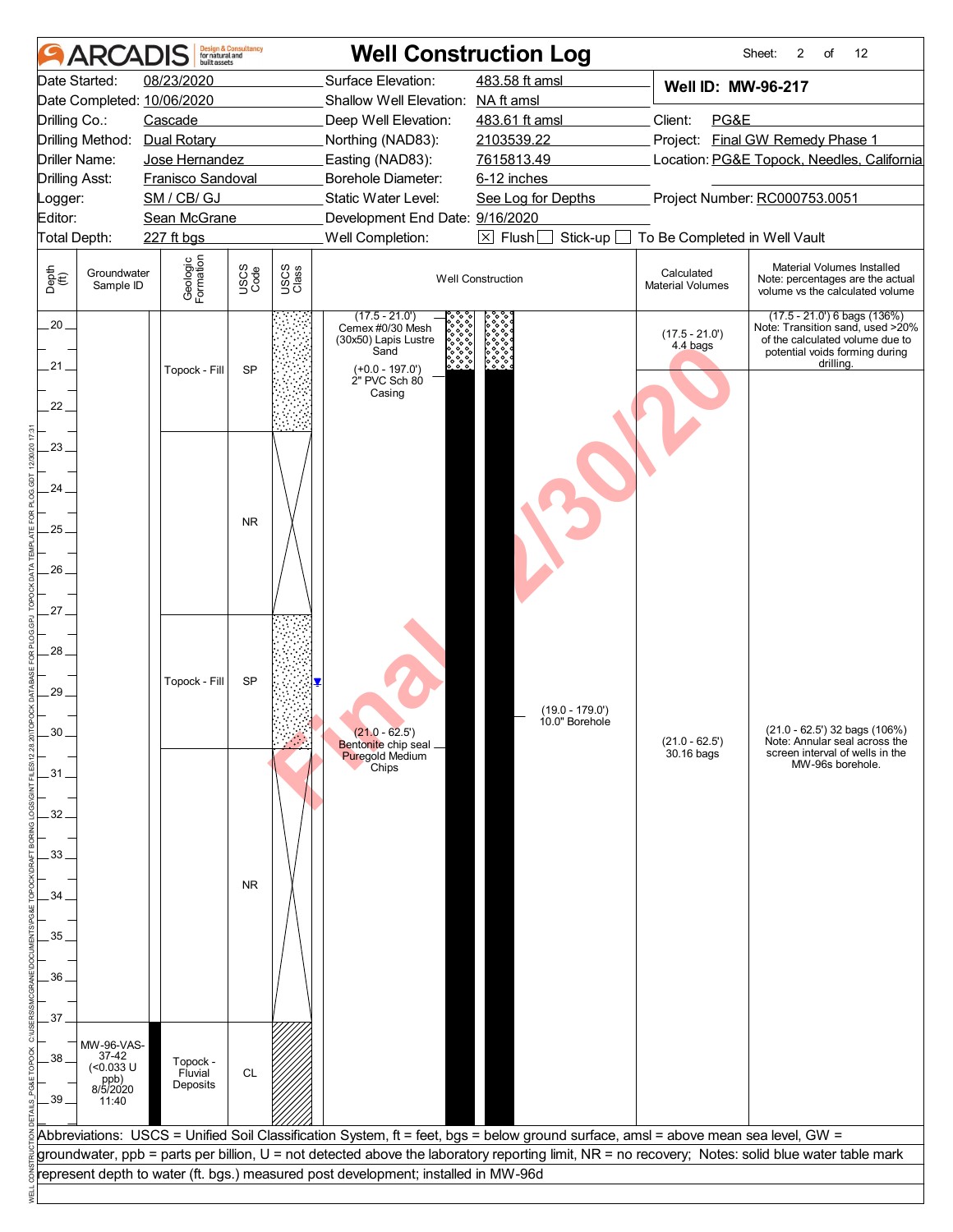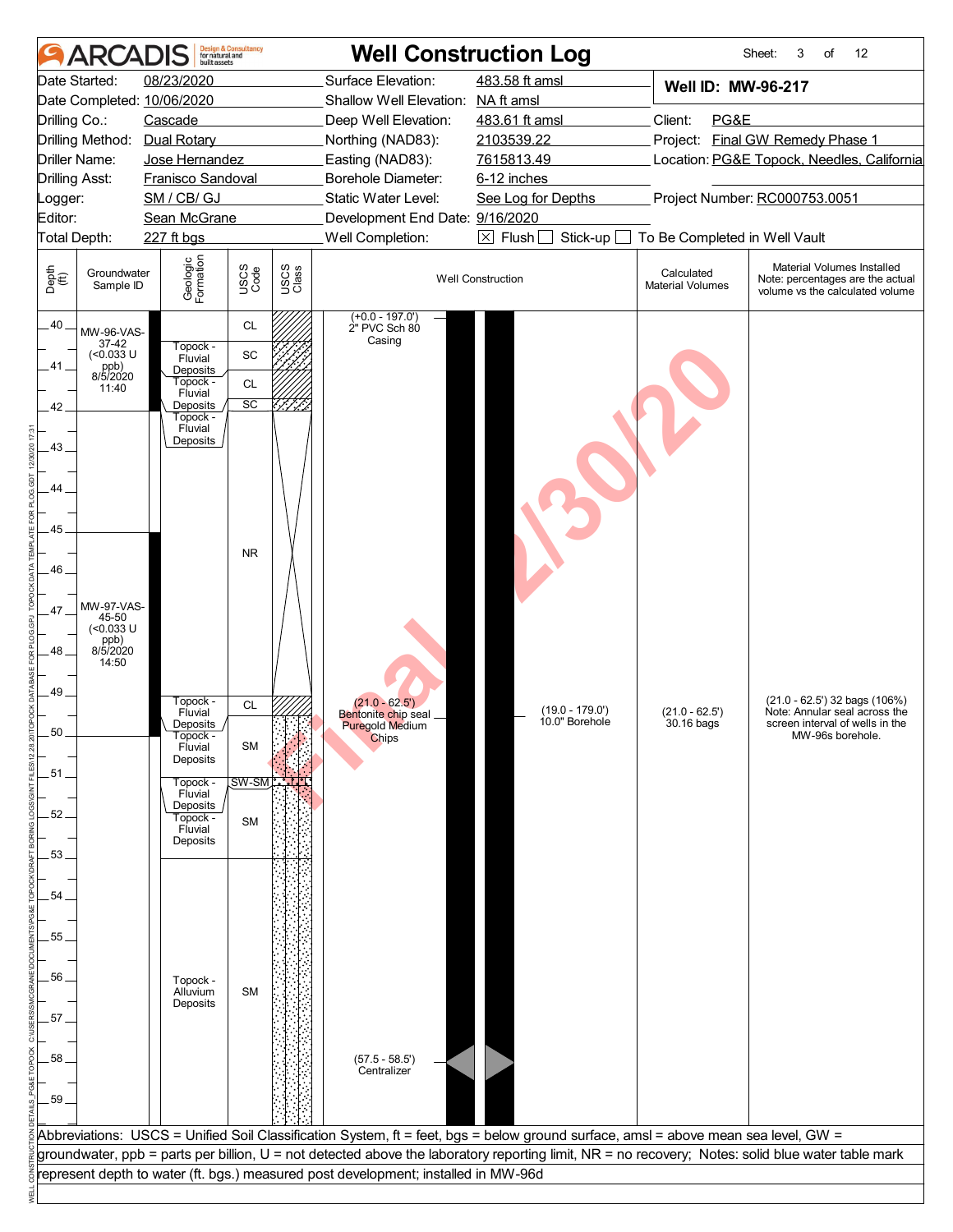| Date Started:                                                                 |                                                                                                                                                                                         |                        |               |                                                                                                                                                                                                           | <b>Well Construction Log</b>                                                                                                       |                                                                        | 12<br>Sheet:<br>4<br>of                                                                                                                           |  |
|-------------------------------------------------------------------------------|-----------------------------------------------------------------------------------------------------------------------------------------------------------------------------------------|------------------------|---------------|-----------------------------------------------------------------------------------------------------------------------------------------------------------------------------------------------------------|------------------------------------------------------------------------------------------------------------------------------------|------------------------------------------------------------------------|---------------------------------------------------------------------------------------------------------------------------------------------------|--|
| Drilling Co.:<br>Driller Name:<br><b>Drilling Asst:</b><br>Logger:<br>Editor: | 08/23/2020<br>Date Completed: 10/06/2020<br>Cascade<br>Drilling Method: Dual Rotary<br>Jose Hernandez<br>Franisco Sandoval<br>SM / CB/ GJ<br>Sean McGrane<br>Total Depth:<br>227 ft bgs |                        |               | Surface Elevation:<br>Shallow Well Elevation: NA ft amsl<br>Deep Well Elevation:<br>Northing (NAD83):<br>Easting (NAD83):<br>Borehole Diameter:<br>Static Water Level:<br>Development End Date: 9/16/2020 | 483.58 ft amsl<br>483.61 ft amsl<br>2103539.22<br>7615813.49<br>6-12 inches<br>See Log for Depths                                  | <b>Well ID: MW-96-217</b><br>Client:<br>PG&E                           | Project: Final GW Remedy Phase 1<br>Location: PG&E Topock, Needles, California<br>Project Number: RC000753.0051                                   |  |
| Depth<br>$\bigoplus_{i=1}^{n}$<br>Groundwater<br>Sample ID                    | Geologic<br>Formation                                                                                                                                                                   | USCS<br>Code           | USCS<br>Class | Well Completion:                                                                                                                                                                                          | $\boxed{\times}$ Flush $\boxed{\phantom{0}}$<br>Stick-up<br><b>Well Construction</b>                                               | To Be Completed in Well Vault<br>Calculated<br><b>Material Volumes</b> | Material Volumes Installed<br>Note: percentages are the actual<br>volume vs the calculated volume                                                 |  |
| $.60 -$<br>.61 .<br>62.                                                       | Topock -<br>Alluvium<br>Deposits                                                                                                                                                        | <b>SM</b><br><b>SM</b> |               | $(+0.0 - 197.0')$<br>2" PVC Sch 80<br>Casing<br>$(21.0 - 62.5')$<br>Bentonite chip seal _<br>Puregold Medium<br>Chips                                                                                     |                                                                                                                                    | $(21.0 - 62.5')$<br>30.16 bags                                         | $(21.0 - 62.5')$ 32 bags $(106%)$<br>Note: Annular seal across the<br>screen interval of wells in the<br>MW-96s borehole.                         |  |
| 63.<br>64                                                                     | Topock -<br>Alluvium<br>Deposits                                                                                                                                                        | SW-SM                  |               |                                                                                                                                                                                                           |                                                                                                                                    |                                                                        |                                                                                                                                                   |  |
| .65.<br>66.<br>67.<br>68<br>69.<br>70.<br>. 71                                | Topock -<br>Alluvium<br>Deposits                                                                                                                                                        | <b>SM</b>              |               | $(62.5 - 186.0')$<br>Bentonite pellets                                                                                                                                                                    | $(19.0 - 179.0')$<br>10.0" Borehole                                                                                                | $(62.5 - 186.0')$<br>101.2 buckets                                     | (62.5 - 186.0') 102 buckets (101%)<br>Note: Annular seal across the<br>screen interval of wells in the                                            |  |
| .72.<br>-73<br>.74.<br>.75                                                    | Topock -<br>Alluvium<br>Deposits                                                                                                                                                        | <b>SM</b>              |               | seal Pel-Plug<br>TR30) 3/8"                                                                                                                                                                               |                                                                                                                                    |                                                                        | MW-96s borehole.                                                                                                                                  |  |
| - 76<br>77.<br>.78<br>$-79$                                                   | Topock -<br>Alluvium<br>Deposits                                                                                                                                                        | <b>SM</b>              |               |                                                                                                                                                                                                           |                                                                                                                                    |                                                                        |                                                                                                                                                   |  |
|                                                                               |                                                                                                                                                                                         |                        |               | represent depth to water (ft. bgs.) measured post development; installed in MW-96d                                                                                                                        | Abbreviations: USCS = Unified Soil Classification System, ft = feet, bgs = below ground surface, amsl = above mean sea level, GW = |                                                                        | groundwater, ppb = parts per billion, U = not detected above the laboratory reporting limit, NR = no recovery; Notes: solid blue water table mark |  |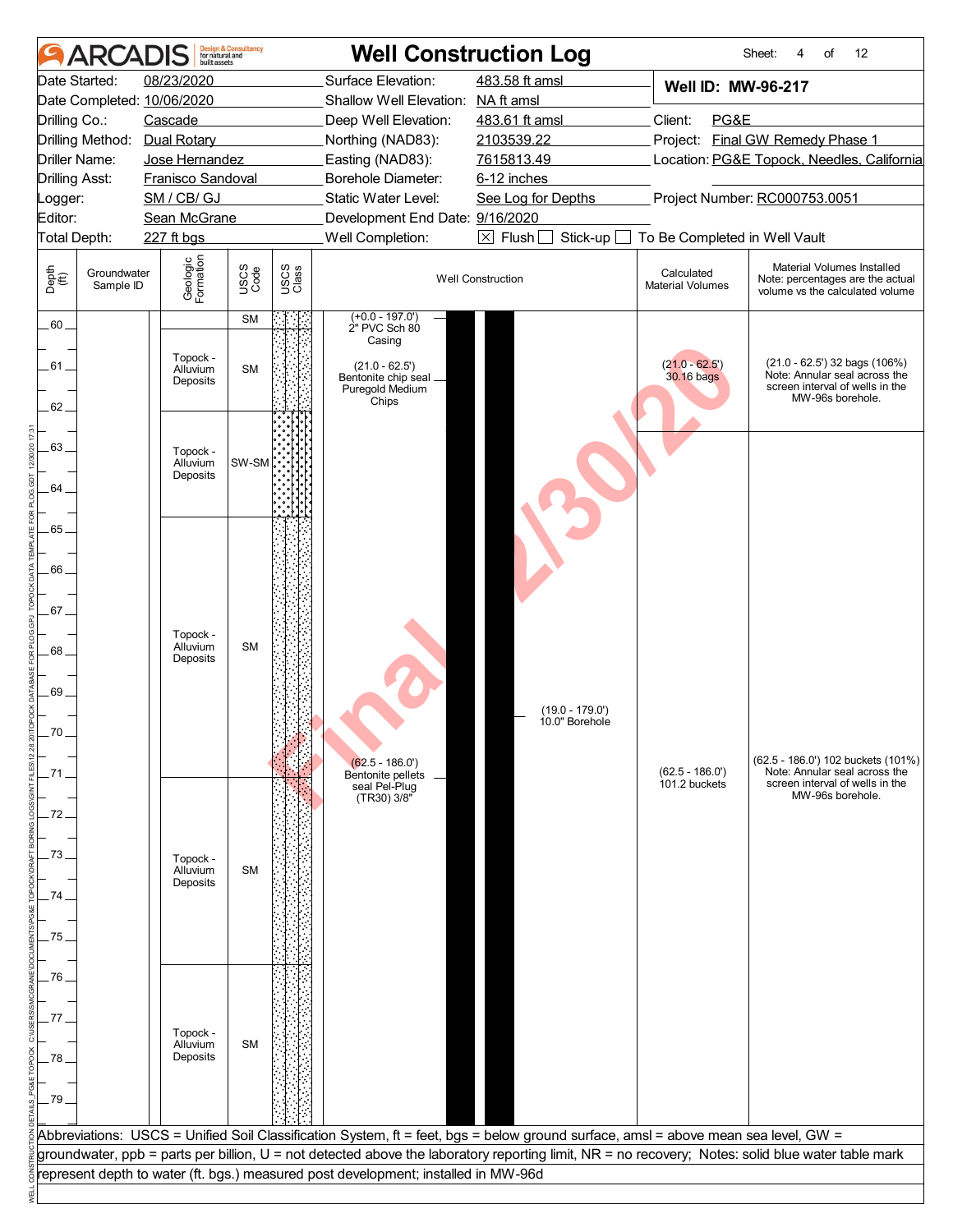|                                                                                                                    | <b>AR</b>                                                 | built assets                                                         | <b>Design &amp; Consultancy</b><br>for natural and |               | <b>Well Construction Log</b>                                                                                                        |                                     |                                       | Sheet:<br>12<br>5<br>of                                                                                                                           |
|--------------------------------------------------------------------------------------------------------------------|-----------------------------------------------------------|----------------------------------------------------------------------|----------------------------------------------------|---------------|-------------------------------------------------------------------------------------------------------------------------------------|-------------------------------------|---------------------------------------|---------------------------------------------------------------------------------------------------------------------------------------------------|
| Date Started:                                                                                                      |                                                           | 08/23/2020                                                           |                                                    |               | Surface Elevation:                                                                                                                  | 483.58 ft amsl                      | <b>Well ID: MW-96-217</b>             |                                                                                                                                                   |
|                                                                                                                    |                                                           | Date Completed: 10/06/2020                                           |                                                    |               | Shallow Well Elevation: NA ft amsl                                                                                                  |                                     |                                       |                                                                                                                                                   |
| Drilling Co.:                                                                                                      |                                                           | Cascade                                                              |                                                    |               | Deep Well Elevation:                                                                                                                | 483.61 ft amsl                      | PG&E<br>Client:                       |                                                                                                                                                   |
|                                                                                                                    |                                                           | Drilling Method: Dual Rotary                                         |                                                    |               | Northing (NAD83):                                                                                                                   | 2103539.22                          |                                       | Project: Final GW Remedy Phase 1                                                                                                                  |
| <b>Driller Name:</b>                                                                                               |                                                           | Jose Hernandez                                                       |                                                    |               | Easting (NAD83):                                                                                                                    | 7615813.49                          |                                       | Location: PG&E Topock, Needles, California                                                                                                        |
| <b>Drilling Asst:</b>                                                                                              |                                                           | Franisco Sandoval                                                    |                                                    |               | Borehole Diameter:                                                                                                                  | 6-12 inches                         |                                       |                                                                                                                                                   |
| Logger:                                                                                                            |                                                           | SM / CB/ GJ                                                          |                                                    |               | Static Water Level:                                                                                                                 | See Log for Depths                  |                                       | Project Number: RC000753.0051                                                                                                                     |
| Editor:                                                                                                            |                                                           | Sean McGrane                                                         |                                                    |               | Development End Date: 9/16/2020                                                                                                     |                                     |                                       |                                                                                                                                                   |
| Total Depth:                                                                                                       |                                                           | 227 ft bgs                                                           |                                                    |               | Well Completion:                                                                                                                    | $\boxtimes$ Flush<br>Stick-up       | To Be Completed in Well Vault         |                                                                                                                                                   |
|                                                                                                                    |                                                           |                                                                      |                                                    |               |                                                                                                                                     |                                     |                                       |                                                                                                                                                   |
| Depth<br>(ff)                                                                                                      | Groundwater<br>Sample ID                                  | Geologic<br>Formation                                                | USCS<br>Code                                       | USCS<br>Class |                                                                                                                                     | <b>Well Construction</b>            | Calculated<br><b>Material Volumes</b> | Material Volumes Installed<br>Note: percentages are the actual<br>volume vs the calculated volume                                                 |
| $80-$<br>81<br>82.<br>.83<br>.84<br>85<br>86.<br>87<br>88<br>89<br>90<br>91<br>92.<br>93.<br>94<br>95<br>96.<br>97 | MW-96-VAS-<br>82-87<br>(<0.17 U ppb)<br>8/6/2020<br>11:45 | Topock -<br>Alluvium<br>Deposits<br>Topock -<br>Alluvium<br>Deposits | <b>SM</b><br><b>SM</b>                             |               | $(+0.0 - 197.0')$<br>2" PVC Sch 80<br>Casing<br>$(62.5 - 186.0')$<br><b>Bentonite pellets</b><br>seal Pel-Plug<br>(TR30) 3/8"       | $(19.0 - 179.0')$<br>10.0" Borehole | $(62.5 - 186.0')$<br>101.2 buckets    | (62.5 - 186.0') 102 buckets (101%)<br>Note: Annular seal across the<br>screen interval of wells in the<br>MW-96s borehole.                        |
| 98<br>.99.                                                                                                         |                                                           | Topock -<br>Alluvium<br>Deposits                                     | <b>SM</b>                                          |               | $(97.5 - 98.5')$<br>Centralizer                                                                                                     |                                     |                                       |                                                                                                                                                   |
|                                                                                                                    |                                                           |                                                                      |                                                    |               |                                                                                                                                     |                                     |                                       |                                                                                                                                                   |
|                                                                                                                    |                                                           |                                                                      |                                                    |               | Abbreviations:  USCS = Unified Soil Classification System, ft = feet, bgs = below ground surface, amsl = above mean sea level, GW = |                                     |                                       |                                                                                                                                                   |
|                                                                                                                    |                                                           |                                                                      |                                                    |               |                                                                                                                                     |                                     |                                       |                                                                                                                                                   |
|                                                                                                                    |                                                           |                                                                      |                                                    |               |                                                                                                                                     |                                     |                                       |                                                                                                                                                   |
|                                                                                                                    |                                                           |                                                                      |                                                    |               | represent depth to water (ft. bgs.) measured post development; installed in MW-96d                                                  |                                     |                                       | groundwater, ppb = parts per billion, U = not detected above the laboratory reporting limit, NR = no recovery; Notes: solid blue water table mark |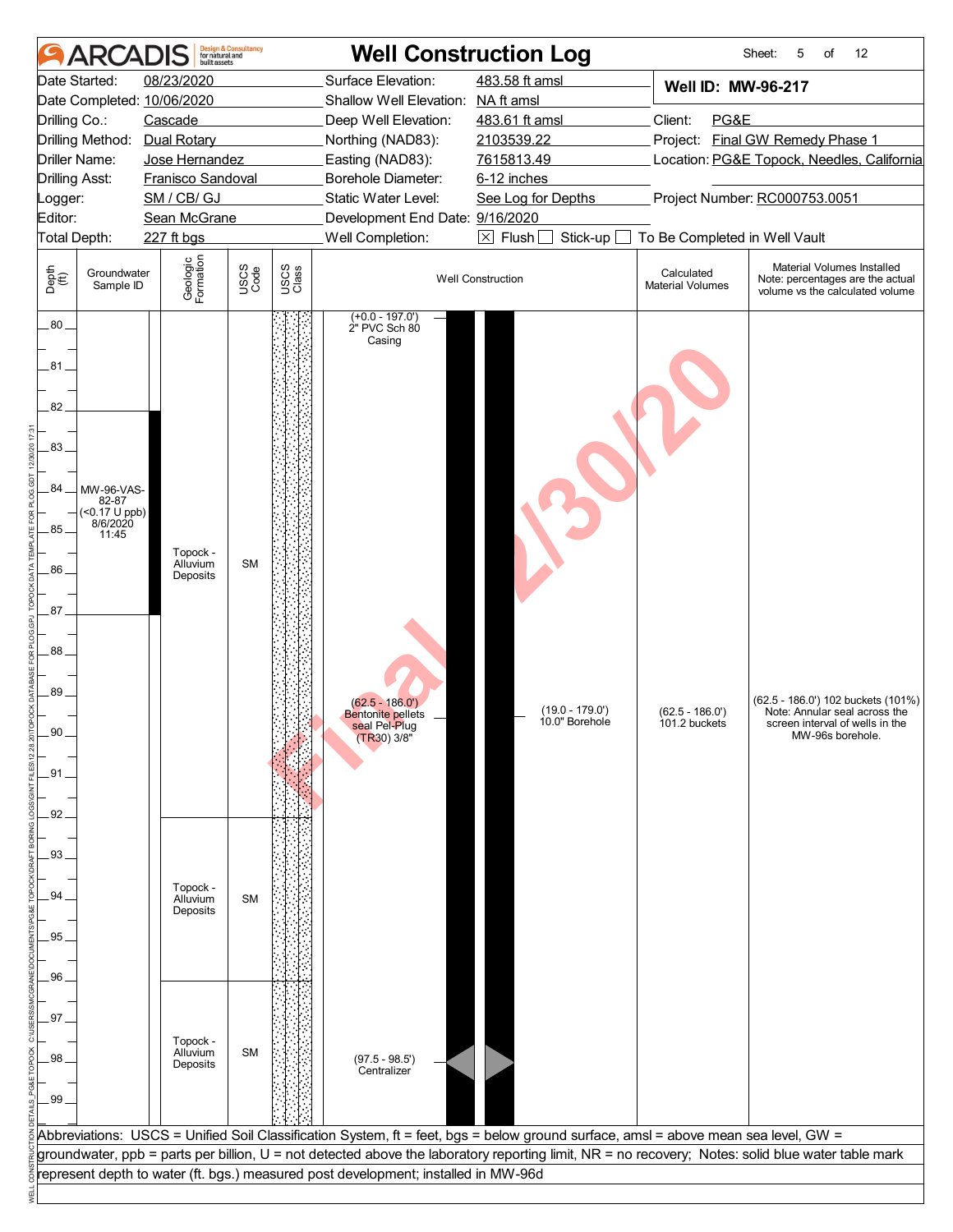| Surface Elevation:<br>483.58 ft amsl<br>Date Started:<br>08/23/2020<br>Well ID: MW-96-217<br>Date Completed: 10/06/2020<br>Shallow Well Elevation: NA ft amsl<br>Drilling Co.:<br>Cascade<br>Deep Well Elevation:<br>483.61 ft amsl<br>Client:<br>PG&E<br>Project: Final GW Remedy Phase 1<br>2103539.22<br>Drilling Method: Dual Rotary<br>Northing (NAD83):<br>Easting (NAD83):<br>7615813.49<br>Location: PG&E Topock, Needles, California<br>Driller Name:<br>Jose Hernandez<br>Borehole Diameter:<br><b>Drilling Asst:</b><br>Franisco Sandoval<br>6-12 inches<br>Project Number: RC000753.0051<br>SM / CB/ GJ<br>Static Water Level:<br>See Log for Depths<br>Logger:<br>Sean McGrane<br>Development End Date: 9/16/2020<br>Well Completion:<br>$\boxtimes$ Flush [<br>Stick-up<br>Total Depth:<br>To Be Completed in Well Vault<br>227 ft bgs<br>Geologic<br>Formation<br>Material Volumes Installed<br>USCS<br>Code<br>USCS<br>Class<br>Depth<br>(ff)<br>Groundwater<br>Calculated<br><b>Well Construction</b><br>Note: percentages are the actual<br><b>Material Volumes</b><br>Sample ID<br>volume vs the calculated volume<br>$(+0.0 - 197.0')$<br>100<br>2" PVC Sch 80<br>Casing<br>Topock -<br><b>SM</b><br>Alluvium<br>$\_101\_$<br>Deposits<br>$-102$<br>$-103$<br>_104_<br>Topock -<br><b>SM</b><br>Alluvium<br>Deposits<br>$-105$<br>-106-<br>$-107$<br>$108$ <sub>-</sub><br>$-109$<br>(62.5 - 186.0') 102 buckets (101%)<br>$(62.5 - 186.0')$<br>$(19.0 - 179.0')$<br>$(62.5 - 186.0')$<br>Note: Annular seal across the<br><b>Bentonite pellets</b><br>10.0" Borehole<br>101.2 buckets<br>Topock -<br>screen interval of wells in the<br>seal Pel-Plug<br>(TR30) 3/8"<br>Alluvium<br>SM<br>MW-96s borehole.<br>Deposits<br>$\_111$<br>_112_<br>_113_<br>_114_<br>Topock -<br>Alluvium<br><b>SM</b><br>Deposits<br>_115_<br>_116_<br>_117_<br>Topock -<br><b>SM</b><br>Alluvium<br>Deposits<br>_118_<br>$-119$<br>Abbreviations: USCS = Unified Soil Classification System, ft = feet, bgs = below ground surface, amsl = above mean sea level, GW =<br>groundwater, ppb = parts per billion, U = not detected above the laboratory reporting limit, NR = no recovery; Notes: solid blue water table mark<br>represent depth to water (ft. bgs.) measured post development; installed in MW-96d |         | <b>ARCA</b> | huilt assets | <b>Design &amp; Consultancy</b><br>for natural and |  | <b>Well Construction Log</b> |  | 12<br>Sheet:<br>6<br>of |  |
|--------------------------------------------------------------------------------------------------------------------------------------------------------------------------------------------------------------------------------------------------------------------------------------------------------------------------------------------------------------------------------------------------------------------------------------------------------------------------------------------------------------------------------------------------------------------------------------------------------------------------------------------------------------------------------------------------------------------------------------------------------------------------------------------------------------------------------------------------------------------------------------------------------------------------------------------------------------------------------------------------------------------------------------------------------------------------------------------------------------------------------------------------------------------------------------------------------------------------------------------------------------------------------------------------------------------------------------------------------------------------------------------------------------------------------------------------------------------------------------------------------------------------------------------------------------------------------------------------------------------------------------------------------------------------------------------------------------------------------------------------------------------------------------------------------------------------------------------------------------------------------------------------------------------------------------------------------------------------------------------------------------------------------------------------------------------------------------------------------------------------------------------------------------------------------------------------------------------------------------------------------------------------------------------------------------------|---------|-------------|--------------|----------------------------------------------------|--|------------------------------|--|-------------------------|--|
|                                                                                                                                                                                                                                                                                                                                                                                                                                                                                                                                                                                                                                                                                                                                                                                                                                                                                                                                                                                                                                                                                                                                                                                                                                                                                                                                                                                                                                                                                                                                                                                                                                                                                                                                                                                                                                                                                                                                                                                                                                                                                                                                                                                                                                                                                                                    |         |             |              |                                                    |  |                              |  |                         |  |
|                                                                                                                                                                                                                                                                                                                                                                                                                                                                                                                                                                                                                                                                                                                                                                                                                                                                                                                                                                                                                                                                                                                                                                                                                                                                                                                                                                                                                                                                                                                                                                                                                                                                                                                                                                                                                                                                                                                                                                                                                                                                                                                                                                                                                                                                                                                    |         |             |              |                                                    |  |                              |  |                         |  |
|                                                                                                                                                                                                                                                                                                                                                                                                                                                                                                                                                                                                                                                                                                                                                                                                                                                                                                                                                                                                                                                                                                                                                                                                                                                                                                                                                                                                                                                                                                                                                                                                                                                                                                                                                                                                                                                                                                                                                                                                                                                                                                                                                                                                                                                                                                                    |         |             |              |                                                    |  |                              |  |                         |  |
|                                                                                                                                                                                                                                                                                                                                                                                                                                                                                                                                                                                                                                                                                                                                                                                                                                                                                                                                                                                                                                                                                                                                                                                                                                                                                                                                                                                                                                                                                                                                                                                                                                                                                                                                                                                                                                                                                                                                                                                                                                                                                                                                                                                                                                                                                                                    |         |             |              |                                                    |  |                              |  |                         |  |
|                                                                                                                                                                                                                                                                                                                                                                                                                                                                                                                                                                                                                                                                                                                                                                                                                                                                                                                                                                                                                                                                                                                                                                                                                                                                                                                                                                                                                                                                                                                                                                                                                                                                                                                                                                                                                                                                                                                                                                                                                                                                                                                                                                                                                                                                                                                    |         |             |              |                                                    |  |                              |  |                         |  |
|                                                                                                                                                                                                                                                                                                                                                                                                                                                                                                                                                                                                                                                                                                                                                                                                                                                                                                                                                                                                                                                                                                                                                                                                                                                                                                                                                                                                                                                                                                                                                                                                                                                                                                                                                                                                                                                                                                                                                                                                                                                                                                                                                                                                                                                                                                                    |         |             |              |                                                    |  |                              |  |                         |  |
|                                                                                                                                                                                                                                                                                                                                                                                                                                                                                                                                                                                                                                                                                                                                                                                                                                                                                                                                                                                                                                                                                                                                                                                                                                                                                                                                                                                                                                                                                                                                                                                                                                                                                                                                                                                                                                                                                                                                                                                                                                                                                                                                                                                                                                                                                                                    |         |             |              |                                                    |  |                              |  |                         |  |
|                                                                                                                                                                                                                                                                                                                                                                                                                                                                                                                                                                                                                                                                                                                                                                                                                                                                                                                                                                                                                                                                                                                                                                                                                                                                                                                                                                                                                                                                                                                                                                                                                                                                                                                                                                                                                                                                                                                                                                                                                                                                                                                                                                                                                                                                                                                    | Editor: |             |              |                                                    |  |                              |  |                         |  |
|                                                                                                                                                                                                                                                                                                                                                                                                                                                                                                                                                                                                                                                                                                                                                                                                                                                                                                                                                                                                                                                                                                                                                                                                                                                                                                                                                                                                                                                                                                                                                                                                                                                                                                                                                                                                                                                                                                                                                                                                                                                                                                                                                                                                                                                                                                                    |         |             |              |                                                    |  |                              |  |                         |  |
|                                                                                                                                                                                                                                                                                                                                                                                                                                                                                                                                                                                                                                                                                                                                                                                                                                                                                                                                                                                                                                                                                                                                                                                                                                                                                                                                                                                                                                                                                                                                                                                                                                                                                                                                                                                                                                                                                                                                                                                                                                                                                                                                                                                                                                                                                                                    |         |             |              |                                                    |  |                              |  |                         |  |
|                                                                                                                                                                                                                                                                                                                                                                                                                                                                                                                                                                                                                                                                                                                                                                                                                                                                                                                                                                                                                                                                                                                                                                                                                                                                                                                                                                                                                                                                                                                                                                                                                                                                                                                                                                                                                                                                                                                                                                                                                                                                                                                                                                                                                                                                                                                    |         |             |              |                                                    |  |                              |  |                         |  |
|                                                                                                                                                                                                                                                                                                                                                                                                                                                                                                                                                                                                                                                                                                                                                                                                                                                                                                                                                                                                                                                                                                                                                                                                                                                                                                                                                                                                                                                                                                                                                                                                                                                                                                                                                                                                                                                                                                                                                                                                                                                                                                                                                                                                                                                                                                                    |         |             |              |                                                    |  |                              |  |                         |  |
|                                                                                                                                                                                                                                                                                                                                                                                                                                                                                                                                                                                                                                                                                                                                                                                                                                                                                                                                                                                                                                                                                                                                                                                                                                                                                                                                                                                                                                                                                                                                                                                                                                                                                                                                                                                                                                                                                                                                                                                                                                                                                                                                                                                                                                                                                                                    |         |             |              |                                                    |  |                              |  |                         |  |
|                                                                                                                                                                                                                                                                                                                                                                                                                                                                                                                                                                                                                                                                                                                                                                                                                                                                                                                                                                                                                                                                                                                                                                                                                                                                                                                                                                                                                                                                                                                                                                                                                                                                                                                                                                                                                                                                                                                                                                                                                                                                                                                                                                                                                                                                                                                    |         |             |              |                                                    |  |                              |  |                         |  |
|                                                                                                                                                                                                                                                                                                                                                                                                                                                                                                                                                                                                                                                                                                                                                                                                                                                                                                                                                                                                                                                                                                                                                                                                                                                                                                                                                                                                                                                                                                                                                                                                                                                                                                                                                                                                                                                                                                                                                                                                                                                                                                                                                                                                                                                                                                                    |         |             |              |                                                    |  |                              |  |                         |  |
|                                                                                                                                                                                                                                                                                                                                                                                                                                                                                                                                                                                                                                                                                                                                                                                                                                                                                                                                                                                                                                                                                                                                                                                                                                                                                                                                                                                                                                                                                                                                                                                                                                                                                                                                                                                                                                                                                                                                                                                                                                                                                                                                                                                                                                                                                                                    |         |             |              |                                                    |  |                              |  |                         |  |
|                                                                                                                                                                                                                                                                                                                                                                                                                                                                                                                                                                                                                                                                                                                                                                                                                                                                                                                                                                                                                                                                                                                                                                                                                                                                                                                                                                                                                                                                                                                                                                                                                                                                                                                                                                                                                                                                                                                                                                                                                                                                                                                                                                                                                                                                                                                    |         |             |              |                                                    |  |                              |  |                         |  |
|                                                                                                                                                                                                                                                                                                                                                                                                                                                                                                                                                                                                                                                                                                                                                                                                                                                                                                                                                                                                                                                                                                                                                                                                                                                                                                                                                                                                                                                                                                                                                                                                                                                                                                                                                                                                                                                                                                                                                                                                                                                                                                                                                                                                                                                                                                                    |         |             |              |                                                    |  |                              |  |                         |  |
|                                                                                                                                                                                                                                                                                                                                                                                                                                                                                                                                                                                                                                                                                                                                                                                                                                                                                                                                                                                                                                                                                                                                                                                                                                                                                                                                                                                                                                                                                                                                                                                                                                                                                                                                                                                                                                                                                                                                                                                                                                                                                                                                                                                                                                                                                                                    |         |             |              |                                                    |  |                              |  |                         |  |
|                                                                                                                                                                                                                                                                                                                                                                                                                                                                                                                                                                                                                                                                                                                                                                                                                                                                                                                                                                                                                                                                                                                                                                                                                                                                                                                                                                                                                                                                                                                                                                                                                                                                                                                                                                                                                                                                                                                                                                                                                                                                                                                                                                                                                                                                                                                    |         |             |              |                                                    |  |                              |  |                         |  |
|                                                                                                                                                                                                                                                                                                                                                                                                                                                                                                                                                                                                                                                                                                                                                                                                                                                                                                                                                                                                                                                                                                                                                                                                                                                                                                                                                                                                                                                                                                                                                                                                                                                                                                                                                                                                                                                                                                                                                                                                                                                                                                                                                                                                                                                                                                                    |         |             |              |                                                    |  |                              |  |                         |  |
|                                                                                                                                                                                                                                                                                                                                                                                                                                                                                                                                                                                                                                                                                                                                                                                                                                                                                                                                                                                                                                                                                                                                                                                                                                                                                                                                                                                                                                                                                                                                                                                                                                                                                                                                                                                                                                                                                                                                                                                                                                                                                                                                                                                                                                                                                                                    |         |             |              |                                                    |  |                              |  |                         |  |
|                                                                                                                                                                                                                                                                                                                                                                                                                                                                                                                                                                                                                                                                                                                                                                                                                                                                                                                                                                                                                                                                                                                                                                                                                                                                                                                                                                                                                                                                                                                                                                                                                                                                                                                                                                                                                                                                                                                                                                                                                                                                                                                                                                                                                                                                                                                    |         |             |              |                                                    |  |                              |  |                         |  |
|                                                                                                                                                                                                                                                                                                                                                                                                                                                                                                                                                                                                                                                                                                                                                                                                                                                                                                                                                                                                                                                                                                                                                                                                                                                                                                                                                                                                                                                                                                                                                                                                                                                                                                                                                                                                                                                                                                                                                                                                                                                                                                                                                                                                                                                                                                                    |         |             |              |                                                    |  |                              |  |                         |  |
|                                                                                                                                                                                                                                                                                                                                                                                                                                                                                                                                                                                                                                                                                                                                                                                                                                                                                                                                                                                                                                                                                                                                                                                                                                                                                                                                                                                                                                                                                                                                                                                                                                                                                                                                                                                                                                                                                                                                                                                                                                                                                                                                                                                                                                                                                                                    |         |             |              |                                                    |  |                              |  |                         |  |
|                                                                                                                                                                                                                                                                                                                                                                                                                                                                                                                                                                                                                                                                                                                                                                                                                                                                                                                                                                                                                                                                                                                                                                                                                                                                                                                                                                                                                                                                                                                                                                                                                                                                                                                                                                                                                                                                                                                                                                                                                                                                                                                                                                                                                                                                                                                    |         |             |              |                                                    |  |                              |  |                         |  |
|                                                                                                                                                                                                                                                                                                                                                                                                                                                                                                                                                                                                                                                                                                                                                                                                                                                                                                                                                                                                                                                                                                                                                                                                                                                                                                                                                                                                                                                                                                                                                                                                                                                                                                                                                                                                                                                                                                                                                                                                                                                                                                                                                                                                                                                                                                                    |         |             |              |                                                    |  |                              |  |                         |  |
|                                                                                                                                                                                                                                                                                                                                                                                                                                                                                                                                                                                                                                                                                                                                                                                                                                                                                                                                                                                                                                                                                                                                                                                                                                                                                                                                                                                                                                                                                                                                                                                                                                                                                                                                                                                                                                                                                                                                                                                                                                                                                                                                                                                                                                                                                                                    |         |             |              |                                                    |  |                              |  |                         |  |
|                                                                                                                                                                                                                                                                                                                                                                                                                                                                                                                                                                                                                                                                                                                                                                                                                                                                                                                                                                                                                                                                                                                                                                                                                                                                                                                                                                                                                                                                                                                                                                                                                                                                                                                                                                                                                                                                                                                                                                                                                                                                                                                                                                                                                                                                                                                    | __110_  |             |              |                                                    |  |                              |  |                         |  |
|                                                                                                                                                                                                                                                                                                                                                                                                                                                                                                                                                                                                                                                                                                                                                                                                                                                                                                                                                                                                                                                                                                                                                                                                                                                                                                                                                                                                                                                                                                                                                                                                                                                                                                                                                                                                                                                                                                                                                                                                                                                                                                                                                                                                                                                                                                                    |         |             |              |                                                    |  |                              |  |                         |  |
|                                                                                                                                                                                                                                                                                                                                                                                                                                                                                                                                                                                                                                                                                                                                                                                                                                                                                                                                                                                                                                                                                                                                                                                                                                                                                                                                                                                                                                                                                                                                                                                                                                                                                                                                                                                                                                                                                                                                                                                                                                                                                                                                                                                                                                                                                                                    |         |             |              |                                                    |  |                              |  |                         |  |
|                                                                                                                                                                                                                                                                                                                                                                                                                                                                                                                                                                                                                                                                                                                                                                                                                                                                                                                                                                                                                                                                                                                                                                                                                                                                                                                                                                                                                                                                                                                                                                                                                                                                                                                                                                                                                                                                                                                                                                                                                                                                                                                                                                                                                                                                                                                    |         |             |              |                                                    |  |                              |  |                         |  |
|                                                                                                                                                                                                                                                                                                                                                                                                                                                                                                                                                                                                                                                                                                                                                                                                                                                                                                                                                                                                                                                                                                                                                                                                                                                                                                                                                                                                                                                                                                                                                                                                                                                                                                                                                                                                                                                                                                                                                                                                                                                                                                                                                                                                                                                                                                                    |         |             |              |                                                    |  |                              |  |                         |  |
|                                                                                                                                                                                                                                                                                                                                                                                                                                                                                                                                                                                                                                                                                                                                                                                                                                                                                                                                                                                                                                                                                                                                                                                                                                                                                                                                                                                                                                                                                                                                                                                                                                                                                                                                                                                                                                                                                                                                                                                                                                                                                                                                                                                                                                                                                                                    |         |             |              |                                                    |  |                              |  |                         |  |
|                                                                                                                                                                                                                                                                                                                                                                                                                                                                                                                                                                                                                                                                                                                                                                                                                                                                                                                                                                                                                                                                                                                                                                                                                                                                                                                                                                                                                                                                                                                                                                                                                                                                                                                                                                                                                                                                                                                                                                                                                                                                                                                                                                                                                                                                                                                    |         |             |              |                                                    |  |                              |  |                         |  |
|                                                                                                                                                                                                                                                                                                                                                                                                                                                                                                                                                                                                                                                                                                                                                                                                                                                                                                                                                                                                                                                                                                                                                                                                                                                                                                                                                                                                                                                                                                                                                                                                                                                                                                                                                                                                                                                                                                                                                                                                                                                                                                                                                                                                                                                                                                                    |         |             |              |                                                    |  |                              |  |                         |  |
|                                                                                                                                                                                                                                                                                                                                                                                                                                                                                                                                                                                                                                                                                                                                                                                                                                                                                                                                                                                                                                                                                                                                                                                                                                                                                                                                                                                                                                                                                                                                                                                                                                                                                                                                                                                                                                                                                                                                                                                                                                                                                                                                                                                                                                                                                                                    |         |             |              |                                                    |  |                              |  |                         |  |
|                                                                                                                                                                                                                                                                                                                                                                                                                                                                                                                                                                                                                                                                                                                                                                                                                                                                                                                                                                                                                                                                                                                                                                                                                                                                                                                                                                                                                                                                                                                                                                                                                                                                                                                                                                                                                                                                                                                                                                                                                                                                                                                                                                                                                                                                                                                    |         |             |              |                                                    |  |                              |  |                         |  |
|                                                                                                                                                                                                                                                                                                                                                                                                                                                                                                                                                                                                                                                                                                                                                                                                                                                                                                                                                                                                                                                                                                                                                                                                                                                                                                                                                                                                                                                                                                                                                                                                                                                                                                                                                                                                                                                                                                                                                                                                                                                                                                                                                                                                                                                                                                                    |         |             |              |                                                    |  |                              |  |                         |  |
|                                                                                                                                                                                                                                                                                                                                                                                                                                                                                                                                                                                                                                                                                                                                                                                                                                                                                                                                                                                                                                                                                                                                                                                                                                                                                                                                                                                                                                                                                                                                                                                                                                                                                                                                                                                                                                                                                                                                                                                                                                                                                                                                                                                                                                                                                                                    |         |             |              |                                                    |  |                              |  |                         |  |
|                                                                                                                                                                                                                                                                                                                                                                                                                                                                                                                                                                                                                                                                                                                                                                                                                                                                                                                                                                                                                                                                                                                                                                                                                                                                                                                                                                                                                                                                                                                                                                                                                                                                                                                                                                                                                                                                                                                                                                                                                                                                                                                                                                                                                                                                                                                    |         |             |              |                                                    |  |                              |  |                         |  |
|                                                                                                                                                                                                                                                                                                                                                                                                                                                                                                                                                                                                                                                                                                                                                                                                                                                                                                                                                                                                                                                                                                                                                                                                                                                                                                                                                                                                                                                                                                                                                                                                                                                                                                                                                                                                                                                                                                                                                                                                                                                                                                                                                                                                                                                                                                                    |         |             |              |                                                    |  |                              |  |                         |  |
|                                                                                                                                                                                                                                                                                                                                                                                                                                                                                                                                                                                                                                                                                                                                                                                                                                                                                                                                                                                                                                                                                                                                                                                                                                                                                                                                                                                                                                                                                                                                                                                                                                                                                                                                                                                                                                                                                                                                                                                                                                                                                                                                                                                                                                                                                                                    |         |             |              |                                                    |  |                              |  |                         |  |
|                                                                                                                                                                                                                                                                                                                                                                                                                                                                                                                                                                                                                                                                                                                                                                                                                                                                                                                                                                                                                                                                                                                                                                                                                                                                                                                                                                                                                                                                                                                                                                                                                                                                                                                                                                                                                                                                                                                                                                                                                                                                                                                                                                                                                                                                                                                    |         |             |              |                                                    |  |                              |  |                         |  |
|                                                                                                                                                                                                                                                                                                                                                                                                                                                                                                                                                                                                                                                                                                                                                                                                                                                                                                                                                                                                                                                                                                                                                                                                                                                                                                                                                                                                                                                                                                                                                                                                                                                                                                                                                                                                                                                                                                                                                                                                                                                                                                                                                                                                                                                                                                                    |         |             |              |                                                    |  |                              |  |                         |  |
|                                                                                                                                                                                                                                                                                                                                                                                                                                                                                                                                                                                                                                                                                                                                                                                                                                                                                                                                                                                                                                                                                                                                                                                                                                                                                                                                                                                                                                                                                                                                                                                                                                                                                                                                                                                                                                                                                                                                                                                                                                                                                                                                                                                                                                                                                                                    |         |             |              |                                                    |  |                              |  |                         |  |
|                                                                                                                                                                                                                                                                                                                                                                                                                                                                                                                                                                                                                                                                                                                                                                                                                                                                                                                                                                                                                                                                                                                                                                                                                                                                                                                                                                                                                                                                                                                                                                                                                                                                                                                                                                                                                                                                                                                                                                                                                                                                                                                                                                                                                                                                                                                    |         |             |              |                                                    |  |                              |  |                         |  |
|                                                                                                                                                                                                                                                                                                                                                                                                                                                                                                                                                                                                                                                                                                                                                                                                                                                                                                                                                                                                                                                                                                                                                                                                                                                                                                                                                                                                                                                                                                                                                                                                                                                                                                                                                                                                                                                                                                                                                                                                                                                                                                                                                                                                                                                                                                                    |         |             |              |                                                    |  |                              |  |                         |  |
|                                                                                                                                                                                                                                                                                                                                                                                                                                                                                                                                                                                                                                                                                                                                                                                                                                                                                                                                                                                                                                                                                                                                                                                                                                                                                                                                                                                                                                                                                                                                                                                                                                                                                                                                                                                                                                                                                                                                                                                                                                                                                                                                                                                                                                                                                                                    |         |             |              |                                                    |  |                              |  |                         |  |
|                                                                                                                                                                                                                                                                                                                                                                                                                                                                                                                                                                                                                                                                                                                                                                                                                                                                                                                                                                                                                                                                                                                                                                                                                                                                                                                                                                                                                                                                                                                                                                                                                                                                                                                                                                                                                                                                                                                                                                                                                                                                                                                                                                                                                                                                                                                    |         |             |              |                                                    |  |                              |  |                         |  |
|                                                                                                                                                                                                                                                                                                                                                                                                                                                                                                                                                                                                                                                                                                                                                                                                                                                                                                                                                                                                                                                                                                                                                                                                                                                                                                                                                                                                                                                                                                                                                                                                                                                                                                                                                                                                                                                                                                                                                                                                                                                                                                                                                                                                                                                                                                                    |         |             |              |                                                    |  |                              |  |                         |  |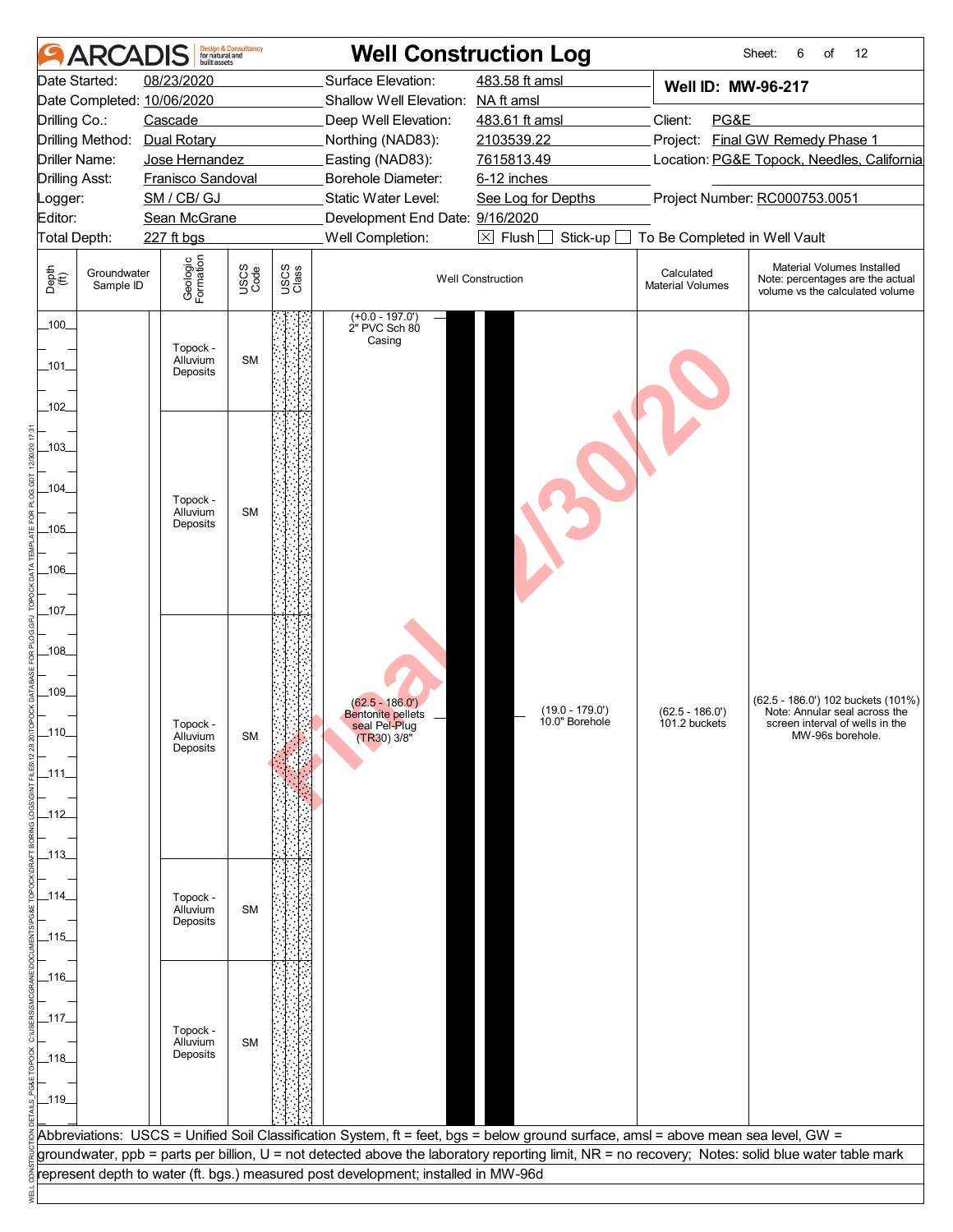|                                                                                                                                                                       | <b>ARCA</b>                                                            | built assets                                                                        | <b>Design &amp; Consultancy</b><br>for natural and |               |                                                                                                                                                                  | <b>Well Construction Log</b>                    |                                       | Sheet:<br>12<br>7<br>of                                                                                                                           |
|-----------------------------------------------------------------------------------------------------------------------------------------------------------------------|------------------------------------------------------------------------|-------------------------------------------------------------------------------------|----------------------------------------------------|---------------|------------------------------------------------------------------------------------------------------------------------------------------------------------------|-------------------------------------------------|---------------------------------------|---------------------------------------------------------------------------------------------------------------------------------------------------|
| Drilling Co.:                                                                                                                                                         | Date Started:                                                          | 08/23/2020<br>Date Completed: 10/06/2020<br>Cascade<br>Drilling Method: Dual Rotary |                                                    |               | Surface Elevation:<br>Shallow Well Elevation: NA ft amsl<br>Deep Well Elevation:<br>Northing (NAD83):                                                            | 483.58 ft amsl<br>483.61 ft amsl<br>2103539.22  | Well ID: MW-96-217<br>Client:<br>PG&E | Project: Final GW Remedy Phase 1                                                                                                                  |
| Logger:<br>Editor:                                                                                                                                                    | Driller Name:<br>Drilling Asst:                                        | Jose Hernandez<br>Franisco Sandoval<br>SM / CB/ GJ<br>Sean McGrane                  |                                                    |               | Easting (NAD83):<br>Borehole Diameter:<br>Static Water Level:<br>Development End Date: 9/16/2020                                                                 | 7615813.49<br>6-12 inches<br>See Log for Depths |                                       | Location: PG&E Topock, Needles, California<br>Project Number: RC000753.0051                                                                       |
|                                                                                                                                                                       | Total Depth:                                                           | 227 ft bgs                                                                          |                                                    |               | Well Completion:                                                                                                                                                 | $\boxtimes$ Flush<br>Stick-up                   | To Be Completed in Well Vault         |                                                                                                                                                   |
| Depth<br>(ff)                                                                                                                                                         | Groundwater<br>Sample ID                                               | Geologic<br>Formation                                                               | USCS<br>Code                                       | USCS<br>Class |                                                                                                                                                                  | <b>Well Construction</b>                        | Calculated<br><b>Material Volumes</b> | Material Volumes Installed<br>Note: percentages are the actual<br>volume vs the calculated volume                                                 |
| $-120$<br>121<br>122<br>.123<br>$-124$<br>.125<br>$-126$<br>$-127$<br>128<br>129<br>_130_<br>_131_<br>$-132$<br>$-133-$<br>_135_<br>$-136$<br>$-137$<br>138<br>$-139$ | $-134$ MW-96-VAS-<br>132-137<br>$(5.17 \cup ppb)$<br>8/7/2020<br>09:25 | Topock -<br>Alluvium<br>Deposits                                                    | <b>SM</b>                                          |               | $(+0.0 - 197.0')$<br>2" PVC Sch 80<br>Casing<br>$(62.5 - 186.0')$<br><b>Bentonite pellets</b><br>seal Pel-Plug<br>(TR30) 3/8"<br>(137.5 - 138.5')<br>Centralizer | $(19.0 - 179.0')$<br>10.0" Borehole             | $(62.5 - 186.0')$<br>101.2 buckets    | (62.5 - 186.0') 102 buckets (101%)<br>Note: Annular seal across the<br>screen interval of wells in the<br>MW-96s borehole.                        |
|                                                                                                                                                                       |                                                                        |                                                                                     |                                                    |               | Abbreviations: USCS = Unified Soil Classification System, ft = feet, bgs = below ground surface, amsl = above mean sea level, GW =                               |                                                 |                                       | groundwater, ppb = parts per billion, U = not detected above the laboratory reporting limit, NR = no recovery; Notes: solid blue water table mark |
|                                                                                                                                                                       |                                                                        |                                                                                     |                                                    |               | represent depth to water (ft. bgs.) measured post development; installed in MW-96d                                                                               |                                                 |                                       |                                                                                                                                                   |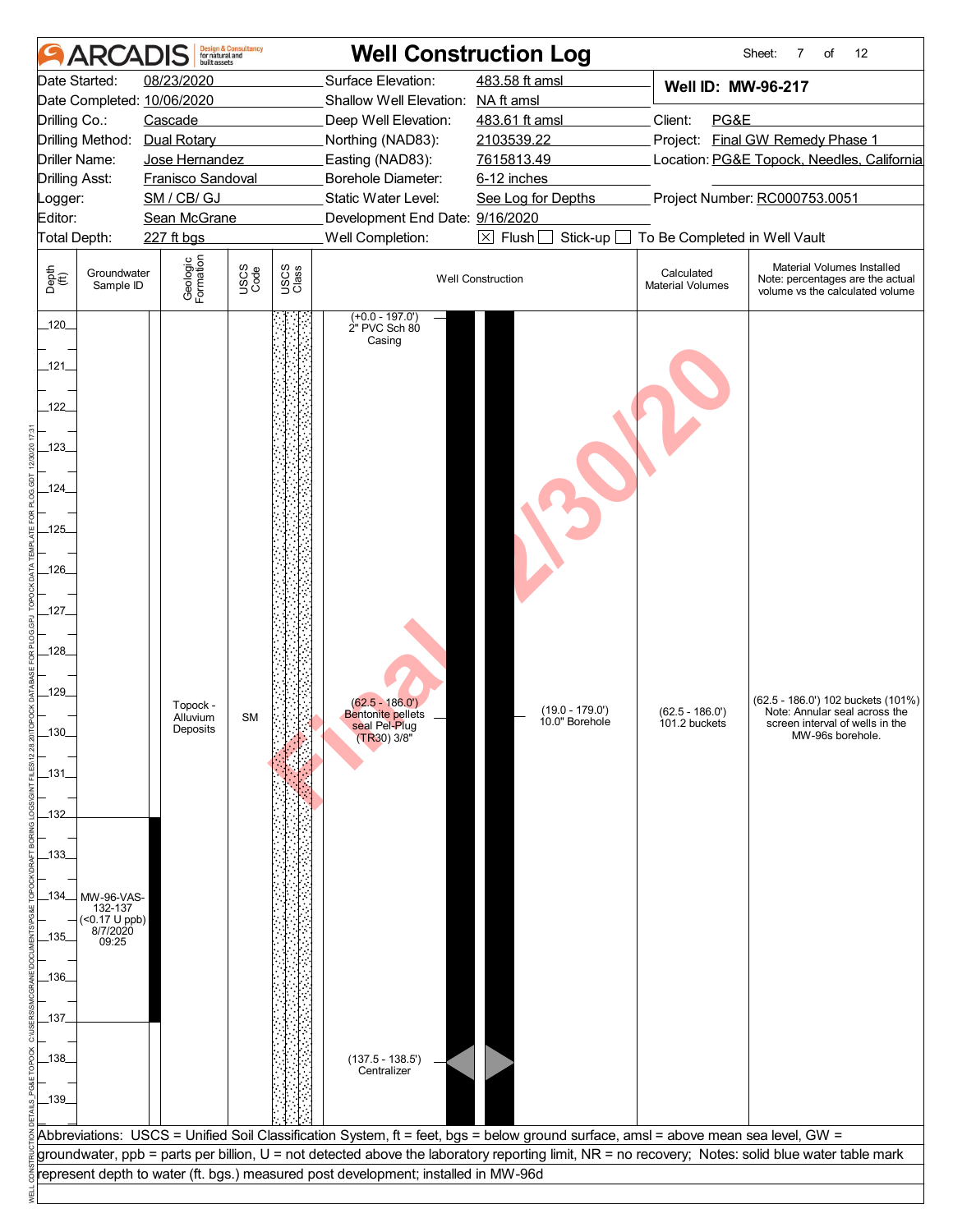|                    | <b>ARCA</b>              | huilt assets                     | <b>Design &amp; Consultancy</b><br>for natural and |               |                                                                                                                                    | <b>Well Construction Log</b>        |                                       | 12<br>Sheet:<br>8<br>of                                                                                                                           |
|--------------------|--------------------------|----------------------------------|----------------------------------------------------|---------------|------------------------------------------------------------------------------------------------------------------------------------|-------------------------------------|---------------------------------------|---------------------------------------------------------------------------------------------------------------------------------------------------|
|                    | Date Started:            | 08/23/2020                       |                                                    |               | Surface Elevation:                                                                                                                 | 483.58 ft amsl                      | Well ID: MW-96-217                    |                                                                                                                                                   |
|                    |                          | Date Completed: 10/06/2020       |                                                    |               | Shallow Well Elevation: NA ft amsl                                                                                                 |                                     |                                       |                                                                                                                                                   |
| Drilling Co.:      |                          | Cascade                          |                                                    |               | Deep Well Elevation:                                                                                                               | 483.61 ft amsl                      | Client:<br>PG&E                       |                                                                                                                                                   |
|                    |                          | Drilling Method: Dual Rotary     |                                                    |               | Northing (NAD83):                                                                                                                  | 2103539.22                          |                                       | Project: Final GW Remedy Phase 1                                                                                                                  |
|                    | Driller Name:            | Jose Hernandez                   |                                                    |               | Easting (NAD83):                                                                                                                   | 7615813.49                          |                                       | Location: PG&E Topock, Needles, California                                                                                                        |
|                    | Drilling Asst:           | Franisco Sandoval                |                                                    |               | Borehole Diameter:                                                                                                                 | 6-12 inches                         |                                       |                                                                                                                                                   |
| Logger:<br>Editor: |                          | SM / CB/ GJ<br>Sean McGrane      |                                                    |               | Static Water Level:                                                                                                                | See Log for Depths                  |                                       | Project Number: RC000753.0051                                                                                                                     |
| Total Depth:       |                          | 227 ft bgs                       |                                                    |               | Development End Date: 9/16/2020<br>Well Completion:                                                                                | $\boxtimes$ Flush [<br>Stick-up     | To Be Completed in Well Vault         |                                                                                                                                                   |
| Depth<br>(ff)      | Groundwater<br>Sample ID | Geologic<br>Formation            | USCS<br>Code                                       | USCS<br>Class |                                                                                                                                    | <b>Well Construction</b>            | Calculated<br><b>Material Volumes</b> | Material Volumes Installed<br>Note: percentages are the actual<br>volume vs the calculated volume                                                 |
| 140                |                          |                                  |                                                    |               | $(+0.0 - 197.0')$<br>2" PVC Sch 80                                                                                                 |                                     |                                       |                                                                                                                                                   |
| 141                |                          |                                  |                                                    |               | Casing                                                                                                                             |                                     |                                       |                                                                                                                                                   |
| _142_              |                          |                                  |                                                    |               |                                                                                                                                    |                                     |                                       |                                                                                                                                                   |
| _143_              |                          |                                  |                                                    |               |                                                                                                                                    |                                     |                                       |                                                                                                                                                   |
| _144_              |                          |                                  |                                                    |               |                                                                                                                                    |                                     |                                       |                                                                                                                                                   |
| $-145$             |                          |                                  |                                                    |               |                                                                                                                                    |                                     |                                       |                                                                                                                                                   |
| -146-              |                          | Topock -<br>Alluvium<br>Deposits | <b>SM</b>                                          |               |                                                                                                                                    |                                     |                                       |                                                                                                                                                   |
| $-147$             |                          |                                  |                                                    |               |                                                                                                                                    |                                     |                                       |                                                                                                                                                   |
|                    |                          |                                  |                                                    |               |                                                                                                                                    |                                     |                                       |                                                                                                                                                   |
| 148                |                          |                                  |                                                    |               |                                                                                                                                    |                                     |                                       |                                                                                                                                                   |
| $-149$             |                          |                                  |                                                    |               |                                                                                                                                    |                                     |                                       |                                                                                                                                                   |
|                    |                          |                                  |                                                    |               | $(62.5 - 186.0')$<br><b>Bentonite pellets</b>                                                                                      | $(19.0 - 179.0')$<br>10.0" Borehole | $(62.5 - 186.0')$                     | (62.5 - 186.0') 102 buckets (101%)<br>Note: Annular seal across the                                                                               |
| _150_              |                          |                                  |                                                    |               | seal Pel-Plug<br>(TR30) 3/8"                                                                                                       |                                     | 101.2 buckets                         | screen interval of wells in the<br>MW-96s borehole.                                                                                               |
| _151_              |                          |                                  |                                                    |               |                                                                                                                                    |                                     |                                       |                                                                                                                                                   |
|                    |                          |                                  |                                                    |               |                                                                                                                                    |                                     |                                       |                                                                                                                                                   |
| _152_              |                          |                                  |                                                    |               |                                                                                                                                    |                                     |                                       |                                                                                                                                                   |
| _153_              |                          |                                  |                                                    |               |                                                                                                                                    |                                     |                                       |                                                                                                                                                   |
|                    |                          |                                  |                                                    |               |                                                                                                                                    |                                     |                                       |                                                                                                                                                   |
| _154_              |                          |                                  |                                                    |               |                                                                                                                                    |                                     |                                       |                                                                                                                                                   |
|                    |                          |                                  |                                                    |               |                                                                                                                                    |                                     |                                       |                                                                                                                                                   |
| _155_              |                          |                                  |                                                    |               |                                                                                                                                    |                                     |                                       |                                                                                                                                                   |
|                    |                          | Topock -                         |                                                    |               |                                                                                                                                    |                                     |                                       |                                                                                                                                                   |
| _156_              |                          | Alluvium<br>Deposits             | <b>SM</b>                                          |               |                                                                                                                                    |                                     |                                       |                                                                                                                                                   |
|                    |                          |                                  |                                                    |               |                                                                                                                                    |                                     |                                       |                                                                                                                                                   |
| _157_              |                          |                                  |                                                    |               |                                                                                                                                    |                                     |                                       |                                                                                                                                                   |
|                    |                          |                                  |                                                    |               |                                                                                                                                    |                                     |                                       |                                                                                                                                                   |
| _158_              |                          |                                  |                                                    |               |                                                                                                                                    |                                     |                                       |                                                                                                                                                   |
| $-159$             |                          |                                  |                                                    |               |                                                                                                                                    |                                     |                                       |                                                                                                                                                   |
|                    |                          |                                  |                                                    |               |                                                                                                                                    |                                     |                                       |                                                                                                                                                   |
|                    |                          |                                  |                                                    |               | Abbreviations: USCS = Unified Soil Classification System, ft = feet, bgs = below ground surface, amsl = above mean sea level, GW = |                                     |                                       |                                                                                                                                                   |
|                    |                          |                                  |                                                    |               |                                                                                                                                    |                                     |                                       | groundwater, ppb = parts per billion, U = not detected above the laboratory reporting limit, NR = no recovery; Notes: solid blue water table mark |
|                    |                          |                                  |                                                    |               | represent depth to water (ft. bgs.) measured post development; installed in MW-96d                                                 |                                     |                                       |                                                                                                                                                   |
|                    |                          |                                  |                                                    |               |                                                                                                                                    |                                     |                                       |                                                                                                                                                   |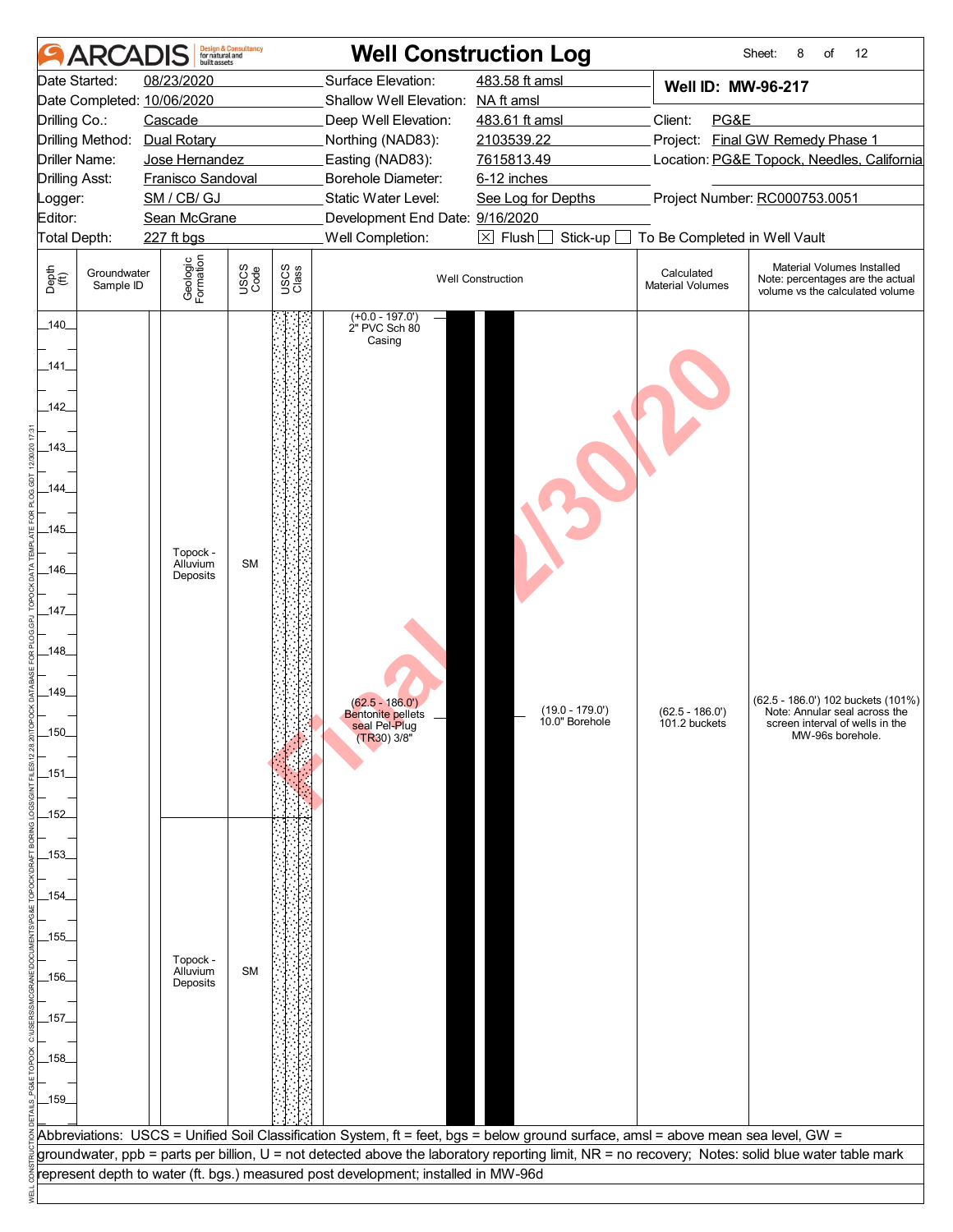| <b>ARCAI</b><br>Date Started:<br>Date Completed: 10/06/2020<br>Drilling Co.:<br>Cascade<br>Drilling Method: Dual Rotary<br><b>Driller Name:</b><br>Drilling Asst:<br>Logger:<br>Editor:<br>Total Depth:<br>227 ft bgs<br>Depth<br>(ff)<br>Groundwater<br>Sample ID<br>160<br>_161_<br>$-162$<br>_163_<br>_164_<br>_165_<br>-166 | <b>Design &amp; Consultancy</b><br>for natural and<br>built assets<br>08/23/2020<br>Jose Hernandez<br>Franisco Sandoval<br>SM / CB/ GJ<br>Sean McGrane<br>Geologic<br>Formation<br>USCS<br>Code | USCS<br>Class | <b>Well Construction Log</b><br>Surface Elevation:<br>Shallow Well Elevation: NA ft amsl<br>Deep Well Elevation:<br>Northing (NAD83):<br>Easting (NAD83):<br>Borehole Diameter:<br>Static Water Level:<br>Development End Date: 9/16/2020<br>Well Completion:<br>$(+0.0 - 197.0')$<br>2" PVC Sch 80<br>Casing | 483.58 ft amsl<br>483.61 ft amsl<br>2103539.22<br>7615813.49<br>6-12 inches<br>See Log for Depths<br>$\boxed{\times}$ Flush $\boxed{\phantom{0}}$<br>Stick-up $\Box$<br><b>Well Construction</b>                 | Well ID: MW-96-217<br>Client:<br>PG&E<br>To Be Completed in Well Vault<br>Calculated<br><b>Material Volumes</b> | Project: Final GW Remedy Phase 1<br>Location: PG&E Topock, Needles, California<br>Project Number: RC000753.0051<br>Material Volumes Installed<br>Note: percentages are the actual<br>volume vs the calculated volume |
|---------------------------------------------------------------------------------------------------------------------------------------------------------------------------------------------------------------------------------------------------------------------------------------------------------------------------------|-------------------------------------------------------------------------------------------------------------------------------------------------------------------------------------------------|---------------|---------------------------------------------------------------------------------------------------------------------------------------------------------------------------------------------------------------------------------------------------------------------------------------------------------------|------------------------------------------------------------------------------------------------------------------------------------------------------------------------------------------------------------------|-----------------------------------------------------------------------------------------------------------------|----------------------------------------------------------------------------------------------------------------------------------------------------------------------------------------------------------------------|
|                                                                                                                                                                                                                                                                                                                                 |                                                                                                                                                                                                 |               |                                                                                                                                                                                                                                                                                                               |                                                                                                                                                                                                                  |                                                                                                                 |                                                                                                                                                                                                                      |
|                                                                                                                                                                                                                                                                                                                                 |                                                                                                                                                                                                 |               |                                                                                                                                                                                                                                                                                                               |                                                                                                                                                                                                                  |                                                                                                                 |                                                                                                                                                                                                                      |
| _167_<br>$-168$<br>_169_<br>$-170$<br>_171.<br>_172_<br>_173_<br>_174_<br>_175_<br>$-176$<br>_177_<br>_178_<br>$-179$                                                                                                                                                                                                           | Topock -<br><b>SM</b><br>Alluvium<br>Deposits<br>Topock -<br><b>SM</b><br>Alluvium<br>Deposits                                                                                                  |               | $(62.5 - 186.0')$<br><b>Bentonite pellets</b><br>seal Pel-Plug<br>(TR30) 3/8"<br>(177.5 - 178.5')<br>Centralizer                                                                                                                                                                                              | $(19.0 - 179.0')$<br>10.0" Borehole<br>$(179.0 - 194.0')$<br>8.0" Borehole<br>Abbreviations: USCS = Unified Soil Classification System, ft = feet, bgs = below ground surface, amsl = above mean sea level, GW = | $(62.5 - 186.0')$<br>101.2 buckets                                                                              | (62.5 - 186.0') 102 buckets (101%)<br>Note: Annular seal across the<br>screen interval of wells in the<br>MW-96s borehole.                                                                                           |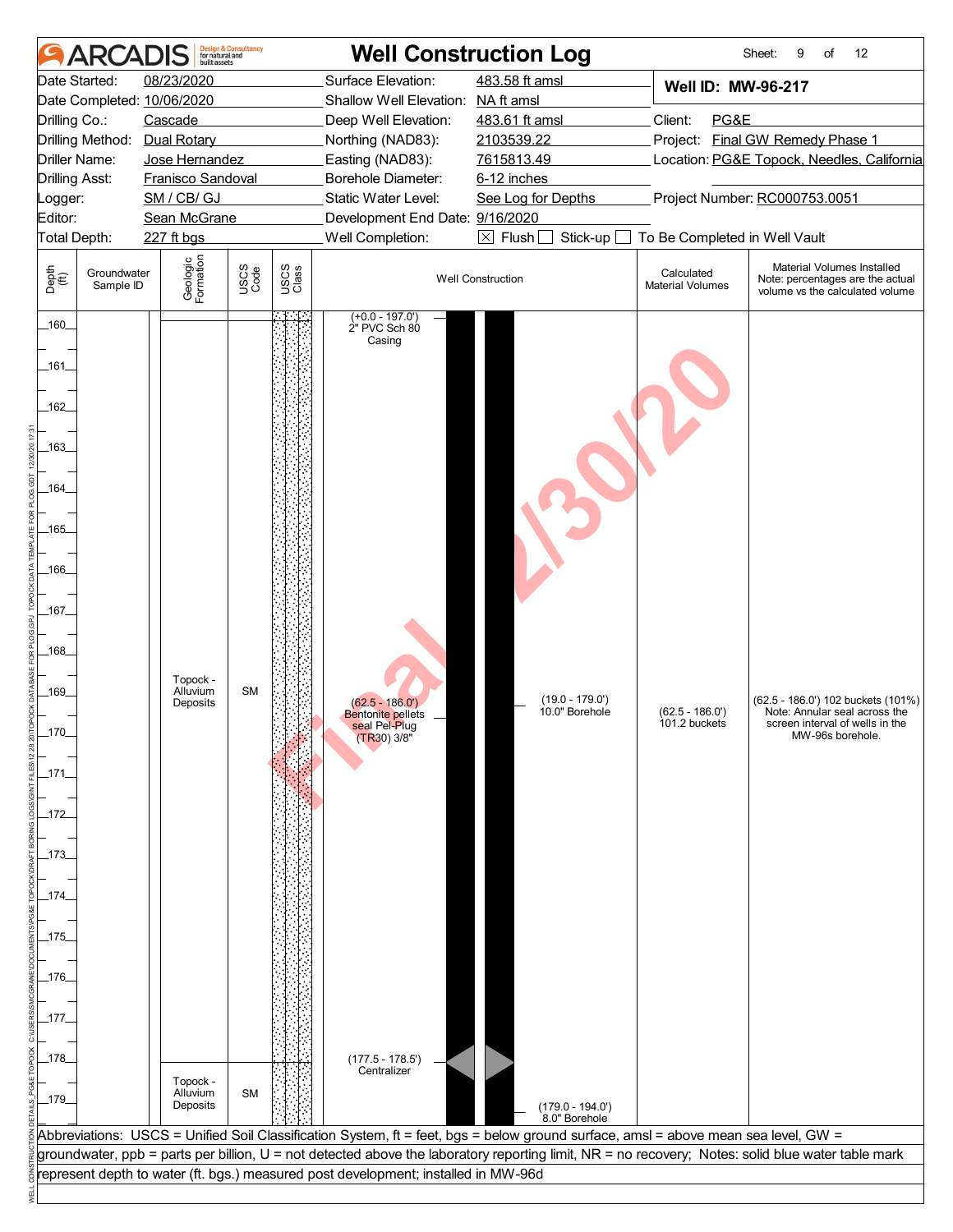| <b>AR</b>                                                                          | <b>Design &amp; Consultancy</b><br>for natural and<br>built assets |                               |                                                                                    | <b>Well Construction Log</b>                                                                                                                                                                                                                                                            |                                       | 12<br>Sheet:<br>10<br>of                                                                                                   |
|------------------------------------------------------------------------------------|--------------------------------------------------------------------|-------------------------------|------------------------------------------------------------------------------------|-----------------------------------------------------------------------------------------------------------------------------------------------------------------------------------------------------------------------------------------------------------------------------------------|---------------------------------------|----------------------------------------------------------------------------------------------------------------------------|
| Date Started:                                                                      | 08/23/2020                                                         |                               | Surface Elevation:                                                                 | 483.58 ft amsl                                                                                                                                                                                                                                                                          | <b>Well ID: MW-96-217</b>             |                                                                                                                            |
| Date Completed: 10/06/2020                                                         |                                                                    |                               | Shallow Well Elevation: NA ft amsl                                                 |                                                                                                                                                                                                                                                                                         |                                       |                                                                                                                            |
| Drilling Co.:                                                                      | Cascade                                                            |                               | Deep Well Elevation:                                                               | 483.61 ft amsl                                                                                                                                                                                                                                                                          | Client:<br>PG&E                       |                                                                                                                            |
| Drilling Method: Dual Rotary                                                       |                                                                    |                               | Northing (NAD83):                                                                  | 2103539.22                                                                                                                                                                                                                                                                              |                                       | Project: Final GW Remedy Phase 1                                                                                           |
| Driller Name:                                                                      | Jose Hernandez                                                     |                               | Easting (NAD83):                                                                   | 7615813.49                                                                                                                                                                                                                                                                              |                                       | Location: PG&E Topock, Needles, California                                                                                 |
| <b>Drilling Asst:</b>                                                              | Franisco Sandoval                                                  |                               | Borehole Diameter:                                                                 | 6-12 inches                                                                                                                                                                                                                                                                             |                                       |                                                                                                                            |
| Logger:                                                                            | SM / CB/ GJ                                                        |                               | Static Water Level:                                                                | See Log for Depths                                                                                                                                                                                                                                                                      |                                       | Project Number: RC000753.0051                                                                                              |
| Editor:                                                                            | Sean McGrane                                                       |                               | Development End Date: 9/16/2020                                                    |                                                                                                                                                                                                                                                                                         |                                       |                                                                                                                            |
| Total Depth:                                                                       | 227 ft bgs                                                         |                               | Well Completion:                                                                   | $\boxed{\times}$ Flush $\boxed{}$<br>Stick-up                                                                                                                                                                                                                                           | To Be Completed in Well Vault         |                                                                                                                            |
| Depth<br>(ff)<br>Groundwater<br>Sample ID                                          | Geologic<br>Formation                                              | USCS<br>Code<br>USCS<br>Class |                                                                                    | <b>Well Construction</b>                                                                                                                                                                                                                                                                | Calculated<br><b>Material Volumes</b> | Material Volumes Installed<br>Note: percentages are the actual<br>volume vs the calculated volume                          |
| 180                                                                                |                                                                    |                               | $(+0.0 - 197.0')$<br>2" PVC Sch 80<br>Casing                                       |                                                                                                                                                                                                                                                                                         |                                       |                                                                                                                            |
| _181_<br>182                                                                       | Topock -<br>Alluvium                                               | <b>SM</b>                     |                                                                                    |                                                                                                                                                                                                                                                                                         |                                       |                                                                                                                            |
| _183_                                                                              | Deposits                                                           |                               | $(62.5 - 186.0')$<br>Bentonite pellets<br>seal Pel-Plug<br>$(TR30)$ 3/8"           |                                                                                                                                                                                                                                                                                         | $(62.5 - 186.0')$<br>101.2 buckets    | (62.5 - 186.0') 102 buckets (101%)<br>Note: Annular seal across the<br>screen interval of wells in the<br>MW-96s borehole. |
| _184_<br>MW-96-VAS-<br>182-187<br>$($ < 0.17 U ppb)<br>8/8/2020<br>$-185$<br>09:25 |                                                                    |                               |                                                                                    |                                                                                                                                                                                                                                                                                         |                                       |                                                                                                                            |
| $-186$                                                                             |                                                                    |                               |                                                                                    |                                                                                                                                                                                                                                                                                         |                                       |                                                                                                                            |
| 187                                                                                | Topock -<br>Alluvium<br>Deposits                                   | <b>SM</b>                     |                                                                                    | (179.0 - 194.0')<br>8.0" Borehole                                                                                                                                                                                                                                                       |                                       |                                                                                                                            |
| $-188$                                                                             |                                                                    |                               | $(186.0 - 192.0)$                                                                  |                                                                                                                                                                                                                                                                                         |                                       |                                                                                                                            |
| 189<br>_190_                                                                       |                                                                    |                               | Cemex #60 Mesh<br>(40x70) Lapis Lustre<br>Sand                                     |                                                                                                                                                                                                                                                                                         | $(186.0 - 192.0')$<br>3.9 bags        | $(186.0 - 192.0)$ 2 bags $(51%)$<br>Note: Transition sand                                                                  |
| _191.                                                                              |                                                                    |                               |                                                                                    |                                                                                                                                                                                                                                                                                         |                                       |                                                                                                                            |
| $-192$                                                                             | Topock -                                                           |                               |                                                                                    |                                                                                                                                                                                                                                                                                         |                                       |                                                                                                                            |
| -193-                                                                              | Alluvium<br>Deposits                                               | SW-SM                         |                                                                                    |                                                                                                                                                                                                                                                                                         |                                       |                                                                                                                            |
|                                                                                    |                                                                    |                               |                                                                                    |                                                                                                                                                                                                                                                                                         |                                       |                                                                                                                            |
| _194_<br>MW-96-VAS-                                                                |                                                                    |                               |                                                                                    |                                                                                                                                                                                                                                                                                         |                                       |                                                                                                                            |
| 192-197<br>$($ < 0.17 U ppb)<br>8/8/2020<br>_195_<br>13:30                         |                                                                    |                               |                                                                                    |                                                                                                                                                                                                                                                                                         |                                       |                                                                                                                            |
| _196_                                                                              |                                                                    |                               | $(192.0 - 221.2)$<br>Cemex #3 MESH<br>(8x20) Lapis Lustre<br>Sand                  |                                                                                                                                                                                                                                                                                         | $(192.0 - 221.2')$<br>12.2 bags       | (192.0 - 221.2') 12 bags (98%)<br>Note: Filter pack                                                                        |
| 197                                                                                |                                                                    |                               |                                                                                    | $(194.0 - 227.0')$<br>6.0" Borehole                                                                                                                                                                                                                                                     |                                       |                                                                                                                            |
| _198_                                                                              | Topock -<br>Alluvium<br>Deposits                                   | <b>SM</b>                     | $(197.0 - 217.0')$<br>2" 20-Slot Sch 80<br>PVC Screen                              |                                                                                                                                                                                                                                                                                         |                                       |                                                                                                                            |
| _199_                                                                              | Topock -<br>Alluvium<br>Deposits                                   | <b>SM</b>                     |                                                                                    |                                                                                                                                                                                                                                                                                         |                                       |                                                                                                                            |
|                                                                                    |                                                                    |                               |                                                                                    | Abbreviations: USCS = Unified Soil Classification System, ft = feet, bgs = below ground surface, amsl = above mean sea level, GW =<br>groundwater, ppb = parts per billion, U = not detected above the laboratory reporting limit, NR = no recovery; Notes: solid blue water table mark |                                       |                                                                                                                            |
|                                                                                    |                                                                    |                               | represent depth to water (ft. bgs.) measured post development; installed in MW-96d |                                                                                                                                                                                                                                                                                         |                                       |                                                                                                                            |
|                                                                                    |                                                                    |                               |                                                                                    |                                                                                                                                                                                                                                                                                         |                                       |                                                                                                                            |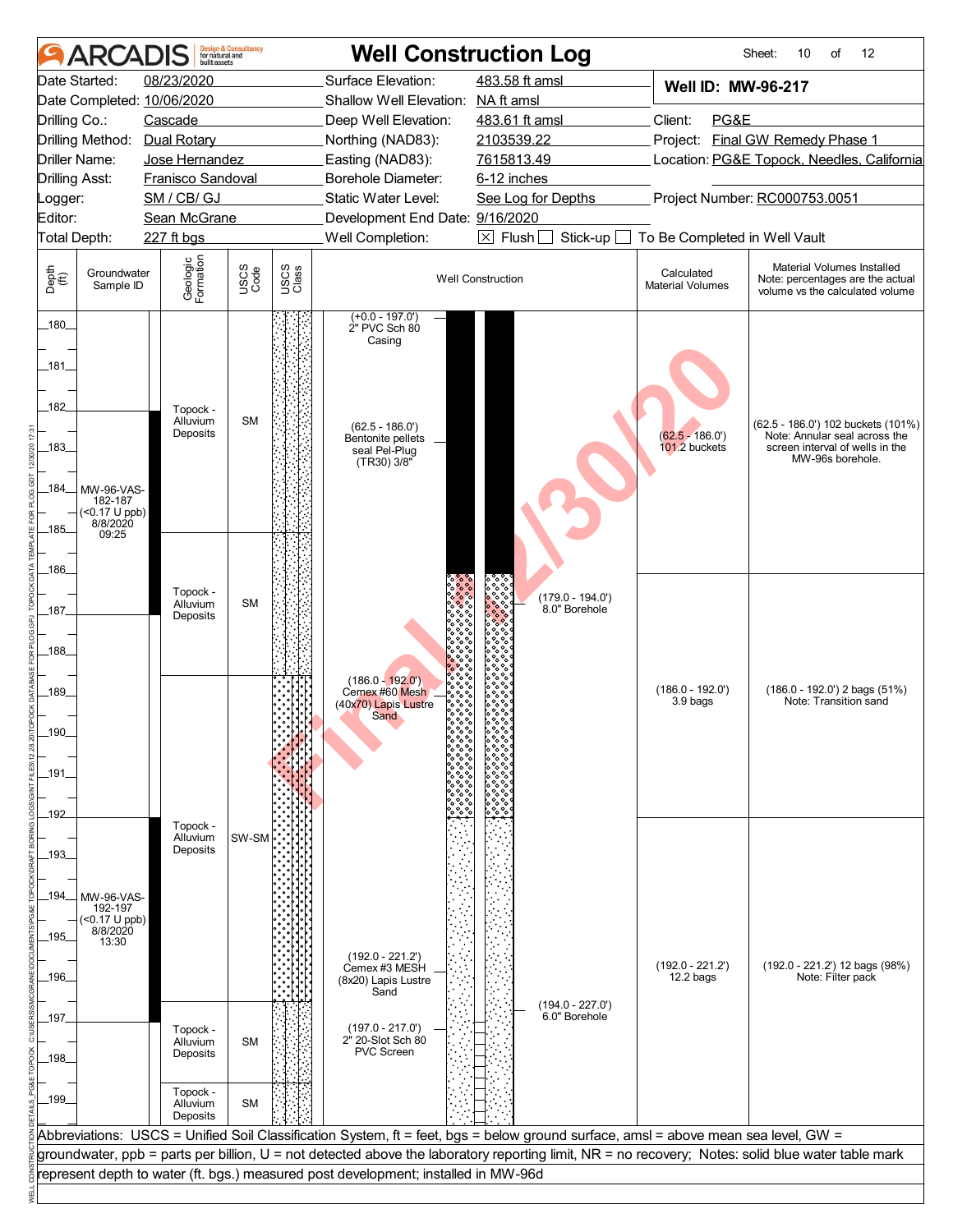|                                | <b>ARCADIS</b>                | built assets               | <b>Design &amp; Consultancy</b><br>for natural and |               |                                                                                    | <b>Well Construction Log</b>                                                                                                       |                                       | 12<br>Sheet:<br>11<br>of                                                                                                                          |  |
|--------------------------------|-------------------------------|----------------------------|----------------------------------------------------|---------------|------------------------------------------------------------------------------------|------------------------------------------------------------------------------------------------------------------------------------|---------------------------------------|---------------------------------------------------------------------------------------------------------------------------------------------------|--|
|                                | Date Started:                 | 08/23/2020                 |                                                    |               | Surface Elevation:                                                                 | 483.58 ft amsl                                                                                                                     | Well ID: MW-96-217                    |                                                                                                                                                   |  |
|                                |                               | Date Completed: 10/06/2020 |                                                    |               | Shallow Well Elevation: NA ft amsl                                                 |                                                                                                                                    |                                       |                                                                                                                                                   |  |
| Drilling Co.:                  |                               | Cascade                    |                                                    |               | Deep Well Elevation:                                                               | 483.61 ft amsl                                                                                                                     | Client:<br>PG&E                       |                                                                                                                                                   |  |
|                                | Drilling Method:              | Dual Rotary                |                                                    |               | Northing (NAD83):                                                                  | 2103539.22                                                                                                                         |                                       | Project: Final GW Remedy Phase 1                                                                                                                  |  |
|                                | Driller Name:                 | Jose Hernandez             |                                                    |               | Easting (NAD83):                                                                   | 7615813.49                                                                                                                         |                                       | Location: PG&E Topock, Needles, California                                                                                                        |  |
|                                | <b>Drilling Asst:</b>         | Franisco Sandoval          |                                                    |               | Borehole Diameter:                                                                 | 6-12 inches                                                                                                                        |                                       |                                                                                                                                                   |  |
| Logger:                        |                               | SM / CB/ GJ                |                                                    |               | Static Water Level:                                                                | See Log for Depths                                                                                                                 |                                       | Project Number: RC000753.0051                                                                                                                     |  |
| Editor:                        |                               | Sean McGrane               |                                                    |               | Development End Date: 9/16/2020                                                    |                                                                                                                                    |                                       |                                                                                                                                                   |  |
|                                | Total Depth:                  | 227 ft bgs                 |                                                    |               | Well Completion:                                                                   | $\boxed{\times}$ Flush<br>Stick-up                                                                                                 | To Be Completed in Well Vault         |                                                                                                                                                   |  |
| Depth<br>$\bigoplus_{i=1}^{n}$ | Groundwater<br>Sample ID      | Geologic<br>Formation      | USCS<br>Code                                       | USCS<br>Class |                                                                                    | <b>Well Construction</b>                                                                                                           | Calculated<br><b>Material Volumes</b> | Material Volumes Installed<br>Note: percentages are the actual<br>volume vs the calculated volume                                                 |  |
| 200                            |                               |                            | <b>SM</b>                                          |               | $(197.0 - 217.0')$<br>2 <sup>h</sup> 20-Slot Sch 80                                |                                                                                                                                    |                                       |                                                                                                                                                   |  |
|                                |                               | Topock -                   |                                                    |               | PVC Screen                                                                         |                                                                                                                                    |                                       |                                                                                                                                                   |  |
| 201_                           |                               | Older<br>Alluvium          | <b>SM</b>                                          |               |                                                                                    |                                                                                                                                    |                                       |                                                                                                                                                   |  |
|                                |                               | Deposits                   |                                                    |               |                                                                                    |                                                                                                                                    |                                       |                                                                                                                                                   |  |
| 202                            |                               |                            |                                                    |               |                                                                                    |                                                                                                                                    |                                       |                                                                                                                                                   |  |
|                                |                               |                            |                                                    |               |                                                                                    |                                                                                                                                    |                                       |                                                                                                                                                   |  |
| .203.                          |                               | Topock -                   |                                                    |               |                                                                                    |                                                                                                                                    |                                       |                                                                                                                                                   |  |
|                                |                               | Older<br>Alluvium          | <b>SM</b>                                          |               |                                                                                    |                                                                                                                                    |                                       |                                                                                                                                                   |  |
|                                |                               | Deposits                   |                                                    |               |                                                                                    |                                                                                                                                    |                                       |                                                                                                                                                   |  |
| 204_                           | MW-96-VAS-<br>202-207         |                            |                                                    |               |                                                                                    |                                                                                                                                    |                                       |                                                                                                                                                   |  |
|                                | $($ < 0.17 U ppb)<br>8/9/2020 |                            |                                                    |               |                                                                                    |                                                                                                                                    |                                       |                                                                                                                                                   |  |
| 205                            | 09:25                         |                            |                                                    |               |                                                                                    |                                                                                                                                    |                                       |                                                                                                                                                   |  |
|                                |                               |                            |                                                    |               |                                                                                    |                                                                                                                                    |                                       |                                                                                                                                                   |  |
| .206.                          |                               |                            |                                                    |               |                                                                                    |                                                                                                                                    |                                       |                                                                                                                                                   |  |
|                                |                               |                            |                                                    |               |                                                                                    |                                                                                                                                    |                                       |                                                                                                                                                   |  |
| 207                            |                               |                            |                                                    |               |                                                                                    |                                                                                                                                    |                                       |                                                                                                                                                   |  |
|                                |                               |                            |                                                    |               |                                                                                    |                                                                                                                                    |                                       |                                                                                                                                                   |  |
| .208_                          |                               |                            |                                                    |               |                                                                                    |                                                                                                                                    |                                       |                                                                                                                                                   |  |
|                                |                               |                            |                                                    |               |                                                                                    |                                                                                                                                    |                                       |                                                                                                                                                   |  |
| 209                            |                               |                            |                                                    |               | $(192.0 - 221.2)$                                                                  |                                                                                                                                    |                                       |                                                                                                                                                   |  |
|                                |                               |                            |                                                    |               | Cemex #3 MESH                                                                      | (194.0 - 227.0')<br>6.0" Borehole                                                                                                  | $(192.0 - 221.2')$                    | (192.0 - 221.2') 12 bags (98%)                                                                                                                    |  |
| _210_                          |                               | Topock<br>Older            |                                                    |               | (8x20) Lapis Lustre<br>Sand                                                        |                                                                                                                                    | $12.2$ bags                           | Note: Filter pack                                                                                                                                 |  |
|                                |                               | Alluvium                   | <b>SM</b>                                          |               |                                                                                    |                                                                                                                                    |                                       |                                                                                                                                                   |  |
| _211_                          |                               | Deposits                   |                                                    |               |                                                                                    |                                                                                                                                    |                                       |                                                                                                                                                   |  |
|                                |                               |                            |                                                    |               |                                                                                    |                                                                                                                                    |                                       |                                                                                                                                                   |  |
| 212                            |                               |                            |                                                    |               |                                                                                    |                                                                                                                                    |                                       |                                                                                                                                                   |  |
|                                |                               |                            |                                                    |               |                                                                                    |                                                                                                                                    |                                       |                                                                                                                                                   |  |
| $-213-$                        |                               |                            |                                                    |               |                                                                                    |                                                                                                                                    |                                       |                                                                                                                                                   |  |
|                                |                               |                            |                                                    |               |                                                                                    |                                                                                                                                    |                                       |                                                                                                                                                   |  |
| _214_                          | MW-96-VAS-                    |                            |                                                    |               |                                                                                    |                                                                                                                                    |                                       |                                                                                                                                                   |  |
|                                | 212-217                       |                            |                                                    |               |                                                                                    |                                                                                                                                    |                                       |                                                                                                                                                   |  |
|                                | $($ < 0.17 U ppb)<br>8/9/2020 |                            |                                                    |               |                                                                                    |                                                                                                                                    |                                       |                                                                                                                                                   |  |
| 215                            | 14:40                         |                            |                                                    |               |                                                                                    |                                                                                                                                    |                                       |                                                                                                                                                   |  |
|                                |                               |                            |                                                    |               |                                                                                    |                                                                                                                                    |                                       |                                                                                                                                                   |  |
| _216_                          |                               | Topock -                   |                                                    |               |                                                                                    |                                                                                                                                    |                                       |                                                                                                                                                   |  |
|                                |                               | Older<br>Alluvium          | ML                                                 |               |                                                                                    |                                                                                                                                    |                                       |                                                                                                                                                   |  |
| 217_                           |                               | Deposits                   |                                                    |               |                                                                                    |                                                                                                                                    |                                       |                                                                                                                                                   |  |
|                                |                               | Topock -                   |                                                    |               |                                                                                    |                                                                                                                                    |                                       |                                                                                                                                                   |  |
| 218                            |                               | Older<br>Alluvium          | <b>SM</b>                                          |               | (217.5 - 218.5')<br>Centralizer                                                    |                                                                                                                                    |                                       |                                                                                                                                                   |  |
|                                |                               | Deposits                   |                                                    |               |                                                                                    |                                                                                                                                    |                                       |                                                                                                                                                   |  |
| $-219$                         |                               |                            |                                                    |               |                                                                                    |                                                                                                                                    |                                       |                                                                                                                                                   |  |
|                                |                               |                            | <b>SM</b>                                          |               | $(217.0 - 219.3')$<br>Sump and SS End                                              |                                                                                                                                    |                                       |                                                                                                                                                   |  |
|                                |                               |                            |                                                    |               |                                                                                    | Abbreviations: USCS = Unified Soil Classification System, ft = feet, bgs = below ground surface, amsl = above mean sea level, GW = |                                       |                                                                                                                                                   |  |
|                                |                               |                            |                                                    |               |                                                                                    |                                                                                                                                    |                                       | groundwater, ppb = parts per billion, U = not detected above the laboratory reporting limit, NR = no recovery; Notes: solid blue water table mark |  |
|                                |                               |                            |                                                    |               | represent depth to water (ft. bgs.) measured post development; installed in MW-96d |                                                                                                                                    |                                       |                                                                                                                                                   |  |
|                                |                               |                            |                                                    |               |                                                                                    |                                                                                                                                    |                                       |                                                                                                                                                   |  |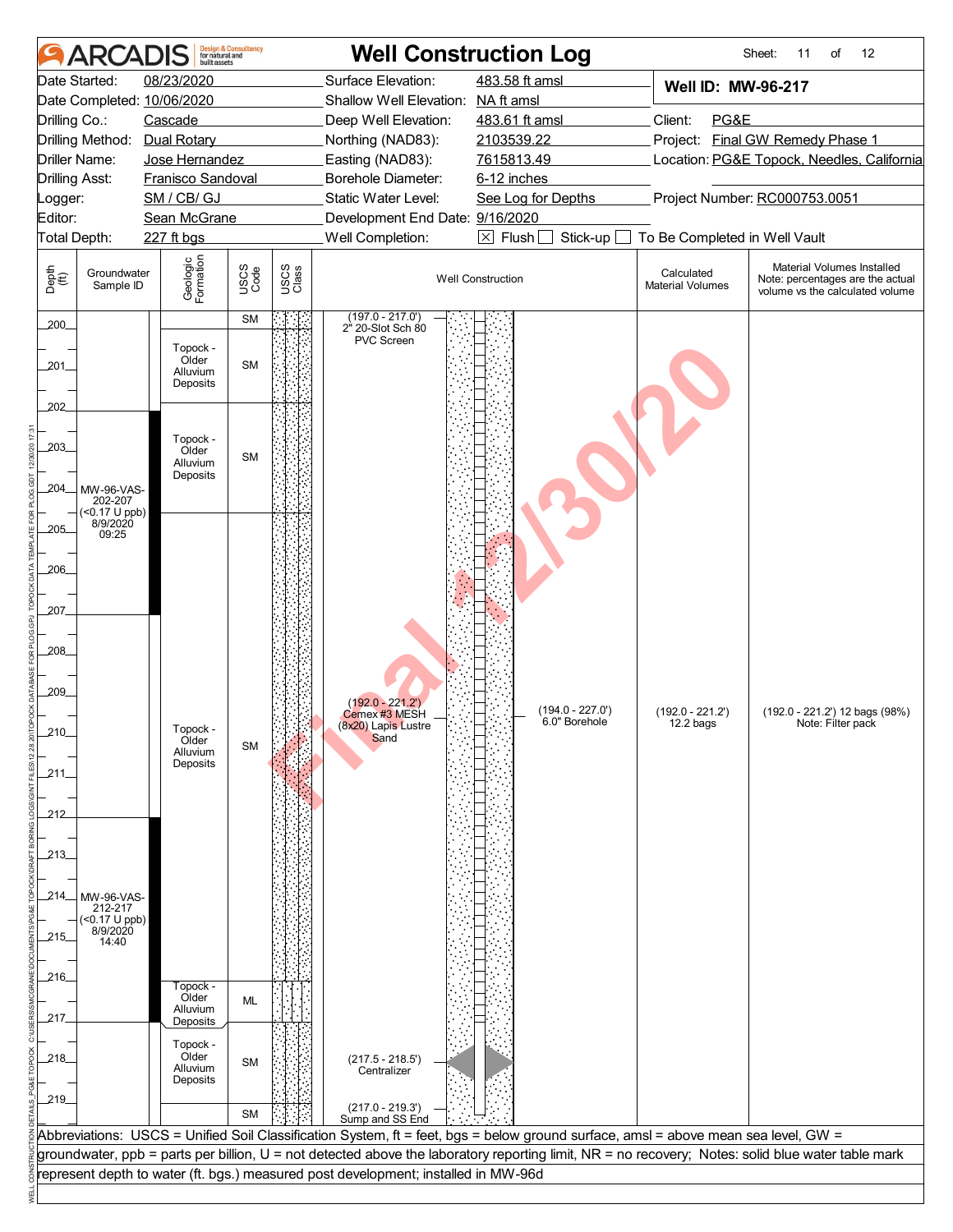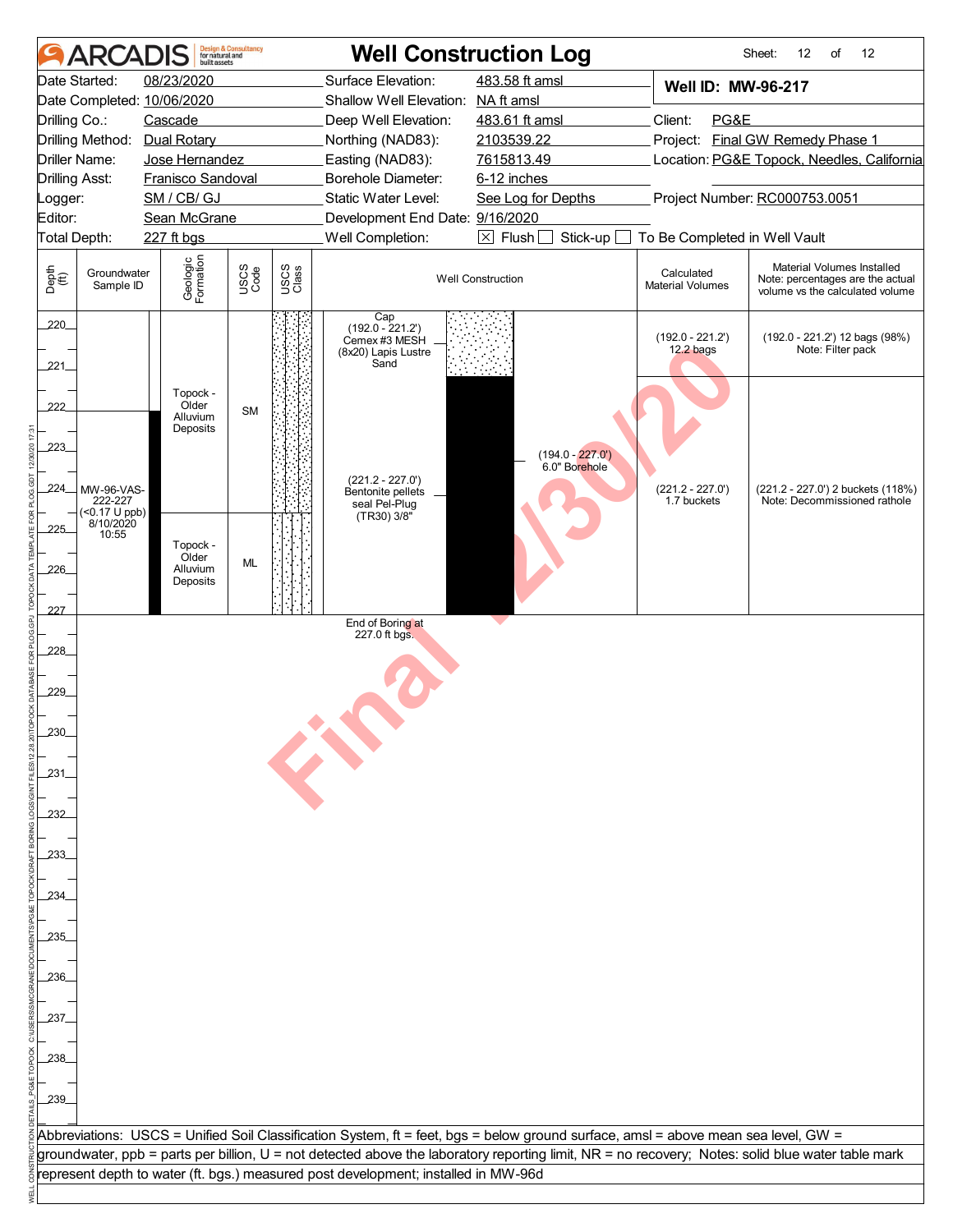| 08/04/2020<br>Surface Elevation:<br>Date Started:<br>483.58 ft amsl<br>Boring No.: MW-96d<br>08/22/2020<br>Date Completed:<br>Northing (NAD83):<br>2103539.22<br>Client:<br>PG&E<br>Drilling Co.:<br>Cascade<br>Easting (NAD83):<br>7615813.49<br>Final GW Remedy Phase 1<br>Drilling Method:<br>Dual Rotary<br>Total Depth:<br>227 ft bgs<br>Project:<br>Boart Longyear Trackmount_ Borehole Diameter:<br>6-12 inches<br>Location: PG&E Topock, Needles,<br>Drill Rig Type:<br>Depth to First Water: 28.1 ft bgs<br>Driller Name:<br>Jose Hernandez<br>California<br>4 in x 10 ft Core Barrel<br><b>Drilling Asst:</b><br><b>Franisco Sandoval</b><br>Project Number: RC000753.0051<br>Sampling Method:<br>SM / CB/ GJ<br>Sampling Interval:<br>Continuous<br>Logger:<br>$\overline{\times}$ Yes<br>Editor:<br>Sean McGrane<br>Converted to Well:<br>No<br>Geologic<br>Formation<br>Recovery<br>(in)<br>USCS<br>Class<br>USCS<br>Code<br>Depth<br>(ft)<br>Sieve<br>Groundwater<br>Soil Description<br><b>Drilling Fluid</b><br><b>Drilling Notes</b><br>Sample ID<br>Sample ID<br>$(0.0 - 221.0')$<br>(0.0 - 8.0') Topock - Fill; Well graded sand (SW); yellowish brown<br>$(0.0 - 8.0)$<br>(10YR 5/6); very fine grained to coarse grained, angular to round;<br>Core was not<br>No water used<br>trace granules, subround; trace very coarse grained sand, angular<br>collected,<br>$1_{-}$<br>material was<br>to round; trace silt; trace clay; dry; no odor; no staining<br>vibed into the<br>hopper. Soil<br>$\overline{2}$<br>description<br>logged from<br>hopper<br>cuttings.<br>3<br>$\Omega$<br>Topock - Fill<br>SW<br>5 <sub>1</sub><br>6<br>7 <sup>1</sup><br>8<br>$(8.0 - 37.0')$<br>(8.0 - 9.0') Topock - Fill; Poorly graded sand with clay (SP-SC);<br>yellowish brown / moderate yellowish brown (10YR 5/4) trace<br>Very soft<br>Topock - Fill SP-SC<br>brown (10YR 4/3); very fine grained to medium grained,<br>drilling, poor<br>9<br>subangular to round; little clay; trace silt; moist; no odor; no<br>recoveries due<br>to compaction<br>staining<br>of sands in<br>(9.0 - 12.0') Topock - Fill; Poorly graded sand (SP); yellowish<br>No Sieve<br>bags and loss<br>ـ10.<br>brown (10YR 5/6); very fine grained to medium grained,<br>Samples<br>of material out<br>subangular to round; trace silt; trace clay; dry; no odor; no staining<br>Collected<br>of core<br>Topock - Fill<br><b>SP</b><br>barrel.Difficult<br>.11<br>to determine<br>no recovery<br>intervals.<br>.12.<br>(12.0 - 17.0') No recovery (NR); see drilling notes<br>48<br>.13.<br>14<br><b>NR</b><br>.15.<br>.16.<br>.17<br>$(17.0 - 22.5)$ Topock - Fill; Poorly graded sand (SP); $(7.5R 5/4)$ ;<br>very fine grained to medium grained, subangular to round; trace<br>coarse grained sand, subround; trace silt; trace clay; moist; no<br>.18.<br>odor; no staining<br>(17.3') yellowish brown (10YR 5/6); dry; no silt, increase in sand<br>Topock - Fill<br><b>SP</b><br>66<br>.19.<br>Abbreviations: USCS = Unified Soil Classification System, ft = feet, bgs = below ground surface, amsl = above mean sea level, GW =<br>groundwater, ppb = parts per billion, U = not detected above the laboratory reporting limit, NR = no recovery; Notes: blue water table symbol<br>represents depth to water measurement during the first VAS interval; apparent partial recoveries can be the result of potential compaction of<br>sediments in the core bag; wells MW-96-217 installed in borehole |  | <b>ARCADIS</b> | <b>Design &amp; Consultancy</b><br>for natural and<br>huilt assets |  | <b>Boring Log</b> |  |  | Sheet: | of | 12 |
|--------------------------------------------------------------------------------------------------------------------------------------------------------------------------------------------------------------------------------------------------------------------------------------------------------------------------------------------------------------------------------------------------------------------------------------------------------------------------------------------------------------------------------------------------------------------------------------------------------------------------------------------------------------------------------------------------------------------------------------------------------------------------------------------------------------------------------------------------------------------------------------------------------------------------------------------------------------------------------------------------------------------------------------------------------------------------------------------------------------------------------------------------------------------------------------------------------------------------------------------------------------------------------------------------------------------------------------------------------------------------------------------------------------------------------------------------------------------------------------------------------------------------------------------------------------------------------------------------------------------------------------------------------------------------------------------------------------------------------------------------------------------------------------------------------------------------------------------------------------------------------------------------------------------------------------------------------------------------------------------------------------------------------------------------------------------------------------------------------------------------------------------------------------------------------------------------------------------------------------------------------------------------------------------------------------------------------------------------------------------------------------------------------------------------------------------------------------------------------------------------------------------------------------------------------------------------------------------------------------------------------------------------------------------------------------------------------------------------------------------------------------------------------------------------------------------------------------------------------------------------------------------------------------------------------------------------------------------------------------------------------------------------------------------------------------------------------------------------------------------------------------------------------------------------------------------------------------------------------------------------------------------------------------------------------------------------------------------------------------------------------------------------------------------------------------------------------------------------------------------------------|--|----------------|--------------------------------------------------------------------|--|-------------------|--|--|--------|----|----|
|                                                                                                                                                                                                                                                                                                                                                                                                                                                                                                                                                                                                                                                                                                                                                                                                                                                                                                                                                                                                                                                                                                                                                                                                                                                                                                                                                                                                                                                                                                                                                                                                                                                                                                                                                                                                                                                                                                                                                                                                                                                                                                                                                                                                                                                                                                                                                                                                                                                                                                                                                                                                                                                                                                                                                                                                                                                                                                                                                                                                                                                                                                                                                                                                                                                                                                                                                                                                                                                                                                        |  |                |                                                                    |  |                   |  |  |        |    |    |
|                                                                                                                                                                                                                                                                                                                                                                                                                                                                                                                                                                                                                                                                                                                                                                                                                                                                                                                                                                                                                                                                                                                                                                                                                                                                                                                                                                                                                                                                                                                                                                                                                                                                                                                                                                                                                                                                                                                                                                                                                                                                                                                                                                                                                                                                                                                                                                                                                                                                                                                                                                                                                                                                                                                                                                                                                                                                                                                                                                                                                                                                                                                                                                                                                                                                                                                                                                                                                                                                                                        |  |                |                                                                    |  |                   |  |  |        |    |    |
|                                                                                                                                                                                                                                                                                                                                                                                                                                                                                                                                                                                                                                                                                                                                                                                                                                                                                                                                                                                                                                                                                                                                                                                                                                                                                                                                                                                                                                                                                                                                                                                                                                                                                                                                                                                                                                                                                                                                                                                                                                                                                                                                                                                                                                                                                                                                                                                                                                                                                                                                                                                                                                                                                                                                                                                                                                                                                                                                                                                                                                                                                                                                                                                                                                                                                                                                                                                                                                                                                                        |  |                |                                                                    |  |                   |  |  |        |    |    |
|                                                                                                                                                                                                                                                                                                                                                                                                                                                                                                                                                                                                                                                                                                                                                                                                                                                                                                                                                                                                                                                                                                                                                                                                                                                                                                                                                                                                                                                                                                                                                                                                                                                                                                                                                                                                                                                                                                                                                                                                                                                                                                                                                                                                                                                                                                                                                                                                                                                                                                                                                                                                                                                                                                                                                                                                                                                                                                                                                                                                                                                                                                                                                                                                                                                                                                                                                                                                                                                                                                        |  |                |                                                                    |  |                   |  |  |        |    |    |
|                                                                                                                                                                                                                                                                                                                                                                                                                                                                                                                                                                                                                                                                                                                                                                                                                                                                                                                                                                                                                                                                                                                                                                                                                                                                                                                                                                                                                                                                                                                                                                                                                                                                                                                                                                                                                                                                                                                                                                                                                                                                                                                                                                                                                                                                                                                                                                                                                                                                                                                                                                                                                                                                                                                                                                                                                                                                                                                                                                                                                                                                                                                                                                                                                                                                                                                                                                                                                                                                                                        |  |                |                                                                    |  |                   |  |  |        |    |    |
|                                                                                                                                                                                                                                                                                                                                                                                                                                                                                                                                                                                                                                                                                                                                                                                                                                                                                                                                                                                                                                                                                                                                                                                                                                                                                                                                                                                                                                                                                                                                                                                                                                                                                                                                                                                                                                                                                                                                                                                                                                                                                                                                                                                                                                                                                                                                                                                                                                                                                                                                                                                                                                                                                                                                                                                                                                                                                                                                                                                                                                                                                                                                                                                                                                                                                                                                                                                                                                                                                                        |  |                |                                                                    |  |                   |  |  |        |    |    |
|                                                                                                                                                                                                                                                                                                                                                                                                                                                                                                                                                                                                                                                                                                                                                                                                                                                                                                                                                                                                                                                                                                                                                                                                                                                                                                                                                                                                                                                                                                                                                                                                                                                                                                                                                                                                                                                                                                                                                                                                                                                                                                                                                                                                                                                                                                                                                                                                                                                                                                                                                                                                                                                                                                                                                                                                                                                                                                                                                                                                                                                                                                                                                                                                                                                                                                                                                                                                                                                                                                        |  |                |                                                                    |  |                   |  |  |        |    |    |
|                                                                                                                                                                                                                                                                                                                                                                                                                                                                                                                                                                                                                                                                                                                                                                                                                                                                                                                                                                                                                                                                                                                                                                                                                                                                                                                                                                                                                                                                                                                                                                                                                                                                                                                                                                                                                                                                                                                                                                                                                                                                                                                                                                                                                                                                                                                                                                                                                                                                                                                                                                                                                                                                                                                                                                                                                                                                                                                                                                                                                                                                                                                                                                                                                                                                                                                                                                                                                                                                                                        |  |                |                                                                    |  |                   |  |  |        |    |    |
|                                                                                                                                                                                                                                                                                                                                                                                                                                                                                                                                                                                                                                                                                                                                                                                                                                                                                                                                                                                                                                                                                                                                                                                                                                                                                                                                                                                                                                                                                                                                                                                                                                                                                                                                                                                                                                                                                                                                                                                                                                                                                                                                                                                                                                                                                                                                                                                                                                                                                                                                                                                                                                                                                                                                                                                                                                                                                                                                                                                                                                                                                                                                                                                                                                                                                                                                                                                                                                                                                                        |  |                |                                                                    |  |                   |  |  |        |    |    |
|                                                                                                                                                                                                                                                                                                                                                                                                                                                                                                                                                                                                                                                                                                                                                                                                                                                                                                                                                                                                                                                                                                                                                                                                                                                                                                                                                                                                                                                                                                                                                                                                                                                                                                                                                                                                                                                                                                                                                                                                                                                                                                                                                                                                                                                                                                                                                                                                                                                                                                                                                                                                                                                                                                                                                                                                                                                                                                                                                                                                                                                                                                                                                                                                                                                                                                                                                                                                                                                                                                        |  |                |                                                                    |  |                   |  |  |        |    |    |
|                                                                                                                                                                                                                                                                                                                                                                                                                                                                                                                                                                                                                                                                                                                                                                                                                                                                                                                                                                                                                                                                                                                                                                                                                                                                                                                                                                                                                                                                                                                                                                                                                                                                                                                                                                                                                                                                                                                                                                                                                                                                                                                                                                                                                                                                                                                                                                                                                                                                                                                                                                                                                                                                                                                                                                                                                                                                                                                                                                                                                                                                                                                                                                                                                                                                                                                                                                                                                                                                                                        |  |                |                                                                    |  |                   |  |  |        |    |    |
|                                                                                                                                                                                                                                                                                                                                                                                                                                                                                                                                                                                                                                                                                                                                                                                                                                                                                                                                                                                                                                                                                                                                                                                                                                                                                                                                                                                                                                                                                                                                                                                                                                                                                                                                                                                                                                                                                                                                                                                                                                                                                                                                                                                                                                                                                                                                                                                                                                                                                                                                                                                                                                                                                                                                                                                                                                                                                                                                                                                                                                                                                                                                                                                                                                                                                                                                                                                                                                                                                                        |  |                |                                                                    |  |                   |  |  |        |    |    |
|                                                                                                                                                                                                                                                                                                                                                                                                                                                                                                                                                                                                                                                                                                                                                                                                                                                                                                                                                                                                                                                                                                                                                                                                                                                                                                                                                                                                                                                                                                                                                                                                                                                                                                                                                                                                                                                                                                                                                                                                                                                                                                                                                                                                                                                                                                                                                                                                                                                                                                                                                                                                                                                                                                                                                                                                                                                                                                                                                                                                                                                                                                                                                                                                                                                                                                                                                                                                                                                                                                        |  |                |                                                                    |  |                   |  |  |        |    |    |
|                                                                                                                                                                                                                                                                                                                                                                                                                                                                                                                                                                                                                                                                                                                                                                                                                                                                                                                                                                                                                                                                                                                                                                                                                                                                                                                                                                                                                                                                                                                                                                                                                                                                                                                                                                                                                                                                                                                                                                                                                                                                                                                                                                                                                                                                                                                                                                                                                                                                                                                                                                                                                                                                                                                                                                                                                                                                                                                                                                                                                                                                                                                                                                                                                                                                                                                                                                                                                                                                                                        |  |                |                                                                    |  |                   |  |  |        |    |    |
|                                                                                                                                                                                                                                                                                                                                                                                                                                                                                                                                                                                                                                                                                                                                                                                                                                                                                                                                                                                                                                                                                                                                                                                                                                                                                                                                                                                                                                                                                                                                                                                                                                                                                                                                                                                                                                                                                                                                                                                                                                                                                                                                                                                                                                                                                                                                                                                                                                                                                                                                                                                                                                                                                                                                                                                                                                                                                                                                                                                                                                                                                                                                                                                                                                                                                                                                                                                                                                                                                                        |  |                |                                                                    |  |                   |  |  |        |    |    |
|                                                                                                                                                                                                                                                                                                                                                                                                                                                                                                                                                                                                                                                                                                                                                                                                                                                                                                                                                                                                                                                                                                                                                                                                                                                                                                                                                                                                                                                                                                                                                                                                                                                                                                                                                                                                                                                                                                                                                                                                                                                                                                                                                                                                                                                                                                                                                                                                                                                                                                                                                                                                                                                                                                                                                                                                                                                                                                                                                                                                                                                                                                                                                                                                                                                                                                                                                                                                                                                                                                        |  |                |                                                                    |  |                   |  |  |        |    |    |
|                                                                                                                                                                                                                                                                                                                                                                                                                                                                                                                                                                                                                                                                                                                                                                                                                                                                                                                                                                                                                                                                                                                                                                                                                                                                                                                                                                                                                                                                                                                                                                                                                                                                                                                                                                                                                                                                                                                                                                                                                                                                                                                                                                                                                                                                                                                                                                                                                                                                                                                                                                                                                                                                                                                                                                                                                                                                                                                                                                                                                                                                                                                                                                                                                                                                                                                                                                                                                                                                                                        |  |                |                                                                    |  |                   |  |  |        |    |    |
|                                                                                                                                                                                                                                                                                                                                                                                                                                                                                                                                                                                                                                                                                                                                                                                                                                                                                                                                                                                                                                                                                                                                                                                                                                                                                                                                                                                                                                                                                                                                                                                                                                                                                                                                                                                                                                                                                                                                                                                                                                                                                                                                                                                                                                                                                                                                                                                                                                                                                                                                                                                                                                                                                                                                                                                                                                                                                                                                                                                                                                                                                                                                                                                                                                                                                                                                                                                                                                                                                                        |  |                |                                                                    |  |                   |  |  |        |    |    |
|                                                                                                                                                                                                                                                                                                                                                                                                                                                                                                                                                                                                                                                                                                                                                                                                                                                                                                                                                                                                                                                                                                                                                                                                                                                                                                                                                                                                                                                                                                                                                                                                                                                                                                                                                                                                                                                                                                                                                                                                                                                                                                                                                                                                                                                                                                                                                                                                                                                                                                                                                                                                                                                                                                                                                                                                                                                                                                                                                                                                                                                                                                                                                                                                                                                                                                                                                                                                                                                                                                        |  |                |                                                                    |  |                   |  |  |        |    |    |
|                                                                                                                                                                                                                                                                                                                                                                                                                                                                                                                                                                                                                                                                                                                                                                                                                                                                                                                                                                                                                                                                                                                                                                                                                                                                                                                                                                                                                                                                                                                                                                                                                                                                                                                                                                                                                                                                                                                                                                                                                                                                                                                                                                                                                                                                                                                                                                                                                                                                                                                                                                                                                                                                                                                                                                                                                                                                                                                                                                                                                                                                                                                                                                                                                                                                                                                                                                                                                                                                                                        |  |                |                                                                    |  |                   |  |  |        |    |    |
|                                                                                                                                                                                                                                                                                                                                                                                                                                                                                                                                                                                                                                                                                                                                                                                                                                                                                                                                                                                                                                                                                                                                                                                                                                                                                                                                                                                                                                                                                                                                                                                                                                                                                                                                                                                                                                                                                                                                                                                                                                                                                                                                                                                                                                                                                                                                                                                                                                                                                                                                                                                                                                                                                                                                                                                                                                                                                                                                                                                                                                                                                                                                                                                                                                                                                                                                                                                                                                                                                                        |  |                |                                                                    |  |                   |  |  |        |    |    |
|                                                                                                                                                                                                                                                                                                                                                                                                                                                                                                                                                                                                                                                                                                                                                                                                                                                                                                                                                                                                                                                                                                                                                                                                                                                                                                                                                                                                                                                                                                                                                                                                                                                                                                                                                                                                                                                                                                                                                                                                                                                                                                                                                                                                                                                                                                                                                                                                                                                                                                                                                                                                                                                                                                                                                                                                                                                                                                                                                                                                                                                                                                                                                                                                                                                                                                                                                                                                                                                                                                        |  |                |                                                                    |  |                   |  |  |        |    |    |
|                                                                                                                                                                                                                                                                                                                                                                                                                                                                                                                                                                                                                                                                                                                                                                                                                                                                                                                                                                                                                                                                                                                                                                                                                                                                                                                                                                                                                                                                                                                                                                                                                                                                                                                                                                                                                                                                                                                                                                                                                                                                                                                                                                                                                                                                                                                                                                                                                                                                                                                                                                                                                                                                                                                                                                                                                                                                                                                                                                                                                                                                                                                                                                                                                                                                                                                                                                                                                                                                                                        |  |                |                                                                    |  |                   |  |  |        |    |    |
|                                                                                                                                                                                                                                                                                                                                                                                                                                                                                                                                                                                                                                                                                                                                                                                                                                                                                                                                                                                                                                                                                                                                                                                                                                                                                                                                                                                                                                                                                                                                                                                                                                                                                                                                                                                                                                                                                                                                                                                                                                                                                                                                                                                                                                                                                                                                                                                                                                                                                                                                                                                                                                                                                                                                                                                                                                                                                                                                                                                                                                                                                                                                                                                                                                                                                                                                                                                                                                                                                                        |  |                |                                                                    |  |                   |  |  |        |    |    |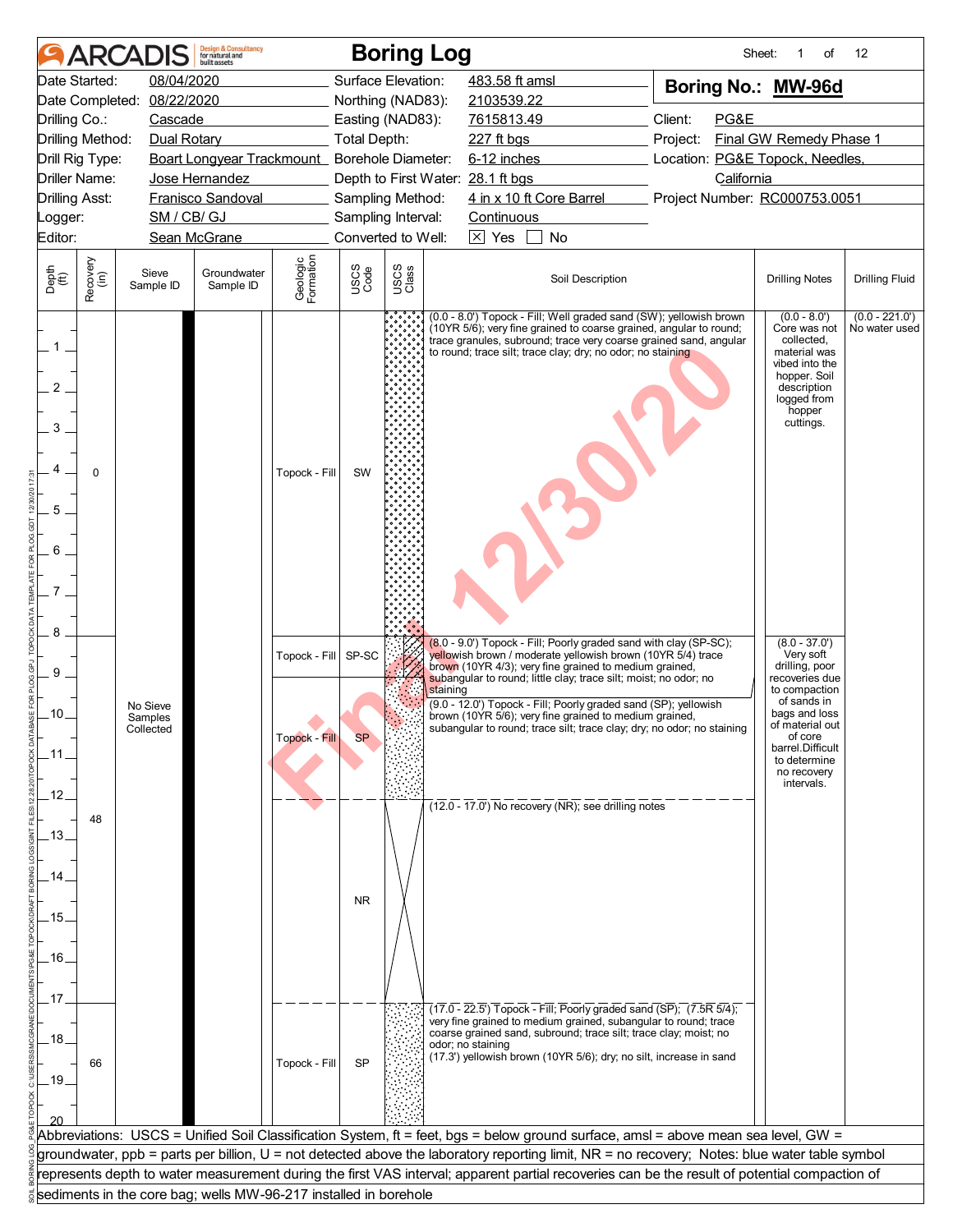|                       |                  | ARCADIS                          | <b>Design &amp; Consultancy</b><br>for natural and<br><b>built</b> assets |                       |                     | <b>Boring Log</b>                        |                                                                                                                                                                                        |                  |          | Sheet:     | 2<br>of                                | 12                    |
|-----------------------|------------------|----------------------------------|---------------------------------------------------------------------------|-----------------------|---------------------|------------------------------------------|----------------------------------------------------------------------------------------------------------------------------------------------------------------------------------------|------------------|----------|------------|----------------------------------------|-----------------------|
|                       | Date Started:    | 08/04/2020                       |                                                                           |                       |                     | Surface Elevation:                       | 483.58 ft amsl                                                                                                                                                                         |                  |          |            | Boring No.: MW-96d                     |                       |
|                       | Date Completed:  | 08/22/2020                       |                                                                           |                       |                     | Northing (NAD83):                        | 2103539.22                                                                                                                                                                             |                  |          |            |                                        |                       |
| Drilling Co.:         |                  | Cascade                          |                                                                           |                       |                     | Easting (NAD83):                         | 7615813.49                                                                                                                                                                             |                  | Client:  | PG&E       |                                        |                       |
|                       | Drilling Method: | Dual Rotary                      |                                                                           |                       | <b>Total Depth:</b> |                                          | $227$ ft bgs                                                                                                                                                                           |                  | Project: |            | Final GW Remedy Phase 1                |                       |
|                       | Drill Rig Type:  |                                  | Boart Longyear Trackmount_ Borehole Diameter:                             |                       |                     |                                          | 6-12 inches                                                                                                                                                                            |                  |          |            | Location: PG&E Topock, Needles,        |                       |
|                       | Driller Name:    |                                  | Jose Hernandez                                                            |                       |                     | Depth to First Water: 28.1 ft bgs        |                                                                                                                                                                                        |                  |          | California |                                        |                       |
| <b>Drilling Asst:</b> |                  |                                  | Franisco Sandoval                                                         |                       |                     | Sampling Method:                         | 4 in x 10 ft Core Barrel                                                                                                                                                               |                  |          |            | Project Number: RC000753.0051          |                       |
| Logger:               |                  | SM / CB/ GJ                      |                                                                           |                       |                     | Sampling Interval:<br>Converted to Well: | Continuous<br>$\boxed{\times}$ Yes                                                                                                                                                     | <b>No</b>        |          |            |                                        |                       |
| Editor:               |                  |                                  | Sean McGrane                                                              |                       |                     |                                          |                                                                                                                                                                                        |                  |          |            |                                        |                       |
| Depth<br>(ft)         | Recovery<br>(in) | Sieve<br>Sample ID               | Groundwater<br>Sample ID                                                  | Geologic<br>Formation | USCS<br>Code        | USCS<br>Class                            |                                                                                                                                                                                        | Soil Description |          |            | <b>Drilling Notes</b>                  | <b>Drilling Fluid</b> |
| 21.<br>$22^{1}$       |                  |                                  |                                                                           | Topock - Fill         | <b>SP</b>           | sand                                     | (21.5') (7.5R 5/6); round; moist; slight increase in silt, decrease in                                                                                                                 |                  |          |            |                                        |                       |
| .23.                  |                  |                                  |                                                                           |                       |                     |                                          | $(22.5 - 27.0)$ No recovery (NR); see drilling notes                                                                                                                                   |                  |          |            |                                        |                       |
| 24.                   | 66               |                                  |                                                                           |                       |                     |                                          |                                                                                                                                                                                        |                  |          |            |                                        |                       |
| .25.                  |                  |                                  |                                                                           |                       | <b>NR</b>           |                                          |                                                                                                                                                                                        |                  |          |            |                                        |                       |
| .26.                  |                  |                                  |                                                                           |                       |                     |                                          |                                                                                                                                                                                        |                  |          |            |                                        |                       |
| 27.                   |                  |                                  |                                                                           |                       |                     |                                          |                                                                                                                                                                                        |                  |          |            |                                        |                       |
| .28.                  |                  |                                  |                                                                           |                       |                     |                                          | (27.0 - 30.3') Topock - Fill; Poorly graded sand (SP); (7.5R 6/4);<br>very fine grained to medium grained, subangular to round; trace<br>silt; trace clay; moist; no odor; no staining |                  |          |            |                                        |                       |
|                       |                  |                                  |                                                                           | Topock - Fill         | <b>SP</b>           |                                          | (27.8') yellowish brown (10YR 5/6); dry; no silt, increase in sand                                                                                                                     |                  |          |            |                                        |                       |
| 29.                   |                  |                                  |                                                                           |                       |                     |                                          |                                                                                                                                                                                        |                  |          |            |                                        |                       |
| .30.                  |                  | No Sieve<br>Samples<br>Collected |                                                                           |                       |                     |                                          | (29.4') (7.5R 5/8); moist; increase in silt, decrease in sand                                                                                                                          |                  |          |            |                                        |                       |
| .31                   |                  |                                  |                                                                           |                       |                     |                                          | (30.3 - 37.0') No recovery (NR); see drilling notes                                                                                                                                    |                  |          |            |                                        |                       |
| 32.                   | 39.6             |                                  |                                                                           |                       |                     |                                          |                                                                                                                                                                                        |                  |          |            |                                        |                       |
| .33.                  |                  |                                  |                                                                           |                       |                     |                                          |                                                                                                                                                                                        |                  |          |            | $(32.0 - 37.0')$<br>Proposed<br>sample |                       |
|                       |                  |                                  |                                                                           |                       |                     |                                          |                                                                                                                                                                                        |                  |          |            | interval was<br>tagged dry             |                       |
| 34.                   |                  |                                  |                                                                           |                       | <b>NR</b>           |                                          |                                                                                                                                                                                        |                  |          |            | with 6-inch<br>casing at 37 ft.        |                       |
|                       |                  |                                  |                                                                           |                       |                     |                                          |                                                                                                                                                                                        |                  |          |            |                                        |                       |
| .35                   |                  |                                  |                                                                           |                       |                     |                                          |                                                                                                                                                                                        |                  |          |            |                                        |                       |
| .36.                  |                  |                                  |                                                                           |                       |                     |                                          |                                                                                                                                                                                        |                  |          |            |                                        |                       |
|                       |                  |                                  |                                                                           |                       |                     |                                          |                                                                                                                                                                                        |                  |          |            |                                        |                       |
| 37                    |                  |                                  |                                                                           |                       |                     |                                          | (37.0 - 40.3') Topock - Fluvial Deposits; Lean clay (CL); brown                                                                                                                        |                  |          |            | $(37.0 - 42.0')$                       |                       |
| .38.                  |                  |                                  | MW-96-                                                                    |                       |                     |                                          | (7.5YR 4/4) little dark grayish brown / dark yellowish brown (10YR<br>4/2); medium plasticity; some silt; little very fine to fine grained                                             |                  |          |            | First evidence<br>of water static      |                       |
|                       | 60               |                                  | VAS-37-42<br>$(< 0.033$ U                                                 | Topock -<br>Fluvial   | <b>CL</b>           |                                          | sand, subangular to subround; trace large pebbles, subround;<br>moist; very stiff; no odor; mottled; no staining; (10YR 4/2) forms                                                     |                  |          |            | rose to 32 ft<br>bgs potential         |                       |
| .39                   |                  |                                  | ppb)<br>8/5/2020                                                          | Deposits              |                     |                                          | nodules, pebbles are caliche react with acid                                                                                                                                           |                  |          |            | confining unit.<br>Clay inspected      |                       |
|                       |                  |                                  | 11:40                                                                     |                       |                     |                                          |                                                                                                                                                                                        |                  |          |            | by Arc and<br>Tribes.                  |                       |
|                       |                  |                                  |                                                                           |                       |                     |                                          |                                                                                                                                                                                        |                  |          |            |                                        |                       |
|                       |                  |                                  |                                                                           |                       |                     |                                          | Abbreviations: USCS = Unified Soil Classification System, ft = feet, bgs = below ground surface, amsl = above mean sea level, GW =                                                     |                  |          |            |                                        |                       |
|                       |                  |                                  |                                                                           |                       |                     |                                          | groundwater, ppb = parts per billion, U = not detected above the laboratory reporting limit, NR = no recovery; Notes: blue water table symbol                                          |                  |          |            |                                        |                       |
|                       |                  |                                  |                                                                           |                       |                     |                                          | represents depth to water measurement during the first VAS interval; apparent partial recoveries can be the result of potential compaction of                                          |                  |          |            |                                        |                       |
|                       |                  |                                  | sediments in the core bag; wells MW-96-217 installed in borehole          |                       |                     |                                          |                                                                                                                                                                                        |                  |          |            |                                        |                       |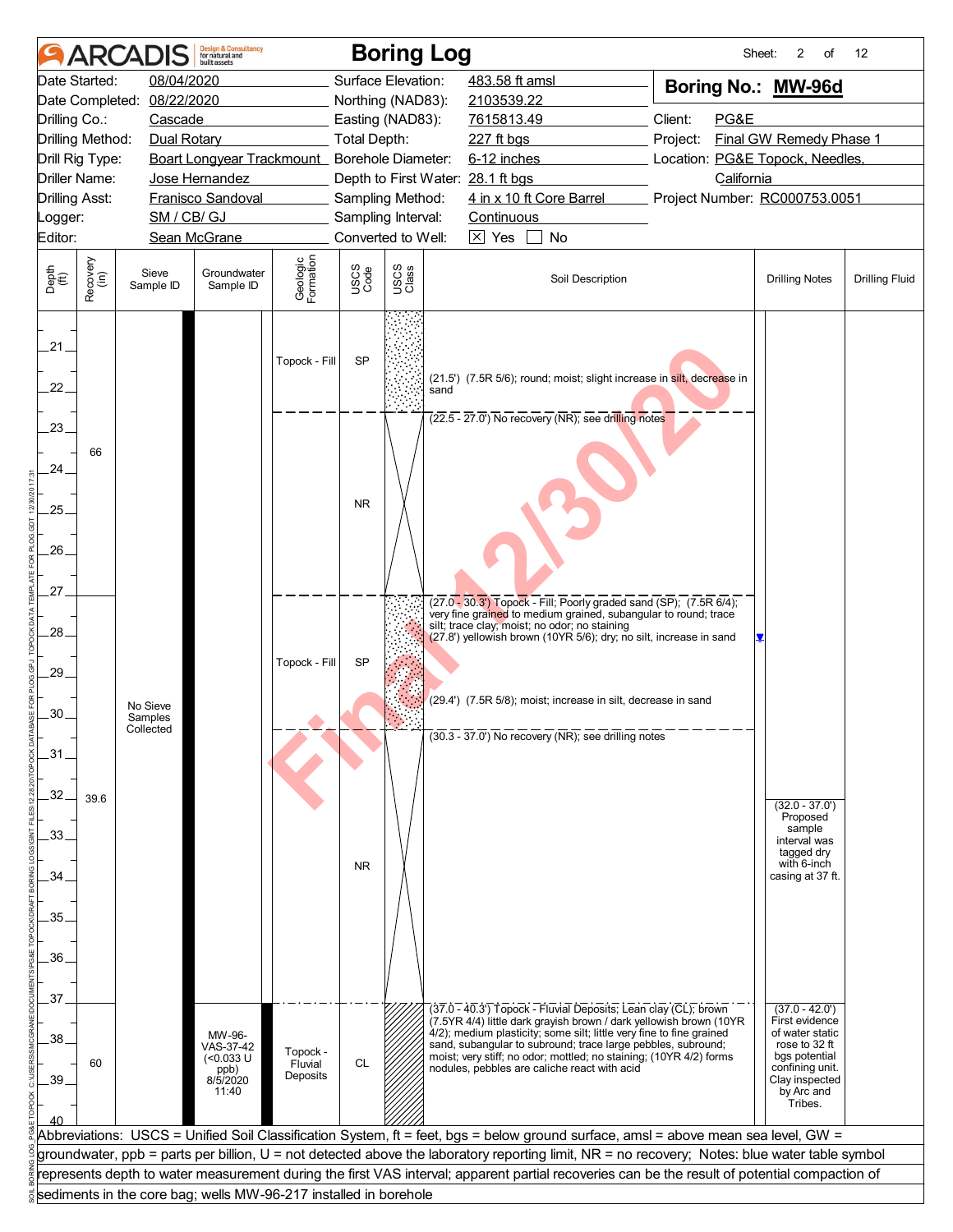|                                  |                  | <b>ARCADIS</b>      | <b>Design &amp; Consultancy</b><br>for natural and<br><b>built</b> assets |                            |                                        |               | <b>Boring Log</b>                                                                                                                              |                                 | Sheet:<br>3<br>of                                   | 12                    |
|----------------------------------|------------------|---------------------|---------------------------------------------------------------------------|----------------------------|----------------------------------------|---------------|------------------------------------------------------------------------------------------------------------------------------------------------|---------------------------------|-----------------------------------------------------|-----------------------|
|                                  | Date Started:    | 08/04/2020          |                                                                           |                            | Surface Elevation:                     |               | 483.58 ft amsl                                                                                                                                 | Boring No.: MW-96d              |                                                     |                       |
|                                  | Date Completed:  | 08/22/2020          |                                                                           |                            | Northing (NAD83):                      |               | 2103539.22                                                                                                                                     |                                 |                                                     |                       |
| Drilling Co.:                    |                  | Cascade             |                                                                           |                            | Easting (NAD83):                       |               | 7615813.49                                                                                                                                     | Client:<br>PG&E                 |                                                     |                       |
|                                  | Drilling Method: | Dual Rotary         |                                                                           |                            | Total Depth:                           |               | 227 ft bgs                                                                                                                                     | Project:                        | Final GW Remedy Phase 1                             |                       |
|                                  | Drill Rig Type:  |                     | Boart Longyear Trackmount_ Borehole Diameter:                             |                            |                                        |               | 6-12 inches                                                                                                                                    | Location: PG&E Topock, Needles, |                                                     |                       |
|                                  | Driller Name:    |                     | Jose Hernandez<br>Franisco Sandoval                                       |                            |                                        |               | Depth to First Water: 28.1 ft bgs                                                                                                              | California                      |                                                     |                       |
| <b>Drilling Asst:</b><br>_ogger: |                  | SM / CB/ GJ         |                                                                           |                            | Sampling Method:<br>Sampling Interval: |               | 4 in x 10 ft Core Barrel<br>Continuous                                                                                                         | Project Number: RC000753.0051   |                                                     |                       |
| Editor:                          |                  |                     | Sean McGrane                                                              |                            | Converted to Well:                     |               | $\boxed{\times}$ Yes<br>No                                                                                                                     |                                 |                                                     |                       |
|                                  |                  |                     |                                                                           |                            |                                        |               |                                                                                                                                                |                                 |                                                     |                       |
| Depth<br>$\bigoplus_{i=1}^{n}$   | Recovery<br>(in) | Sieve<br>Sample ID  | Groundwater<br>Sample ID                                                  | Geologic<br>Formation      | USCS<br>Code                           | USCS<br>Class | Soil Description                                                                                                                               |                                 | <b>Drilling Notes</b>                               | <b>Drilling Fluid</b> |
|                                  |                  |                     | MW-96-<br>VAS-37-42                                                       | Topock -<br>Fluvial        | CL<br>SC                               |               | (40.3 - 41.0 <sup>'</sup> ) Topock - Fluvial Deposits; Clayey sand (SC); brown<br>(7.5YR 5/3) and brown (7.5YR 5/4); very fine grained to fine |                                 |                                                     |                       |
| .41.                             | 60               |                     | $(<0.033$ U<br>ppb)<br>8/5/2020                                           | Deposits<br>Topock -       | <b>CL</b>                              |               | grained, subangular to round; some clay; trace large pebbles,                                                                                  |                                 |                                                     |                       |
|                                  |                  |                     | 11:40                                                                     | Fluvial                    | $\overline{SC}$                        |               | subround; trace small cobbles, subround; wet; no odor; no<br>staining; pebbles and cobbles caliche nodules reacts with acid                    |                                 |                                                     |                       |
| 42.                              |                  |                     |                                                                           | Deposits<br>Topock -       |                                        |               | (41.0 - 41.7') Topock - Fluvial Deposits; Lean clay (CL); same as.<br>37 to 40.3 ft bgs                                                        |                                 | $(42.0 - 49.0')$                                    |                       |
|                                  |                  |                     |                                                                           | Fluvial<br><b>Deposits</b> |                                        |               | (41.7 - 42.0') Topock - Fluvial Deposits; Clayey sand (SC); same                                                                               |                                 | Sediments<br>saturated and                          |                       |
| .43.                             |                  |                     |                                                                           |                            |                                        |               | as 40.3 to 41 ft bgs<br>$(42.0 - 49.0)$ No recovery (NR); see drilling notes                                                                   |                                 | fell out of core<br>barrel into                     |                       |
| 44                               |                  |                     |                                                                           |                            |                                        |               |                                                                                                                                                |                                 | hopper after<br>bagging 49-52                       |                       |
|                                  |                  |                     |                                                                           |                            |                                        |               |                                                                                                                                                |                                 | ft bgs.                                             |                       |
| .45.                             |                  |                     |                                                                           |                            |                                        |               |                                                                                                                                                |                                 |                                                     |                       |
| .46.                             |                  |                     |                                                                           |                            | <b>NR</b>                              |               |                                                                                                                                                |                                 | (45.0')<br>Difficulty<br>breaking 10<br>inch casing |                       |
|                                  |                  |                     | MW-97-                                                                    |                            |                                        |               |                                                                                                                                                |                                 | joint during<br>well                                |                       |
| .47                              | 36               |                     | VAS-45-50<br>$($ < 0.033 U                                                |                            |                                        |               |                                                                                                                                                |                                 | installation.                                       |                       |
| .48                              |                  |                     | ppb)<br>8/5/2020<br>14:50                                                 |                            |                                        |               |                                                                                                                                                |                                 |                                                     |                       |
| .49.                             |                  |                     |                                                                           |                            |                                        |               |                                                                                                                                                |                                 |                                                     |                       |
|                                  |                  |                     |                                                                           | Тороск -<br>Fluvial        | CL                                     |               | (49.0 - 49.5') Topock - Fluvial Deposits; Lean clay (CL); strong<br>brown (7.5YR 5/8); medium plasticity; some silt; little very fine to       |                                 |                                                     |                       |
| .50.                             |                  | No Sieve<br>Samples |                                                                           | Deposits<br>Topock -       |                                        |               | very coarse grained sand, angular to round; trace granules to<br>large pebbles, angular to subround; trace small cobbles,                      |                                 |                                                     |                       |
|                                  |                  | Collected           |                                                                           | Fluvial                    | <b>SM</b>                              |               | subround; wet; soft; no odor; no staining; very large pebbles and                                                                              |                                 | $(50.0 - 52.0')$<br>Sampler was                     |                       |
| .51                              |                  |                     |                                                                           | <b>Deposits</b>            |                                        |               | cobbles caliche nodules<br>(49.5 - 51.0') Topock - Fluvial Deposits; Silty sand (SM); strong                                                   |                                 | set at 45 to 50<br>ft bgs due to                    |                       |
|                                  |                  |                     |                                                                           | Topock -<br>Fluvial        | <b>SW-SML-LILE</b>                     |               | brown (7.5YR 4/6); very fine grained to medium grained,<br>subangular to round; and silt; little granules to very large pebbles,               |                                 | sediment of<br>material in the                      |                       |
| .52.                             |                  |                     |                                                                           | Deposits<br>Topock -       | SM                                     |               | angular to round; little coarse to very coarse grained sand,                                                                                   |                                 | casing.                                             |                       |
|                                  |                  |                     |                                                                           | Fluvial<br>Deposits        |                                        |               | subangular to subround; moist to wet; no odor; no staining<br>(50') strong brown (7.5YR 5/6); very fine grained to very coarse                 |                                 | (51.0')<br>Ach and                                  |                       |
| .53.                             |                  |                     |                                                                           |                            |                                        |               | grained, subangular to round; little silt; trace small cobbles,<br>angular; trace clay; increase in sand                                       |                                 | <b>Tribes notified</b><br>about potential           |                       |
|                                  |                  |                     |                                                                           |                            |                                        |               | (51.0 - 51.2') Topock - Fluvial Deposits; Well graded sand with silt<br>and gravel (SW-SM); black (10YR 2/1) with dark yellowish brown         |                                 | burn feature.<br>Feature                            |                       |
| .54.                             |                  |                     |                                                                           |                            |                                        |               | (10YR 4/6); very fine grained to very coarse grained, subangular to<br>subround; little granules to very large pebbles, angular to round;      |                                 | determined to                                       |                       |
|                                  |                  |                     |                                                                           |                            |                                        |               | little silt; trace small cobbles, angular; trace clay; some mica; wet;                                                                         |                                 | be schist<br>cobble.                                |                       |
| 55.                              |                  |                     |                                                                           |                            |                                        |               | no odor; cobble is low grade schist<br>(51.2 - 53.0') Topock - Fluvial Deposits; Silty sand (SM); dark                                         |                                 |                                                     |                       |
|                                  |                  |                     |                                                                           |                            |                                        |               | yellowish brown (10YR 4/6); very fine grained to very coarse<br>grained, angular to round; and silt; little granules to very large             |                                 |                                                     |                       |
| .56.                             | 96               |                     |                                                                           | Topock -                   |                                        |               | pebbles, angular to subround; trace clay; coarser clasts<br>composed of metadiorite; moist to wet; no odor; no staining                        |                                 |                                                     |                       |
|                                  |                  |                     |                                                                           | Alluvium<br>Deposits       | <b>SM</b>                              |               | (53.0 - 60.0') Topock - Alluvium Deposits; Silty sand with gravel                                                                              |                                 |                                                     |                       |
| .57                              |                  |                     |                                                                           |                            |                                        |               | (SM); yellowish brown / moderate yellowish brown (10YR 5/4);<br>very fine grained to very coarse grained, angular to subround;                 |                                 |                                                     |                       |
| .58.                             |                  |                     |                                                                           |                            |                                        |               | some granules to very large pebbles, angular to subround; some<br>silt; trace clay; coarser clasts composed of metadiorite; moist; no          |                                 |                                                     |                       |
|                                  |                  |                     |                                                                           |                            |                                        |               | odor; no staining                                                                                                                              |                                 |                                                     |                       |
| .59.                             |                  |                     |                                                                           |                            |                                        |               |                                                                                                                                                |                                 |                                                     |                       |
|                                  |                  |                     |                                                                           |                            |                                        |               | (59') brown (10YR 5/3); dry; decrease silt, increase sand, coarser<br>clasts consist of metadiorite and low grade schist                       |                                 | $(59.0 - 60.0')$<br>Very hard                       |                       |
|                                  |                  |                     |                                                                           |                            |                                        |               |                                                                                                                                                |                                 | drilling                                            |                       |
|                                  |                  |                     |                                                                           |                            |                                        |               | Abbreviations: USCS = Unified Soil Classification System, ft = feet, bgs = below ground surface, amsl = above mean sea level, GW =             |                                 |                                                     |                       |
|                                  |                  |                     |                                                                           |                            |                                        |               | groundwater, ppb = parts per billion, U = not detected above the laboratory reporting limit, NR = no recovery; Notes: blue water table symbol  |                                 |                                                     |                       |
|                                  |                  |                     |                                                                           |                            |                                        |               | represents depth to water measurement during the first VAS interval; apparent partial recoveries can be the result of potential compaction of  |                                 |                                                     |                       |
|                                  |                  |                     | sediments in the core bag; wells MW-96-217 installed in borehole          |                            |                                        |               |                                                                                                                                                |                                 |                                                     |                       |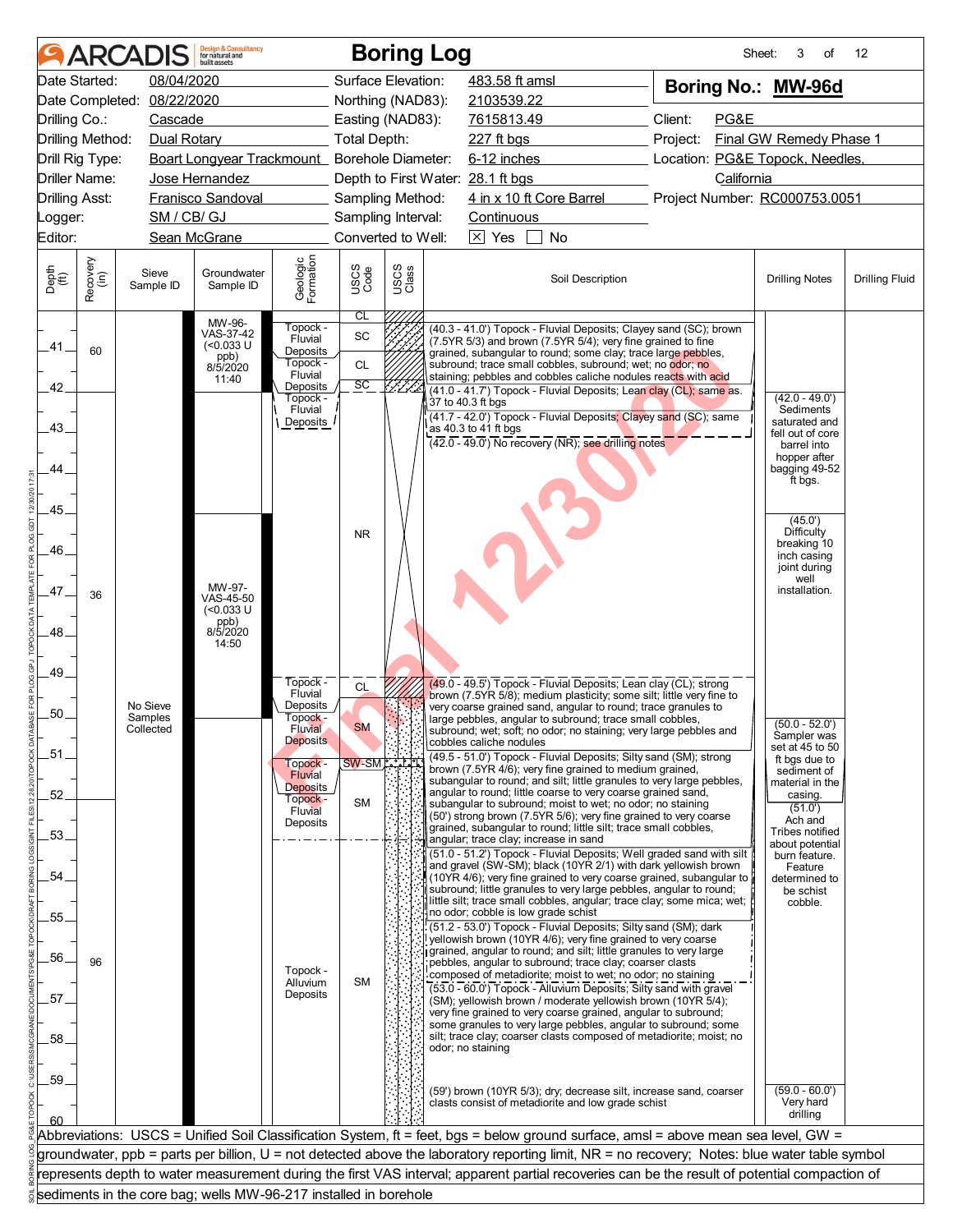|                       |                  |                      | <b>Design &amp; Consultancy</b><br>for natural and<br>huilt assets |                                  |                                        |               | <b>Boring Log</b>                                                                                                                                                                                                                                                             | Sheet:                                                                                                                                                                                                                                                                                                                                                                         | of<br>4                                                    | 12                    |  |  |
|-----------------------|------------------|----------------------|--------------------------------------------------------------------|----------------------------------|----------------------------------------|---------------|-------------------------------------------------------------------------------------------------------------------------------------------------------------------------------------------------------------------------------------------------------------------------------|--------------------------------------------------------------------------------------------------------------------------------------------------------------------------------------------------------------------------------------------------------------------------------------------------------------------------------------------------------------------------------|------------------------------------------------------------|-----------------------|--|--|
|                       | Date Started:    | 08/04/2020           |                                                                    |                                  | Surface Elevation:                     |               | 483.58 ft amsl                                                                                                                                                                                                                                                                | Boring No.: MW-96d                                                                                                                                                                                                                                                                                                                                                             |                                                            |                       |  |  |
| Date Completed:       |                  | 08/22/2020           |                                                                    |                                  | Northing (NAD83):                      |               | 2103539.22                                                                                                                                                                                                                                                                    |                                                                                                                                                                                                                                                                                                                                                                                |                                                            |                       |  |  |
| Drilling Co.:         |                  | Cascade              |                                                                    |                                  | Easting (NAD83):                       |               | 7615813.49                                                                                                                                                                                                                                                                    | Client:<br>PG&E                                                                                                                                                                                                                                                                                                                                                                |                                                            |                       |  |  |
| Drilling Method:      |                  | Dual Rotary          |                                                                    |                                  | <b>Total Depth:</b>                    |               | 227 ft bgs                                                                                                                                                                                                                                                                    | Project:                                                                                                                                                                                                                                                                                                                                                                       | Final GW Remedy Phase 1                                    |                       |  |  |
| Drill Rig Type:       |                  |                      | Boart Longyear Trackmount_ Borehole Diameter:                      |                                  |                                        |               | 6-12 inches                                                                                                                                                                                                                                                                   | Location: PG&E Topock, Needles,                                                                                                                                                                                                                                                                                                                                                |                                                            |                       |  |  |
| Driller Name:         |                  |                      | Jose Hernandez                                                     |                                  |                                        |               | Depth to First Water: 28.1 ft bgs                                                                                                                                                                                                                                             | California                                                                                                                                                                                                                                                                                                                                                                     |                                                            |                       |  |  |
| <b>Drilling Asst:</b> |                  | SM / CB/ GJ          | <b>Franisco Sandoval</b>                                           |                                  | Sampling Method:<br>Sampling Interval: |               | 4 in x 10 ft Core Barrel<br>Continuous                                                                                                                                                                                                                                        | Project Number: RC000753.0051                                                                                                                                                                                                                                                                                                                                                  |                                                            |                       |  |  |
| _ogger:<br>Editor:    |                  |                      | Sean McGrane                                                       |                                  | Converted to Well:                     |               | $\boxed{\times}$ Yes<br>No                                                                                                                                                                                                                                                    |                                                                                                                                                                                                                                                                                                                                                                                |                                                            |                       |  |  |
|                       |                  |                      |                                                                    |                                  |                                        |               |                                                                                                                                                                                                                                                                               |                                                                                                                                                                                                                                                                                                                                                                                |                                                            |                       |  |  |
| Depth<br>(ft)         | Recovery<br>(in) | Sieve<br>Sample ID   | Groundwater<br>Sample ID                                           | Geologic<br>Formation            | USCS<br>Code                           | USCS<br>Class | Soil Description                                                                                                                                                                                                                                                              |                                                                                                                                                                                                                                                                                                                                                                                | <b>Drilling Notes</b>                                      | <b>Drilling Fluid</b> |  |  |
| .61.                  |                  |                      |                                                                    | Topock -<br>Alluvium<br>Deposits | <b>SM</b>                              |               | wet; no odor                                                                                                                                                                                                                                                                  | (60.0 - 62.0') Topock - Alluvium Deposits; Silty sand (SM); (7.5R)<br>$(60.0 - 71.0')$<br>4/3); very fine grained to very coarse grained, angular to subround;<br>Extra recovery<br>due to<br>little silt; trace granules to very large pebbles, angular to<br>stretching of<br>subround; trace clay; coarser clasts composed of metadiorite;<br>sediments 67<br>to 71 ft bgs. |                                                            |                       |  |  |
| 62.                   |                  |                      |                                                                    |                                  |                                        |               | (62.0 - 64.6') Topock - Alluvium Deposits; Well graded sand with<br>silt and gravel (SW-SM); (7.5R 4/3); very fine grained to very                                                                                                                                            |                                                                                                                                                                                                                                                                                                                                                                                |                                                            |                       |  |  |
| 63.                   |                  |                      |                                                                    | Topock -                         |                                        |               | coarse grained, angular to subround; little granules to very large<br>pebbles, angular to subround; little silt; trace clay; coarser clasts                                                                                                                                   |                                                                                                                                                                                                                                                                                                                                                                                |                                                            |                       |  |  |
| 64.                   |                  |                      |                                                                    | Alluvium<br>Deposits             | SW-SM                                  |               | composed of metadiorite; wet; no odor                                                                                                                                                                                                                                         |                                                                                                                                                                                                                                                                                                                                                                                |                                                            |                       |  |  |
| 65.                   |                  |                      |                                                                    |                                  |                                        |               | (64.6 - 71.0') Topock - Alluvium Deposits; Silty sand with gravel<br>(SM); (7.5R 4/3); very fine grained to very coarse grained, angular                                                                                                                                      |                                                                                                                                                                                                                                                                                                                                                                                |                                                            |                       |  |  |
|                       |                  |                      |                                                                    |                                  |                                        |               | to subround; little granules to very large pebbles, angular to<br>subround; little silt; trace clay; coarser clasts composed of                                                                                                                                               |                                                                                                                                                                                                                                                                                                                                                                                |                                                            |                       |  |  |
| 66.                   | 150              |                      |                                                                    |                                  |                                        |               | metadiorite; wet; no odor                                                                                                                                                                                                                                                     |                                                                                                                                                                                                                                                                                                                                                                                |                                                            |                       |  |  |
| .67.                  |                  |                      |                                                                    |                                  |                                        |               | (66.5'); increase silt, decrease gravel                                                                                                                                                                                                                                       |                                                                                                                                                                                                                                                                                                                                                                                |                                                            |                       |  |  |
| .68.                  |                  |                      |                                                                    | Topock -<br>Alluvium<br>Deposits | <b>SM</b>                              |               |                                                                                                                                                                                                                                                                               |                                                                                                                                                                                                                                                                                                                                                                                |                                                            |                       |  |  |
| 69.                   |                  |                      |                                                                    |                                  |                                        |               |                                                                                                                                                                                                                                                                               |                                                                                                                                                                                                                                                                                                                                                                                |                                                            |                       |  |  |
|                       |                  | No Sieve             |                                                                    |                                  |                                        |               |                                                                                                                                                                                                                                                                               |                                                                                                                                                                                                                                                                                                                                                                                |                                                            |                       |  |  |
| .70.                  |                  | Samples<br>Collected |                                                                    |                                  |                                        |               |                                                                                                                                                                                                                                                                               |                                                                                                                                                                                                                                                                                                                                                                                |                                                            |                       |  |  |
|                       |                  |                      |                                                                    |                                  |                                        |               |                                                                                                                                                                                                                                                                               |                                                                                                                                                                                                                                                                                                                                                                                |                                                            |                       |  |  |
| .72.                  |                  |                      |                                                                    |                                  |                                        |               | (71.0 - 75.6') Topock - Alluvium Deposits; Silty sand (SM); (7.5R<br>4/3); very fine grained to very coarse grained, angular to subround;<br>some silt; trace granules to very large pebbles, angular to<br>subround; trace clay; coarser clasts composed of metadiorite; wet |                                                                                                                                                                                                                                                                                                                                                                                | $(71.0 - 72.0')$<br>Hard drilling<br>lost core<br>downhole |                       |  |  |
| 73.                   |                  |                      |                                                                    |                                  |                                        |               |                                                                                                                                                                                                                                                                               |                                                                                                                                                                                                                                                                                                                                                                                | $(72.0 - 74.0')$<br>Hard drilling                          |                       |  |  |
|                       |                  |                      |                                                                    | Topock -<br>Alluvium<br>Deposits | <b>SM</b>                              |               | (72.8') medium grained to very coarse grained, angular to<br>subround; little very fine to fine grained sand, angular to subround;<br>little silt; trace granules to very large pebbles, angular to                                                                           |                                                                                                                                                                                                                                                                                                                                                                                |                                                            |                       |  |  |
| 74                    | 69.6             |                      |                                                                    |                                  |                                        |               | subround; grain size sand distribution change, increase in sand                                                                                                                                                                                                               |                                                                                                                                                                                                                                                                                                                                                                                |                                                            |                       |  |  |
| 75.                   |                  |                      |                                                                    |                                  |                                        |               |                                                                                                                                                                                                                                                                               |                                                                                                                                                                                                                                                                                                                                                                                |                                                            |                       |  |  |
| .76.                  |                  |                      |                                                                    |                                  |                                        |               | (75.6 - 92.0') Topock - Alluvium Deposits; Silty sand with gravel                                                                                                                                                                                                             |                                                                                                                                                                                                                                                                                                                                                                                |                                                            |                       |  |  |
|                       |                  |                      |                                                                    |                                  |                                        |               | (SM); brown (10YR 4/3); medium grained to very coarse grained,<br>angular to subround; some silt; little granules to very large<br>pebbles, angular to subround; little very fine to fine grained sand,                                                                       |                                                                                                                                                                                                                                                                                                                                                                                | $(76.0 - 87.0')$<br>Smooth drilling                        |                       |  |  |
|                       |                  |                      |                                                                    |                                  |                                        |               | angular to subround; trace clay; trace coarser clasts composed of<br>metadiorite; wet; medium dense                                                                                                                                                                           |                                                                                                                                                                                                                                                                                                                                                                                |                                                            |                       |  |  |
| 78                    | 132              |                      |                                                                    | Topock -<br>Alluvium<br>Deposits | <b>SM</b>                              |               | (76.5'); increase in silt, decrease in sand                                                                                                                                                                                                                                   |                                                                                                                                                                                                                                                                                                                                                                                |                                                            |                       |  |  |
| 79.                   |                  |                      |                                                                    |                                  |                                        |               |                                                                                                                                                                                                                                                                               |                                                                                                                                                                                                                                                                                                                                                                                |                                                            |                       |  |  |
|                       |                  |                      |                                                                    |                                  |                                        |               |                                                                                                                                                                                                                                                                               |                                                                                                                                                                                                                                                                                                                                                                                |                                                            |                       |  |  |
|                       |                  |                      |                                                                    |                                  |                                        |               |                                                                                                                                                                                                                                                                               |                                                                                                                                                                                                                                                                                                                                                                                |                                                            |                       |  |  |
|                       |                  |                      |                                                                    |                                  |                                        |               | Abbreviations: USCS = Unified Soil Classification System, ft = feet, bgs = below ground surface, amsl = above mean sea level, GW =                                                                                                                                            |                                                                                                                                                                                                                                                                                                                                                                                |                                                            |                       |  |  |
|                       |                  |                      |                                                                    |                                  |                                        |               | groundwater, ppb = parts per billion, U = not detected above the laboratory reporting limit, NR = no recovery; Notes: blue water table symbol                                                                                                                                 |                                                                                                                                                                                                                                                                                                                                                                                |                                                            |                       |  |  |
|                       |                  |                      | sediments in the core bag; wells MW-96-217 installed in borehole   |                                  |                                        |               | represents depth to water measurement during the first VAS interval; apparent partial recoveries can be the result of potential compaction of                                                                                                                                 |                                                                                                                                                                                                                                                                                                                                                                                |                                                            |                       |  |  |
|                       |                  |                      |                                                                    |                                  |                                        |               |                                                                                                                                                                                                                                                                               |                                                                                                                                                                                                                                                                                                                                                                                |                                                            |                       |  |  |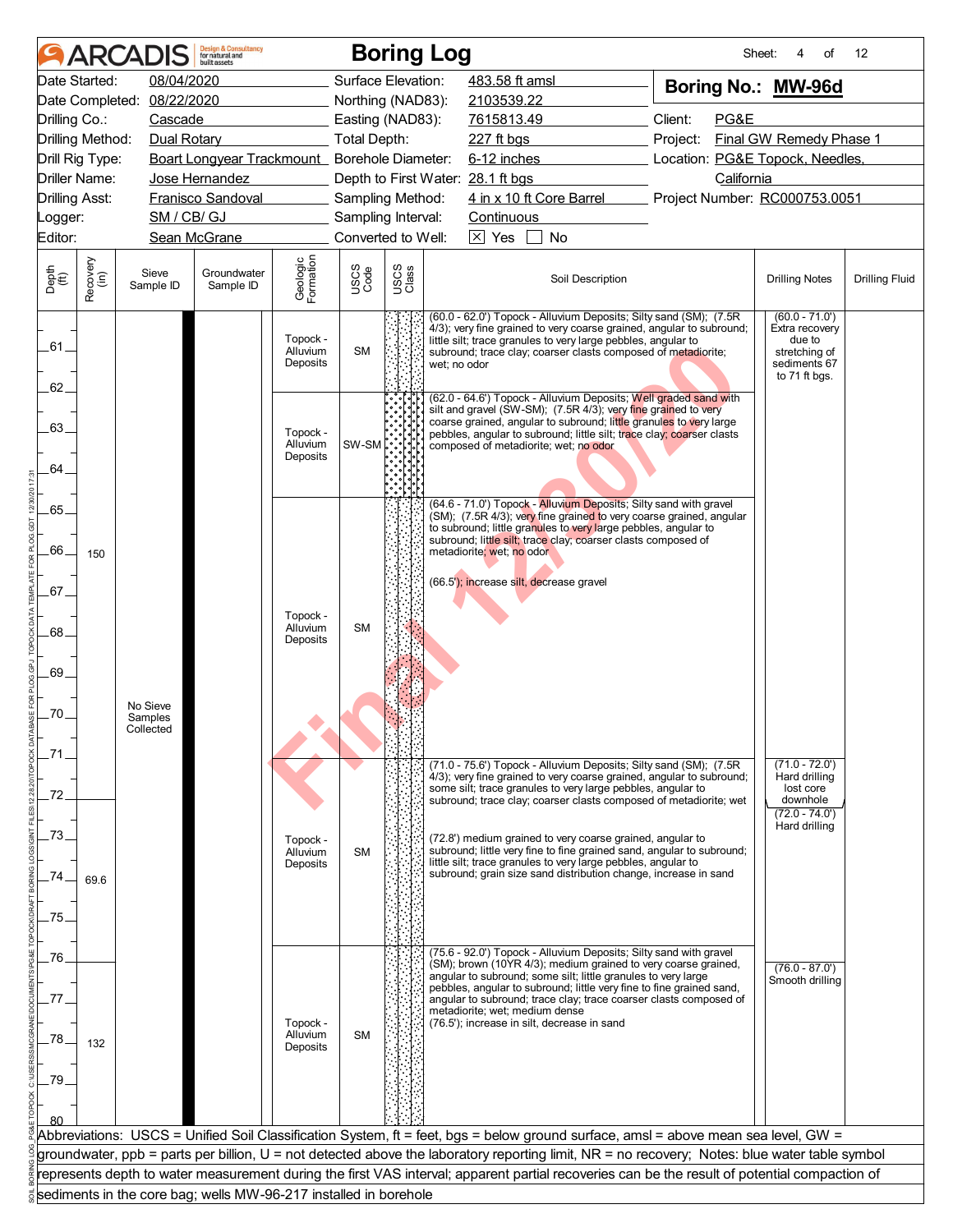| 08/04/2020<br>Surface Elevation:<br>Date Started:<br>483.58 ft amsl<br>Boring No.: MW-96d<br>08/22/2020<br>Date Completed:<br>Northing (NAD83):<br>2103539.22<br>Client:<br>PG&E<br>Drilling Co.:<br>Cascade<br>Easting (NAD83):<br>7615813.49<br>Drilling Method:<br><b>Total Depth:</b><br>Final GW Remedy Phase 1<br>Dual Rotary<br>227 ft bgs<br>Project:<br>Boart Longyear Trackmount_ Borehole Diameter:<br>6-12 inches<br>Location: PG&E Topock, Needles,<br>Drill Rig Type:<br><b>Driller Name:</b><br>California<br>Jose Hernandez<br>Depth to First Water: 28.1 ft bgs<br>4 in x 10 ft Core Barrel<br><b>Drilling Asst:</b><br>Franisco Sandoval<br>Sampling Method:<br>Project Number: RC000753.0051<br>SM / CB/ GJ<br>Sampling Interval:<br>Continuous<br>Logger:<br>Converted to Well:<br>$\boxtimes$ Yes<br>No<br>Sean McGrane<br>Geologic<br>Formation<br>Recovery<br>(in)<br>USCS<br>Class<br>USCS<br>Code<br>Depth<br>(ft)<br>Groundwater<br>Sieve<br>Soil Description<br><b>Drilling Notes</b><br>Sample ID<br>Sample ID<br>.81.<br>82.<br>.83.<br>(83'); little silt; decrease in silt, increase in sand<br>132<br>MW-96-<br>.84<br>VAS-82-87<br>(50.17)<br>ppb)<br>8/6/2020<br>(84.5'); increase in silt, decrease in sand<br>.85.<br>11:45<br>Topock -<br>86.<br><b>SM</b><br>Alluvium<br>Deposits<br>.87.<br>$(87.0 - 100.0')$<br>(87') brown (10YR 5/3); little silt; decrease in silt, increase in sand<br>Smooth drilling<br>.88.<br>89.<br>No Sieve<br>.90.<br>Samples<br>Collected<br>_91<br>.92<br>(92.0 - 96.0') Topock - Alluvium Deposits; Silty sand (SM); brown<br>(10YR 5/3); medium grained to very coarse grained, angular to<br>subround; some silt; little granules to very large pebbles, angular<br>.93.<br>to subround; little very fine to fine grained sand, angular to<br>subround; trace clay; coarser clasts composed of metadiorite; wet<br>156<br>Topock -<br>.94<br><b>SM</b><br>Alluvium<br>Deposits<br>95.<br>.96.<br>(96.0 - 102.0') Topock - Alluvium Deposits; Silty sand with gravel<br>(SM); brown (7.5YR 4/4); medium grained to very coarse grained,<br>angular to subround; little granules to very large pebbles, angular<br>97<br>to subround; little very fine to fine grained sand, angular to<br>subround; little silt; trace clay; coarser clasts composed of<br>metadiorite; wet<br>Topock -<br>98.<br>Alluvium<br><b>SM</b><br>Deposits<br>.99<br>100<br>Abbreviations:  USCS = Unified Soil Classification System, ft = feet, bgs = below ground surface, amsl = above mean sea level, GW =<br>groundwater, ppb = parts per billion, U = not detected above the laboratory reporting limit, NR = no recovery; Notes: blue water table symbol<br>represents depth to water measurement during the first VAS interval; apparent partial recoveries can be the result of potential compaction of |         | <b>AR</b> | <b>Design &amp; Consultancy</b><br>for natural and<br><b>built</b> assets |  | <b>Boring Log</b> |  | Sheet:<br>5<br>οf | 12                    |  |
|-------------------------------------------------------------------------------------------------------------------------------------------------------------------------------------------------------------------------------------------------------------------------------------------------------------------------------------------------------------------------------------------------------------------------------------------------------------------------------------------------------------------------------------------------------------------------------------------------------------------------------------------------------------------------------------------------------------------------------------------------------------------------------------------------------------------------------------------------------------------------------------------------------------------------------------------------------------------------------------------------------------------------------------------------------------------------------------------------------------------------------------------------------------------------------------------------------------------------------------------------------------------------------------------------------------------------------------------------------------------------------------------------------------------------------------------------------------------------------------------------------------------------------------------------------------------------------------------------------------------------------------------------------------------------------------------------------------------------------------------------------------------------------------------------------------------------------------------------------------------------------------------------------------------------------------------------------------------------------------------------------------------------------------------------------------------------------------------------------------------------------------------------------------------------------------------------------------------------------------------------------------------------------------------------------------------------------------------------------------------------------------------------------------------------------------------------------------------------------------------------------------------------------------------------------------------------------------------------------------------------------------------------------------------------------------------------------------------------------------------------------------------------------------------------------------------------------------------------------------------|---------|-----------|---------------------------------------------------------------------------|--|-------------------|--|-------------------|-----------------------|--|
|                                                                                                                                                                                                                                                                                                                                                                                                                                                                                                                                                                                                                                                                                                                                                                                                                                                                                                                                                                                                                                                                                                                                                                                                                                                                                                                                                                                                                                                                                                                                                                                                                                                                                                                                                                                                                                                                                                                                                                                                                                                                                                                                                                                                                                                                                                                                                                                                                                                                                                                                                                                                                                                                                                                                                                                                                                                                   |         |           |                                                                           |  |                   |  |                   |                       |  |
|                                                                                                                                                                                                                                                                                                                                                                                                                                                                                                                                                                                                                                                                                                                                                                                                                                                                                                                                                                                                                                                                                                                                                                                                                                                                                                                                                                                                                                                                                                                                                                                                                                                                                                                                                                                                                                                                                                                                                                                                                                                                                                                                                                                                                                                                                                                                                                                                                                                                                                                                                                                                                                                                                                                                                                                                                                                                   |         |           |                                                                           |  |                   |  |                   |                       |  |
|                                                                                                                                                                                                                                                                                                                                                                                                                                                                                                                                                                                                                                                                                                                                                                                                                                                                                                                                                                                                                                                                                                                                                                                                                                                                                                                                                                                                                                                                                                                                                                                                                                                                                                                                                                                                                                                                                                                                                                                                                                                                                                                                                                                                                                                                                                                                                                                                                                                                                                                                                                                                                                                                                                                                                                                                                                                                   |         |           |                                                                           |  |                   |  |                   |                       |  |
|                                                                                                                                                                                                                                                                                                                                                                                                                                                                                                                                                                                                                                                                                                                                                                                                                                                                                                                                                                                                                                                                                                                                                                                                                                                                                                                                                                                                                                                                                                                                                                                                                                                                                                                                                                                                                                                                                                                                                                                                                                                                                                                                                                                                                                                                                                                                                                                                                                                                                                                                                                                                                                                                                                                                                                                                                                                                   |         |           |                                                                           |  |                   |  |                   |                       |  |
|                                                                                                                                                                                                                                                                                                                                                                                                                                                                                                                                                                                                                                                                                                                                                                                                                                                                                                                                                                                                                                                                                                                                                                                                                                                                                                                                                                                                                                                                                                                                                                                                                                                                                                                                                                                                                                                                                                                                                                                                                                                                                                                                                                                                                                                                                                                                                                                                                                                                                                                                                                                                                                                                                                                                                                                                                                                                   |         |           |                                                                           |  |                   |  |                   |                       |  |
|                                                                                                                                                                                                                                                                                                                                                                                                                                                                                                                                                                                                                                                                                                                                                                                                                                                                                                                                                                                                                                                                                                                                                                                                                                                                                                                                                                                                                                                                                                                                                                                                                                                                                                                                                                                                                                                                                                                                                                                                                                                                                                                                                                                                                                                                                                                                                                                                                                                                                                                                                                                                                                                                                                                                                                                                                                                                   |         |           |                                                                           |  |                   |  |                   |                       |  |
|                                                                                                                                                                                                                                                                                                                                                                                                                                                                                                                                                                                                                                                                                                                                                                                                                                                                                                                                                                                                                                                                                                                                                                                                                                                                                                                                                                                                                                                                                                                                                                                                                                                                                                                                                                                                                                                                                                                                                                                                                                                                                                                                                                                                                                                                                                                                                                                                                                                                                                                                                                                                                                                                                                                                                                                                                                                                   |         |           |                                                                           |  |                   |  |                   |                       |  |
|                                                                                                                                                                                                                                                                                                                                                                                                                                                                                                                                                                                                                                                                                                                                                                                                                                                                                                                                                                                                                                                                                                                                                                                                                                                                                                                                                                                                                                                                                                                                                                                                                                                                                                                                                                                                                                                                                                                                                                                                                                                                                                                                                                                                                                                                                                                                                                                                                                                                                                                                                                                                                                                                                                                                                                                                                                                                   | Editor: |           |                                                                           |  |                   |  |                   |                       |  |
|                                                                                                                                                                                                                                                                                                                                                                                                                                                                                                                                                                                                                                                                                                                                                                                                                                                                                                                                                                                                                                                                                                                                                                                                                                                                                                                                                                                                                                                                                                                                                                                                                                                                                                                                                                                                                                                                                                                                                                                                                                                                                                                                                                                                                                                                                                                                                                                                                                                                                                                                                                                                                                                                                                                                                                                                                                                                   |         |           |                                                                           |  |                   |  |                   |                       |  |
|                                                                                                                                                                                                                                                                                                                                                                                                                                                                                                                                                                                                                                                                                                                                                                                                                                                                                                                                                                                                                                                                                                                                                                                                                                                                                                                                                                                                                                                                                                                                                                                                                                                                                                                                                                                                                                                                                                                                                                                                                                                                                                                                                                                                                                                                                                                                                                                                                                                                                                                                                                                                                                                                                                                                                                                                                                                                   |         |           |                                                                           |  |                   |  |                   | <b>Drilling Fluid</b> |  |
|                                                                                                                                                                                                                                                                                                                                                                                                                                                                                                                                                                                                                                                                                                                                                                                                                                                                                                                                                                                                                                                                                                                                                                                                                                                                                                                                                                                                                                                                                                                                                                                                                                                                                                                                                                                                                                                                                                                                                                                                                                                                                                                                                                                                                                                                                                                                                                                                                                                                                                                                                                                                                                                                                                                                                                                                                                                                   |         |           |                                                                           |  |                   |  |                   |                       |  |
|                                                                                                                                                                                                                                                                                                                                                                                                                                                                                                                                                                                                                                                                                                                                                                                                                                                                                                                                                                                                                                                                                                                                                                                                                                                                                                                                                                                                                                                                                                                                                                                                                                                                                                                                                                                                                                                                                                                                                                                                                                                                                                                                                                                                                                                                                                                                                                                                                                                                                                                                                                                                                                                                                                                                                                                                                                                                   |         |           |                                                                           |  |                   |  |                   |                       |  |
|                                                                                                                                                                                                                                                                                                                                                                                                                                                                                                                                                                                                                                                                                                                                                                                                                                                                                                                                                                                                                                                                                                                                                                                                                                                                                                                                                                                                                                                                                                                                                                                                                                                                                                                                                                                                                                                                                                                                                                                                                                                                                                                                                                                                                                                                                                                                                                                                                                                                                                                                                                                                                                                                                                                                                                                                                                                                   |         |           |                                                                           |  |                   |  |                   |                       |  |
|                                                                                                                                                                                                                                                                                                                                                                                                                                                                                                                                                                                                                                                                                                                                                                                                                                                                                                                                                                                                                                                                                                                                                                                                                                                                                                                                                                                                                                                                                                                                                                                                                                                                                                                                                                                                                                                                                                                                                                                                                                                                                                                                                                                                                                                                                                                                                                                                                                                                                                                                                                                                                                                                                                                                                                                                                                                                   |         |           |                                                                           |  |                   |  |                   |                       |  |
|                                                                                                                                                                                                                                                                                                                                                                                                                                                                                                                                                                                                                                                                                                                                                                                                                                                                                                                                                                                                                                                                                                                                                                                                                                                                                                                                                                                                                                                                                                                                                                                                                                                                                                                                                                                                                                                                                                                                                                                                                                                                                                                                                                                                                                                                                                                                                                                                                                                                                                                                                                                                                                                                                                                                                                                                                                                                   |         |           |                                                                           |  |                   |  |                   |                       |  |
|                                                                                                                                                                                                                                                                                                                                                                                                                                                                                                                                                                                                                                                                                                                                                                                                                                                                                                                                                                                                                                                                                                                                                                                                                                                                                                                                                                                                                                                                                                                                                                                                                                                                                                                                                                                                                                                                                                                                                                                                                                                                                                                                                                                                                                                                                                                                                                                                                                                                                                                                                                                                                                                                                                                                                                                                                                                                   |         |           |                                                                           |  |                   |  |                   |                       |  |
|                                                                                                                                                                                                                                                                                                                                                                                                                                                                                                                                                                                                                                                                                                                                                                                                                                                                                                                                                                                                                                                                                                                                                                                                                                                                                                                                                                                                                                                                                                                                                                                                                                                                                                                                                                                                                                                                                                                                                                                                                                                                                                                                                                                                                                                                                                                                                                                                                                                                                                                                                                                                                                                                                                                                                                                                                                                                   |         |           |                                                                           |  |                   |  |                   |                       |  |
| sediments in the core bag; wells MW-96-217 installed in borehole                                                                                                                                                                                                                                                                                                                                                                                                                                                                                                                                                                                                                                                                                                                                                                                                                                                                                                                                                                                                                                                                                                                                                                                                                                                                                                                                                                                                                                                                                                                                                                                                                                                                                                                                                                                                                                                                                                                                                                                                                                                                                                                                                                                                                                                                                                                                                                                                                                                                                                                                                                                                                                                                                                                                                                                                  |         |           |                                                                           |  |                   |  |                   |                       |  |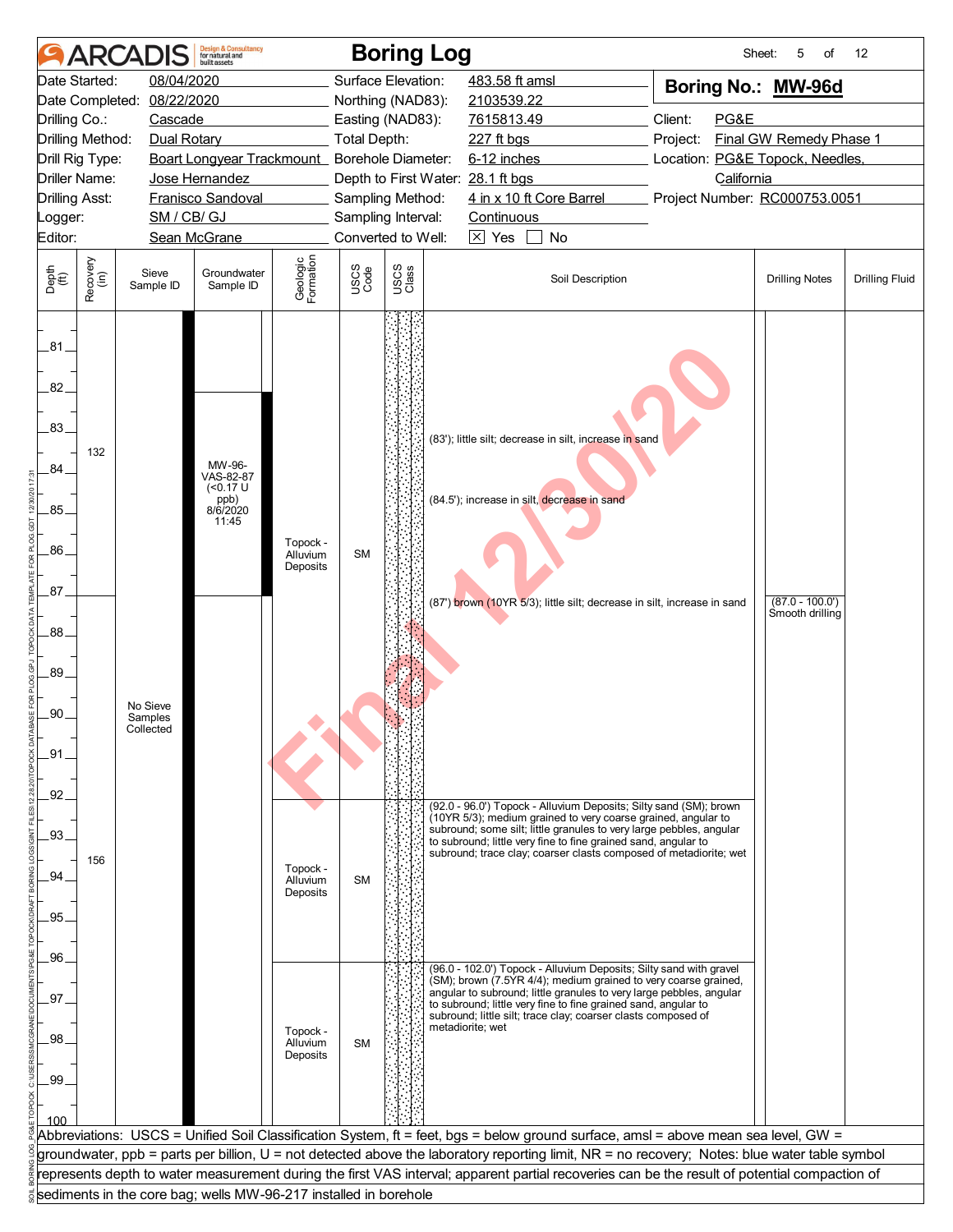|                       | <b>ARCA</b>          |                     | <b>Design &amp; Consultancy</b><br>for natural and<br>built assets |                                  |                     |               | <b>Boring Log</b>                                                                                                                             | Sheet:                          | 6<br>of                 | 12                    |
|-----------------------|----------------------|---------------------|--------------------------------------------------------------------|----------------------------------|---------------------|---------------|-----------------------------------------------------------------------------------------------------------------------------------------------|---------------------------------|-------------------------|-----------------------|
|                       | Date Started:        | 08/04/2020          |                                                                    |                                  | Surface Elevation:  |               | 483.58 ft amsl                                                                                                                                | Boring No.: MW-96d              |                         |                       |
|                       | Date Completed:      | 08/22/2020          |                                                                    |                                  | Northing (NAD83):   |               | 2103539.22                                                                                                                                    |                                 |                         |                       |
| Drilling Co.:         |                      | Cascade             |                                                                    |                                  | Easting (NAD83):    |               | 7615813.49                                                                                                                                    | Client:<br>PG&E                 |                         |                       |
|                       | Drilling Method:     | Dual Rotary         |                                                                    |                                  | <b>Total Depth:</b> |               | 227 ft bgs                                                                                                                                    | Project:                        | Final GW Remedy Phase 1 |                       |
|                       | Drill Rig Type:      |                     | Boart Longyear Trackmount_ Borehole Diameter:                      |                                  |                     |               | 6-12 inches                                                                                                                                   | Location: PG&E Topock, Needles, |                         |                       |
|                       | <b>Driller Name:</b> |                     | Jose Hernandez                                                     |                                  |                     |               | Depth to First Water: 28.1 ft bgs                                                                                                             | California                      |                         |                       |
| <b>Drilling Asst:</b> |                      |                     | Franisco Sandoval                                                  |                                  | Sampling Method:    |               | 4 in x 10 ft Core Barrel                                                                                                                      | Project Number: RC000753.0051   |                         |                       |
| _ogger:               |                      | SM / CB/ GJ         |                                                                    |                                  | Sampling Interval:  |               | Continuous                                                                                                                                    |                                 |                         |                       |
| Editor:               |                      |                     | Sean McGrane                                                       |                                  | Converted to Well:  |               | $\boxed{\times}$ Yes<br>No                                                                                                                    |                                 |                         |                       |
| Depth<br>(ft)         | Recovery<br>(in)     | Sieve<br>Sample ID  | Groundwater<br>Sample ID                                           | Geologic<br>Formation            | USCS<br>Code        | USCS<br>Class | Soil Description                                                                                                                              |                                 | <b>Drilling Notes</b>   | <b>Drilling Fluid</b> |
| 101                   |                      |                     |                                                                    | Topock -<br>Alluvium<br>Deposits | <b>SM</b>           |               |                                                                                                                                               |                                 |                         |                       |
| 102                   |                      |                     |                                                                    |                                  |                     |               | (102.0 - 107.0') Topock - Alluvium Deposits; Silty sand (SM);                                                                                 |                                 |                         |                       |
|                       |                      |                     |                                                                    |                                  |                     |               | brown (7.5YR 5/2); medium grained to very coarse grained,<br>angular to subround; some silt; little granules to very large                    |                                 |                         |                       |
| 103                   |                      |                     |                                                                    |                                  |                     |               | pebbles, angular to subround; little very fine to fine grained sand,                                                                          |                                 |                         |                       |
|                       | 84                   |                     |                                                                    |                                  |                     |               | angular to subround; trace clay; coarser clasts composed of<br>metadiorite; wet                                                               |                                 |                         |                       |
| 104                   |                      |                     |                                                                    | Topock -                         |                     |               |                                                                                                                                               |                                 |                         |                       |
|                       |                      |                     |                                                                    | Alluvium<br>Deposits             | <b>SM</b>           |               |                                                                                                                                               |                                 |                         |                       |
| $-105$                |                      |                     |                                                                    |                                  |                     |               |                                                                                                                                               |                                 |                         |                       |
|                       |                      |                     |                                                                    |                                  |                     |               |                                                                                                                                               |                                 |                         |                       |
| _106_                 |                      |                     |                                                                    |                                  |                     |               |                                                                                                                                               |                                 |                         |                       |
| 107                   |                      |                     |                                                                    |                                  |                     |               |                                                                                                                                               |                                 |                         |                       |
|                       |                      |                     |                                                                    |                                  |                     |               | (107.0 - 113.0') Topock - Alluvium Deposits; Silty sand with gravel<br>(SM); brown (10YR 5/3); medium grained to very coarse grained,         |                                 |                         |                       |
| _108_                 |                      |                     |                                                                    |                                  |                     |               | angular to subround; little granules to very large pebbles, angular                                                                           |                                 |                         |                       |
|                       |                      |                     |                                                                    |                                  |                     |               | to subround; little very fine to fine grained sand, angular to<br>subround; little silt; trace clay; coarser clasts composed of               |                                 |                         |                       |
| 109                   |                      |                     |                                                                    |                                  |                     |               | metadiorite; wet                                                                                                                              |                                 |                         |                       |
|                       |                      |                     |                                                                    |                                  |                     |               |                                                                                                                                               |                                 |                         |                       |
| $-110$                |                      | No Sieve<br>Samples |                                                                    | Topock -<br>Alluvium             | <b>SM</b>           |               |                                                                                                                                               |                                 |                         |                       |
|                       |                      | Collected           |                                                                    | <b>Deposits</b>                  |                     |               |                                                                                                                                               |                                 |                         |                       |
| 111                   |                      |                     |                                                                    |                                  |                     |               |                                                                                                                                               |                                 |                         |                       |
|                       | 108                  |                     |                                                                    |                                  |                     |               |                                                                                                                                               |                                 |                         |                       |
| 112                   |                      |                     |                                                                    |                                  |                     |               |                                                                                                                                               |                                 | $(112.0 -$              |                       |
|                       |                      |                     |                                                                    |                                  |                     |               |                                                                                                                                               |                                 | (113.0')                |                       |
| $-113$                |                      |                     |                                                                    |                                  |                     |               | (113.0 - 115.5') Topock - Alluvium Deposits; Silty sand (SM);                                                                                 |                                 | Hard drilling           |                       |
|                       |                      |                     |                                                                    |                                  |                     |               | brown (7.5YR 5/2); medium grained to very coarse grained,<br>angular to subround; some silt; little granules to very large                    |                                 |                         |                       |
| $-114$                |                      |                     |                                                                    | Topock -<br>Alluvium             | <b>SM</b>           |               | pebbles, angular to subround; little very fine to fine grained sand,                                                                          |                                 |                         |                       |
|                       |                      |                     |                                                                    | Deposits                         |                     |               | angular to subround; trace clay; coarser clasts composed of<br>metadiorite; wet                                                               |                                 |                         |                       |
| $-115$                |                      |                     |                                                                    |                                  |                     |               |                                                                                                                                               |                                 |                         |                       |
|                       |                      |                     |                                                                    |                                  |                     |               | (115.5 - 152.0') Topock - Alluvium Deposits; Silty sand with gravel                                                                           |                                 |                         |                       |
| 116                   |                      |                     |                                                                    |                                  |                     |               | (SM); brown (7.5YR 4/4); medium grained to very coarse grained,<br>angular to subround; little granules to very large pebbles, angular        |                                 |                         |                       |
| _117.                 |                      |                     |                                                                    |                                  |                     |               | to subround; little very fine to fine grained sand, angular to<br>subround; little silt; trace clay; coarser clasts composed of               |                                 |                         |                       |
|                       |                      |                     |                                                                    |                                  |                     |               | metadiorite; wet                                                                                                                              |                                 |                         |                       |
| 118                   |                      |                     |                                                                    | Topock -<br>Alluvium             | <b>SM</b>           |               |                                                                                                                                               |                                 |                         |                       |
|                       | 144                  |                     |                                                                    | Deposits                         |                     |               |                                                                                                                                               |                                 |                         |                       |
| $-119$                |                      |                     |                                                                    |                                  |                     |               |                                                                                                                                               |                                 |                         |                       |
|                       |                      |                     |                                                                    |                                  |                     |               |                                                                                                                                               |                                 |                         |                       |
| 120                   |                      |                     |                                                                    |                                  |                     |               |                                                                                                                                               |                                 |                         |                       |
|                       |                      |                     |                                                                    |                                  |                     |               | Abbreviations:  USCS = Unified Soil Classification System, ft = feet, bgs = below ground surface, amsl = above mean sea level, GW =           |                                 |                         |                       |
|                       |                      |                     |                                                                    |                                  |                     |               | groundwater, ppb = parts per billion, U = not detected above the laboratory reporting limit, NR = no recovery; Notes: blue water table symbol |                                 |                         |                       |
|                       |                      |                     |                                                                    |                                  |                     |               | represents depth to water measurement during the first VAS interval; apparent partial recoveries can be the result of potential compaction of |                                 |                         |                       |
|                       |                      |                     | sediments in the core bag; wells MW-96-217 installed in borehole   |                                  |                     |               |                                                                                                                                               |                                 |                         |                       |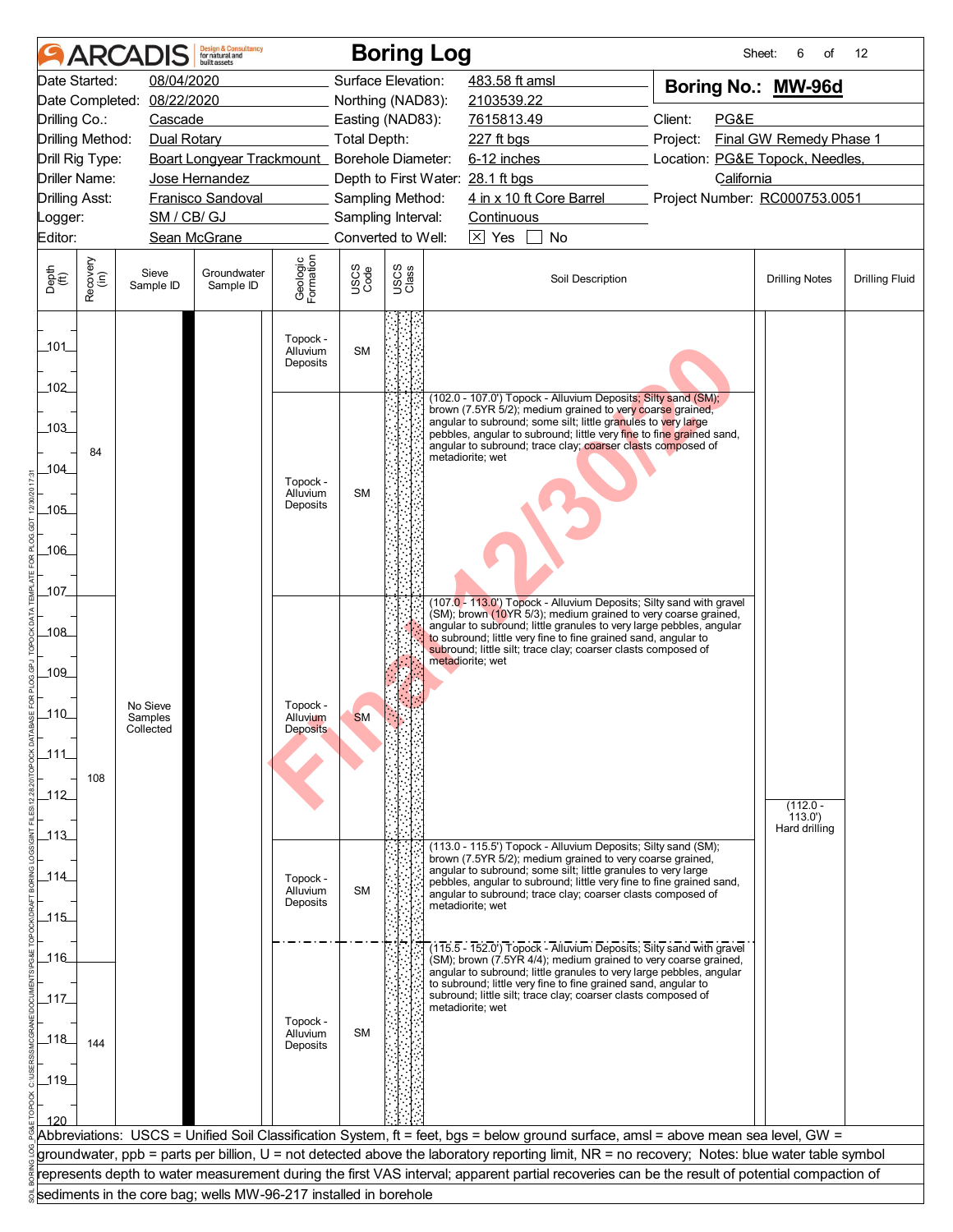| 08/04/2020<br>Surface Elevation:<br>Date Started:<br>483.58 ft amsl<br>Boring No.: MW-96d<br>08/22/2020<br>Date Completed:<br>Northing (NAD83):<br>2103539.22<br>Client:<br>PG&E<br>Drilling Co.:<br>Cascade<br>Easting (NAD83):<br>7615813.49<br><b>Total Depth:</b><br>Final GW Remedy Phase 1<br>Drilling Method:<br>Dual Rotary<br>227 ft bgs<br>Project:<br>Boart Longyear Trackmount_ Borehole Diameter:<br>6-12 inches<br>Location: PG&E Topock, Needles,<br>Drill Rig Type:<br><b>Driller Name:</b><br>California<br>Jose Hernandez<br>Depth to First Water: 28.1 ft bgs<br>4 in x 10 ft Core Barrel<br>Project Number: RC000753.0051<br><b>Drilling Asst:</b><br>Franisco Sandoval<br>Sampling Method:<br>SM / CB/ GJ<br>Sampling Interval:<br>Continuous<br>Logger:<br>Converted to Well:<br>$\boxtimes$ Yes<br>No<br>Editor:<br>Sean McGrane<br>Geologic<br>Formation<br>Recovery<br>(in)<br>USCS<br>Class<br>USCS<br>Code<br>Depth<br>(ft)<br>Sieve<br>Groundwater<br>Soil Description<br><b>Drilling Notes</b><br>Sample ID<br>Sample ID<br>121<br>(121') brown (10YR 5/3); decrease in silt, increase in sand<br>122<br>123<br>124<br>144<br>(124.5') reddish brown / moderate brown (5YR 4/4); very fine<br>125<br>grained to medium grained, angular to subround; some very fine<br>to fine grained sand, angular to subround; some silt; grain size<br>distribution change, decrease in sand<br>126<br>127<br>128<br>129<br>Topock -<br>No Sieve<br>_130_<br><b>SM</b><br>Samples<br>Alluvium<br>Collected<br><b>Deposits</b><br>131<br>$132$<br>$(132.0 -$<br>(132') medium grained to very coarse grained, angular to<br>subround; moist to wet; decrease in silt, increase in sand<br>137.0'<br>108<br>Hard drilling<br>$133$<br>MW-96-<br>134<br>VAS-132-<br>$(134')$ ; wet<br>137<br>(<0.17 U<br>ppb)<br>8/7/2020<br>135<br>09:25<br>$-136$<br>137<br>138<br>(138.0')<br>Pulled 10 inch<br>240<br>casing back<br>$-139$<br>during<br>telescoping,<br>retrieval of 10<br>(139.5') dark reddish brown / moderate brown (5YR 3/4); decrease<br>140<br>inch casing<br>Abbreviations: USCS = Unified Soil Classification System, ft = feet, bgs = below ground surface, amsl = above mean sea level, GW =<br>groundwater, ppb = parts per billion, U = not detected above the laboratory reporting limit, NR = no recovery; Notes: blue water table symbol<br>represents depth to water measurement during the first VAS interval; apparent partial recoveries can be the result of potential compaction of<br>sediments in the core bag; wells MW-96-217 installed in borehole |  | <b>ARCADIS</b> | <b>Design &amp; Consultancy</b><br>for natural and<br><b>built</b> assets |  | <b>Boring Log</b> |  | Sheet:<br>7<br>of | 12                    |
|--------------------------------------------------------------------------------------------------------------------------------------------------------------------------------------------------------------------------------------------------------------------------------------------------------------------------------------------------------------------------------------------------------------------------------------------------------------------------------------------------------------------------------------------------------------------------------------------------------------------------------------------------------------------------------------------------------------------------------------------------------------------------------------------------------------------------------------------------------------------------------------------------------------------------------------------------------------------------------------------------------------------------------------------------------------------------------------------------------------------------------------------------------------------------------------------------------------------------------------------------------------------------------------------------------------------------------------------------------------------------------------------------------------------------------------------------------------------------------------------------------------------------------------------------------------------------------------------------------------------------------------------------------------------------------------------------------------------------------------------------------------------------------------------------------------------------------------------------------------------------------------------------------------------------------------------------------------------------------------------------------------------------------------------------------------------------------------------------------------------------------------------------------------------------------------------------------------------------------------------------------------------------------------------------------------------------------------------------------------------------------------------------------------------------------------------------------------------------------------------------------------------------------------------------------------------------------------------------|--|----------------|---------------------------------------------------------------------------|--|-------------------|--|-------------------|-----------------------|
|                                                                                                                                                                                                                                                                                                                                                                                                                                                                                                                                                                                                                                                                                                                                                                                                                                                                                                                                                                                                                                                                                                                                                                                                                                                                                                                                                                                                                                                                                                                                                                                                                                                                                                                                                                                                                                                                                                                                                                                                                                                                                                                                                                                                                                                                                                                                                                                                                                                                                                                                                                                                  |  |                |                                                                           |  |                   |  |                   |                       |
|                                                                                                                                                                                                                                                                                                                                                                                                                                                                                                                                                                                                                                                                                                                                                                                                                                                                                                                                                                                                                                                                                                                                                                                                                                                                                                                                                                                                                                                                                                                                                                                                                                                                                                                                                                                                                                                                                                                                                                                                                                                                                                                                                                                                                                                                                                                                                                                                                                                                                                                                                                                                  |  |                |                                                                           |  |                   |  |                   |                       |
|                                                                                                                                                                                                                                                                                                                                                                                                                                                                                                                                                                                                                                                                                                                                                                                                                                                                                                                                                                                                                                                                                                                                                                                                                                                                                                                                                                                                                                                                                                                                                                                                                                                                                                                                                                                                                                                                                                                                                                                                                                                                                                                                                                                                                                                                                                                                                                                                                                                                                                                                                                                                  |  |                |                                                                           |  |                   |  |                   |                       |
|                                                                                                                                                                                                                                                                                                                                                                                                                                                                                                                                                                                                                                                                                                                                                                                                                                                                                                                                                                                                                                                                                                                                                                                                                                                                                                                                                                                                                                                                                                                                                                                                                                                                                                                                                                                                                                                                                                                                                                                                                                                                                                                                                                                                                                                                                                                                                                                                                                                                                                                                                                                                  |  |                |                                                                           |  |                   |  |                   |                       |
|                                                                                                                                                                                                                                                                                                                                                                                                                                                                                                                                                                                                                                                                                                                                                                                                                                                                                                                                                                                                                                                                                                                                                                                                                                                                                                                                                                                                                                                                                                                                                                                                                                                                                                                                                                                                                                                                                                                                                                                                                                                                                                                                                                                                                                                                                                                                                                                                                                                                                                                                                                                                  |  |                |                                                                           |  |                   |  |                   |                       |
|                                                                                                                                                                                                                                                                                                                                                                                                                                                                                                                                                                                                                                                                                                                                                                                                                                                                                                                                                                                                                                                                                                                                                                                                                                                                                                                                                                                                                                                                                                                                                                                                                                                                                                                                                                                                                                                                                                                                                                                                                                                                                                                                                                                                                                                                                                                                                                                                                                                                                                                                                                                                  |  |                |                                                                           |  |                   |  |                   |                       |
|                                                                                                                                                                                                                                                                                                                                                                                                                                                                                                                                                                                                                                                                                                                                                                                                                                                                                                                                                                                                                                                                                                                                                                                                                                                                                                                                                                                                                                                                                                                                                                                                                                                                                                                                                                                                                                                                                                                                                                                                                                                                                                                                                                                                                                                                                                                                                                                                                                                                                                                                                                                                  |  |                |                                                                           |  |                   |  |                   |                       |
|                                                                                                                                                                                                                                                                                                                                                                                                                                                                                                                                                                                                                                                                                                                                                                                                                                                                                                                                                                                                                                                                                                                                                                                                                                                                                                                                                                                                                                                                                                                                                                                                                                                                                                                                                                                                                                                                                                                                                                                                                                                                                                                                                                                                                                                                                                                                                                                                                                                                                                                                                                                                  |  |                |                                                                           |  |                   |  |                   |                       |
|                                                                                                                                                                                                                                                                                                                                                                                                                                                                                                                                                                                                                                                                                                                                                                                                                                                                                                                                                                                                                                                                                                                                                                                                                                                                                                                                                                                                                                                                                                                                                                                                                                                                                                                                                                                                                                                                                                                                                                                                                                                                                                                                                                                                                                                                                                                                                                                                                                                                                                                                                                                                  |  |                |                                                                           |  |                   |  |                   |                       |
|                                                                                                                                                                                                                                                                                                                                                                                                                                                                                                                                                                                                                                                                                                                                                                                                                                                                                                                                                                                                                                                                                                                                                                                                                                                                                                                                                                                                                                                                                                                                                                                                                                                                                                                                                                                                                                                                                                                                                                                                                                                                                                                                                                                                                                                                                                                                                                                                                                                                                                                                                                                                  |  |                |                                                                           |  |                   |  |                   | <b>Drilling Fluid</b> |
|                                                                                                                                                                                                                                                                                                                                                                                                                                                                                                                                                                                                                                                                                                                                                                                                                                                                                                                                                                                                                                                                                                                                                                                                                                                                                                                                                                                                                                                                                                                                                                                                                                                                                                                                                                                                                                                                                                                                                                                                                                                                                                                                                                                                                                                                                                                                                                                                                                                                                                                                                                                                  |  |                |                                                                           |  |                   |  |                   |                       |
|                                                                                                                                                                                                                                                                                                                                                                                                                                                                                                                                                                                                                                                                                                                                                                                                                                                                                                                                                                                                                                                                                                                                                                                                                                                                                                                                                                                                                                                                                                                                                                                                                                                                                                                                                                                                                                                                                                                                                                                                                                                                                                                                                                                                                                                                                                                                                                                                                                                                                                                                                                                                  |  |                |                                                                           |  |                   |  |                   |                       |
|                                                                                                                                                                                                                                                                                                                                                                                                                                                                                                                                                                                                                                                                                                                                                                                                                                                                                                                                                                                                                                                                                                                                                                                                                                                                                                                                                                                                                                                                                                                                                                                                                                                                                                                                                                                                                                                                                                                                                                                                                                                                                                                                                                                                                                                                                                                                                                                                                                                                                                                                                                                                  |  |                |                                                                           |  |                   |  |                   |                       |
|                                                                                                                                                                                                                                                                                                                                                                                                                                                                                                                                                                                                                                                                                                                                                                                                                                                                                                                                                                                                                                                                                                                                                                                                                                                                                                                                                                                                                                                                                                                                                                                                                                                                                                                                                                                                                                                                                                                                                                                                                                                                                                                                                                                                                                                                                                                                                                                                                                                                                                                                                                                                  |  |                |                                                                           |  |                   |  |                   |                       |
|                                                                                                                                                                                                                                                                                                                                                                                                                                                                                                                                                                                                                                                                                                                                                                                                                                                                                                                                                                                                                                                                                                                                                                                                                                                                                                                                                                                                                                                                                                                                                                                                                                                                                                                                                                                                                                                                                                                                                                                                                                                                                                                                                                                                                                                                                                                                                                                                                                                                                                                                                                                                  |  |                |                                                                           |  |                   |  |                   |                       |
|                                                                                                                                                                                                                                                                                                                                                                                                                                                                                                                                                                                                                                                                                                                                                                                                                                                                                                                                                                                                                                                                                                                                                                                                                                                                                                                                                                                                                                                                                                                                                                                                                                                                                                                                                                                                                                                                                                                                                                                                                                                                                                                                                                                                                                                                                                                                                                                                                                                                                                                                                                                                  |  |                |                                                                           |  |                   |  |                   |                       |
|                                                                                                                                                                                                                                                                                                                                                                                                                                                                                                                                                                                                                                                                                                                                                                                                                                                                                                                                                                                                                                                                                                                                                                                                                                                                                                                                                                                                                                                                                                                                                                                                                                                                                                                                                                                                                                                                                                                                                                                                                                                                                                                                                                                                                                                                                                                                                                                                                                                                                                                                                                                                  |  |                |                                                                           |  |                   |  |                   |                       |
|                                                                                                                                                                                                                                                                                                                                                                                                                                                                                                                                                                                                                                                                                                                                                                                                                                                                                                                                                                                                                                                                                                                                                                                                                                                                                                                                                                                                                                                                                                                                                                                                                                                                                                                                                                                                                                                                                                                                                                                                                                                                                                                                                                                                                                                                                                                                                                                                                                                                                                                                                                                                  |  |                |                                                                           |  |                   |  |                   |                       |
|                                                                                                                                                                                                                                                                                                                                                                                                                                                                                                                                                                                                                                                                                                                                                                                                                                                                                                                                                                                                                                                                                                                                                                                                                                                                                                                                                                                                                                                                                                                                                                                                                                                                                                                                                                                                                                                                                                                                                                                                                                                                                                                                                                                                                                                                                                                                                                                                                                                                                                                                                                                                  |  |                |                                                                           |  |                   |  |                   |                       |
|                                                                                                                                                                                                                                                                                                                                                                                                                                                                                                                                                                                                                                                                                                                                                                                                                                                                                                                                                                                                                                                                                                                                                                                                                                                                                                                                                                                                                                                                                                                                                                                                                                                                                                                                                                                                                                                                                                                                                                                                                                                                                                                                                                                                                                                                                                                                                                                                                                                                                                                                                                                                  |  |                |                                                                           |  |                   |  |                   |                       |
|                                                                                                                                                                                                                                                                                                                                                                                                                                                                                                                                                                                                                                                                                                                                                                                                                                                                                                                                                                                                                                                                                                                                                                                                                                                                                                                                                                                                                                                                                                                                                                                                                                                                                                                                                                                                                                                                                                                                                                                                                                                                                                                                                                                                                                                                                                                                                                                                                                                                                                                                                                                                  |  |                |                                                                           |  |                   |  |                   |                       |
|                                                                                                                                                                                                                                                                                                                                                                                                                                                                                                                                                                                                                                                                                                                                                                                                                                                                                                                                                                                                                                                                                                                                                                                                                                                                                                                                                                                                                                                                                                                                                                                                                                                                                                                                                                                                                                                                                                                                                                                                                                                                                                                                                                                                                                                                                                                                                                                                                                                                                                                                                                                                  |  |                |                                                                           |  |                   |  |                   |                       |
|                                                                                                                                                                                                                                                                                                                                                                                                                                                                                                                                                                                                                                                                                                                                                                                                                                                                                                                                                                                                                                                                                                                                                                                                                                                                                                                                                                                                                                                                                                                                                                                                                                                                                                                                                                                                                                                                                                                                                                                                                                                                                                                                                                                                                                                                                                                                                                                                                                                                                                                                                                                                  |  |                |                                                                           |  |                   |  |                   |                       |
|                                                                                                                                                                                                                                                                                                                                                                                                                                                                                                                                                                                                                                                                                                                                                                                                                                                                                                                                                                                                                                                                                                                                                                                                                                                                                                                                                                                                                                                                                                                                                                                                                                                                                                                                                                                                                                                                                                                                                                                                                                                                                                                                                                                                                                                                                                                                                                                                                                                                                                                                                                                                  |  |                |                                                                           |  |                   |  |                   |                       |
|                                                                                                                                                                                                                                                                                                                                                                                                                                                                                                                                                                                                                                                                                                                                                                                                                                                                                                                                                                                                                                                                                                                                                                                                                                                                                                                                                                                                                                                                                                                                                                                                                                                                                                                                                                                                                                                                                                                                                                                                                                                                                                                                                                                                                                                                                                                                                                                                                                                                                                                                                                                                  |  |                |                                                                           |  |                   |  |                   |                       |
|                                                                                                                                                                                                                                                                                                                                                                                                                                                                                                                                                                                                                                                                                                                                                                                                                                                                                                                                                                                                                                                                                                                                                                                                                                                                                                                                                                                                                                                                                                                                                                                                                                                                                                                                                                                                                                                                                                                                                                                                                                                                                                                                                                                                                                                                                                                                                                                                                                                                                                                                                                                                  |  |                |                                                                           |  |                   |  |                   |                       |
|                                                                                                                                                                                                                                                                                                                                                                                                                                                                                                                                                                                                                                                                                                                                                                                                                                                                                                                                                                                                                                                                                                                                                                                                                                                                                                                                                                                                                                                                                                                                                                                                                                                                                                                                                                                                                                                                                                                                                                                                                                                                                                                                                                                                                                                                                                                                                                                                                                                                                                                                                                                                  |  |                |                                                                           |  |                   |  |                   |                       |
|                                                                                                                                                                                                                                                                                                                                                                                                                                                                                                                                                                                                                                                                                                                                                                                                                                                                                                                                                                                                                                                                                                                                                                                                                                                                                                                                                                                                                                                                                                                                                                                                                                                                                                                                                                                                                                                                                                                                                                                                                                                                                                                                                                                                                                                                                                                                                                                                                                                                                                                                                                                                  |  |                |                                                                           |  |                   |  |                   |                       |
|                                                                                                                                                                                                                                                                                                                                                                                                                                                                                                                                                                                                                                                                                                                                                                                                                                                                                                                                                                                                                                                                                                                                                                                                                                                                                                                                                                                                                                                                                                                                                                                                                                                                                                                                                                                                                                                                                                                                                                                                                                                                                                                                                                                                                                                                                                                                                                                                                                                                                                                                                                                                  |  |                |                                                                           |  |                   |  |                   |                       |
|                                                                                                                                                                                                                                                                                                                                                                                                                                                                                                                                                                                                                                                                                                                                                                                                                                                                                                                                                                                                                                                                                                                                                                                                                                                                                                                                                                                                                                                                                                                                                                                                                                                                                                                                                                                                                                                                                                                                                                                                                                                                                                                                                                                                                                                                                                                                                                                                                                                                                                                                                                                                  |  |                |                                                                           |  |                   |  |                   |                       |
|                                                                                                                                                                                                                                                                                                                                                                                                                                                                                                                                                                                                                                                                                                                                                                                                                                                                                                                                                                                                                                                                                                                                                                                                                                                                                                                                                                                                                                                                                                                                                                                                                                                                                                                                                                                                                                                                                                                                                                                                                                                                                                                                                                                                                                                                                                                                                                                                                                                                                                                                                                                                  |  |                |                                                                           |  |                   |  |                   |                       |
|                                                                                                                                                                                                                                                                                                                                                                                                                                                                                                                                                                                                                                                                                                                                                                                                                                                                                                                                                                                                                                                                                                                                                                                                                                                                                                                                                                                                                                                                                                                                                                                                                                                                                                                                                                                                                                                                                                                                                                                                                                                                                                                                                                                                                                                                                                                                                                                                                                                                                                                                                                                                  |  |                |                                                                           |  |                   |  |                   |                       |
|                                                                                                                                                                                                                                                                                                                                                                                                                                                                                                                                                                                                                                                                                                                                                                                                                                                                                                                                                                                                                                                                                                                                                                                                                                                                                                                                                                                                                                                                                                                                                                                                                                                                                                                                                                                                                                                                                                                                                                                                                                                                                                                                                                                                                                                                                                                                                                                                                                                                                                                                                                                                  |  |                |                                                                           |  |                   |  |                   |                       |
|                                                                                                                                                                                                                                                                                                                                                                                                                                                                                                                                                                                                                                                                                                                                                                                                                                                                                                                                                                                                                                                                                                                                                                                                                                                                                                                                                                                                                                                                                                                                                                                                                                                                                                                                                                                                                                                                                                                                                                                                                                                                                                                                                                                                                                                                                                                                                                                                                                                                                                                                                                                                  |  |                |                                                                           |  |                   |  |                   |                       |
|                                                                                                                                                                                                                                                                                                                                                                                                                                                                                                                                                                                                                                                                                                                                                                                                                                                                                                                                                                                                                                                                                                                                                                                                                                                                                                                                                                                                                                                                                                                                                                                                                                                                                                                                                                                                                                                                                                                                                                                                                                                                                                                                                                                                                                                                                                                                                                                                                                                                                                                                                                                                  |  |                |                                                                           |  |                   |  |                   |                       |
|                                                                                                                                                                                                                                                                                                                                                                                                                                                                                                                                                                                                                                                                                                                                                                                                                                                                                                                                                                                                                                                                                                                                                                                                                                                                                                                                                                                                                                                                                                                                                                                                                                                                                                                                                                                                                                                                                                                                                                                                                                                                                                                                                                                                                                                                                                                                                                                                                                                                                                                                                                                                  |  |                |                                                                           |  |                   |  |                   |                       |
|                                                                                                                                                                                                                                                                                                                                                                                                                                                                                                                                                                                                                                                                                                                                                                                                                                                                                                                                                                                                                                                                                                                                                                                                                                                                                                                                                                                                                                                                                                                                                                                                                                                                                                                                                                                                                                                                                                                                                                                                                                                                                                                                                                                                                                                                                                                                                                                                                                                                                                                                                                                                  |  |                |                                                                           |  |                   |  |                   |                       |
|                                                                                                                                                                                                                                                                                                                                                                                                                                                                                                                                                                                                                                                                                                                                                                                                                                                                                                                                                                                                                                                                                                                                                                                                                                                                                                                                                                                                                                                                                                                                                                                                                                                                                                                                                                                                                                                                                                                                                                                                                                                                                                                                                                                                                                                                                                                                                                                                                                                                                                                                                                                                  |  |                |                                                                           |  |                   |  |                   |                       |
|                                                                                                                                                                                                                                                                                                                                                                                                                                                                                                                                                                                                                                                                                                                                                                                                                                                                                                                                                                                                                                                                                                                                                                                                                                                                                                                                                                                                                                                                                                                                                                                                                                                                                                                                                                                                                                                                                                                                                                                                                                                                                                                                                                                                                                                                                                                                                                                                                                                                                                                                                                                                  |  |                |                                                                           |  |                   |  |                   |                       |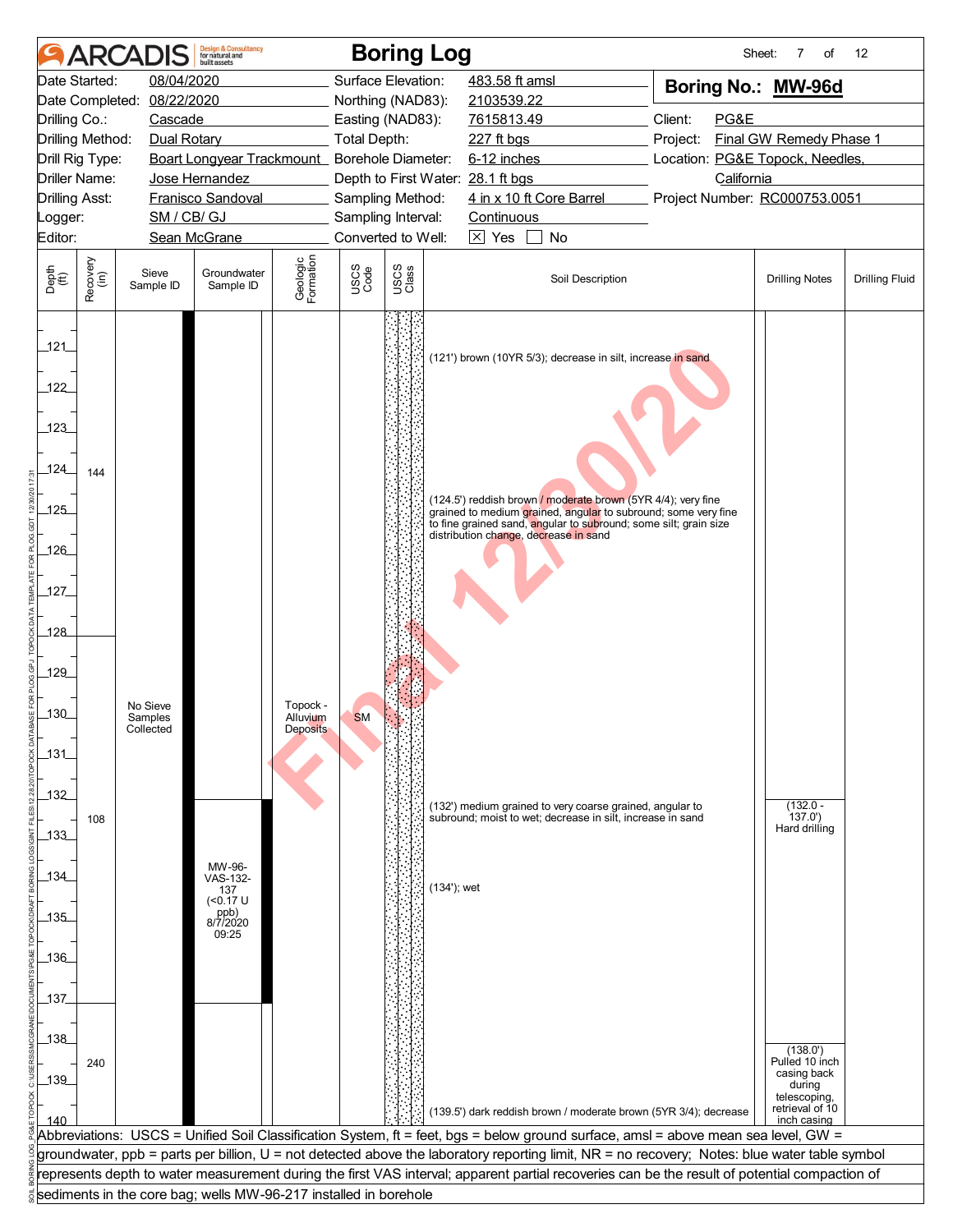|                       | <b>ARCA</b>      |                                  | <b>Design &amp; Consultancy</b><br>for natural and<br>huilt assets |                       |                                        | <b>Boring Log</b> |                                |                                                               |                                                                                                                                         |  |                                                                                                                                               | Sheet:<br>8<br>of                             | 12                    |  |
|-----------------------|------------------|----------------------------------|--------------------------------------------------------------------|-----------------------|----------------------------------------|-------------------|--------------------------------|---------------------------------------------------------------|-----------------------------------------------------------------------------------------------------------------------------------------|--|-----------------------------------------------------------------------------------------------------------------------------------------------|-----------------------------------------------|-----------------------|--|
|                       | Date Started:    | 08/04/2020                       |                                                                    |                       | Surface Elevation:                     |                   |                                | 483.58 ft amsl                                                |                                                                                                                                         |  | Boring No.: MW-96d                                                                                                                            |                                               |                       |  |
|                       | Date Completed:  | 08/22/2020                       |                                                                    |                       | Northing (NAD83):                      |                   |                                | 2103539.22                                                    |                                                                                                                                         |  |                                                                                                                                               |                                               |                       |  |
| Drilling Co.:         |                  | Cascade                          |                                                                    |                       | Easting (NAD83):                       |                   |                                | 7615813.49                                                    |                                                                                                                                         |  | Client:<br>PG&E                                                                                                                               |                                               |                       |  |
| Drilling Method:      |                  | Dual Rotary                      |                                                                    |                       | <b>Total Depth:</b>                    |                   |                                | 227 ft bgs                                                    |                                                                                                                                         |  | Project:                                                                                                                                      | Final GW Remedy Phase 1                       |                       |  |
| Drill Rig Type:       |                  |                                  | Boart Longyear Trackmount_ Borehole Diameter:                      |                       |                                        |                   |                                | 6-12 inches                                                   |                                                                                                                                         |  |                                                                                                                                               | Location: PG&E Topock, Needles,<br>California |                       |  |
| <b>Driller Name:</b>  |                  |                                  | Jose Hernandez                                                     |                       |                                        |                   |                                | Depth to First Water: 28.1 ft bgs<br>4 in x 10 ft Core Barrel |                                                                                                                                         |  |                                                                                                                                               |                                               |                       |  |
| <b>Drilling Asst:</b> |                  | SM / CB/ GJ                      | Franisco Sandoval                                                  |                       | Sampling Method:<br>Sampling Interval: |                   |                                | Continuous                                                    |                                                                                                                                         |  | Project Number: RC000753.0051                                                                                                                 |                                               |                       |  |
| Logger:<br>Editor:    |                  |                                  | Sean McGrane                                                       |                       | Converted to Well:                     |                   |                                | $\overline{\times}$ Yes                                       | No                                                                                                                                      |  |                                                                                                                                               |                                               |                       |  |
|                       |                  |                                  |                                                                    |                       |                                        |                   |                                |                                                               |                                                                                                                                         |  |                                                                                                                                               |                                               |                       |  |
| Depth<br>(ft)         | Recovery<br>(in) | Sieve<br>Sample ID               | Groundwater<br>Sample ID                                           | Geologic<br>Formation | USCS<br>Code                           | USCS<br>Class     |                                |                                                               | Soil Description                                                                                                                        |  |                                                                                                                                               | <b>Drilling Notes</b>                         | <b>Drilling Fluid</b> |  |
| 141                   |                  |                                  |                                                                    |                       |                                        |                   |                                | in silt, increase in sand                                     |                                                                                                                                         |  |                                                                                                                                               | difficult tight<br>formation.                 |                       |  |
| $142$                 |                  |                                  |                                                                    |                       |                                        |                   |                                |                                                               |                                                                                                                                         |  |                                                                                                                                               |                                               |                       |  |
| .143                  |                  |                                  |                                                                    |                       |                                        |                   |                                |                                                               |                                                                                                                                         |  |                                                                                                                                               |                                               |                       |  |
| 144                   |                  |                                  |                                                                    |                       |                                        |                   |                                |                                                               |                                                                                                                                         |  |                                                                                                                                               | $(144.0 -$<br>147.0'<br>Hard drilling         |                       |  |
| $-145$                |                  |                                  |                                                                    | Topock -              |                                        |                   | (145'); dry<br>$(145.6)$ ; wet |                                                               |                                                                                                                                         |  |                                                                                                                                               |                                               |                       |  |
| 146                   |                  |                                  |                                                                    | Alluvium<br>Deposits  | <b>SM</b>                              |                   |                                |                                                               | (146.5'); little silt; increase in gravel                                                                                               |  |                                                                                                                                               |                                               |                       |  |
| 147                   |                  |                                  |                                                                    |                       |                                        |                   |                                |                                                               |                                                                                                                                         |  |                                                                                                                                               |                                               |                       |  |
| _148_                 |                  |                                  |                                                                    |                       |                                        |                   |                                |                                                               | (148') medium grained to very coarse grained, angular to                                                                                |  |                                                                                                                                               |                                               |                       |  |
| 149_                  | 240              |                                  |                                                                    |                       |                                        |                   |                                |                                                               | subround; change in grain size distribution, decrease in gravel                                                                         |  | subround; some silt; little very fine to fine grained sand, angular to                                                                        |                                               |                       |  |
| $-150$                |                  | No Sieve<br>Samples<br>Collected |                                                                    |                       |                                        |                   |                                |                                                               |                                                                                                                                         |  |                                                                                                                                               |                                               |                       |  |
| $151$                 |                  |                                  |                                                                    |                       |                                        |                   |                                |                                                               |                                                                                                                                         |  |                                                                                                                                               |                                               |                       |  |
| _152_                 |                  |                                  |                                                                    |                       |                                        |                   |                                |                                                               | reddish brown / moderate brown (5YR 3/4); medium grained to                                                                             |  | (152.0 - 159.8') Topock - Alluvium Deposits; Silty sand (SM); dark                                                                            |                                               |                       |  |
| _153_                 |                  |                                  |                                                                    |                       |                                        |                   |                                |                                                               | very coarse grained, angular to subround; little granules to very<br>sand, angular to subround; little silt; trace clay; coarser clasts |  | large pebbles, angular to subround; little very fine to fine grained                                                                          |                                               |                       |  |
| 154                   |                  |                                  |                                                                    |                       |                                        |                   |                                | composed of metadiorite: wet                                  |                                                                                                                                         |  |                                                                                                                                               |                                               |                       |  |
| 155                   |                  |                                  |                                                                    |                       |                                        |                   |                                |                                                               |                                                                                                                                         |  |                                                                                                                                               |                                               |                       |  |
| $-156$                |                  |                                  |                                                                    | Topock -<br>Alluvium  | <b>SM</b>                              |                   |                                |                                                               |                                                                                                                                         |  |                                                                                                                                               |                                               |                       |  |
|                       |                  |                                  |                                                                    | Deposits              |                                        |                   |                                |                                                               |                                                                                                                                         |  |                                                                                                                                               |                                               |                       |  |
| _157                  |                  |                                  |                                                                    |                       |                                        |                   |                                |                                                               |                                                                                                                                         |  |                                                                                                                                               |                                               |                       |  |
| 158                   |                  |                                  |                                                                    |                       |                                        |                   |                                |                                                               |                                                                                                                                         |  |                                                                                                                                               |                                               |                       |  |
|                       | 108              |                                  |                                                                    |                       |                                        |                   |                                |                                                               |                                                                                                                                         |  |                                                                                                                                               | (158.0')<br>Hard drilling                     |                       |  |
| 159                   |                  |                                  |                                                                    |                       |                                        |                   |                                |                                                               |                                                                                                                                         |  |                                                                                                                                               |                                               |                       |  |
|                       |                  |                                  |                                                                    |                       |                                        |                   |                                |                                                               |                                                                                                                                         |  |                                                                                                                                               |                                               |                       |  |
| 160                   |                  |                                  |                                                                    |                       |                                        |                   |                                |                                                               | (159.6'); trace small cobbles, subangular to subround                                                                                   |  |                                                                                                                                               |                                               |                       |  |
|                       |                  |                                  |                                                                    |                       |                                        |                   |                                |                                                               |                                                                                                                                         |  | Abbreviations:  USCS = Unified Soil Classification System, ft = feet, bgs = below ground surface, amsl = above mean sea level, GW =           |                                               |                       |  |
|                       |                  |                                  |                                                                    |                       |                                        |                   |                                |                                                               |                                                                                                                                         |  | groundwater, ppb = parts per billion, U = not detected above the laboratory reporting limit, NR = no recovery; Notes: blue water table symbol |                                               |                       |  |
|                       |                  |                                  |                                                                    |                       |                                        |                   |                                |                                                               |                                                                                                                                         |  | represents depth to water measurement during the first VAS interval; apparent partial recoveries can be the result of potential compaction of |                                               |                       |  |
|                       |                  |                                  | sediments in the core bag; wells MW-96-217 installed in borehole   |                       |                                        |                   |                                |                                                               |                                                                                                                                         |  |                                                                                                                                               |                                               |                       |  |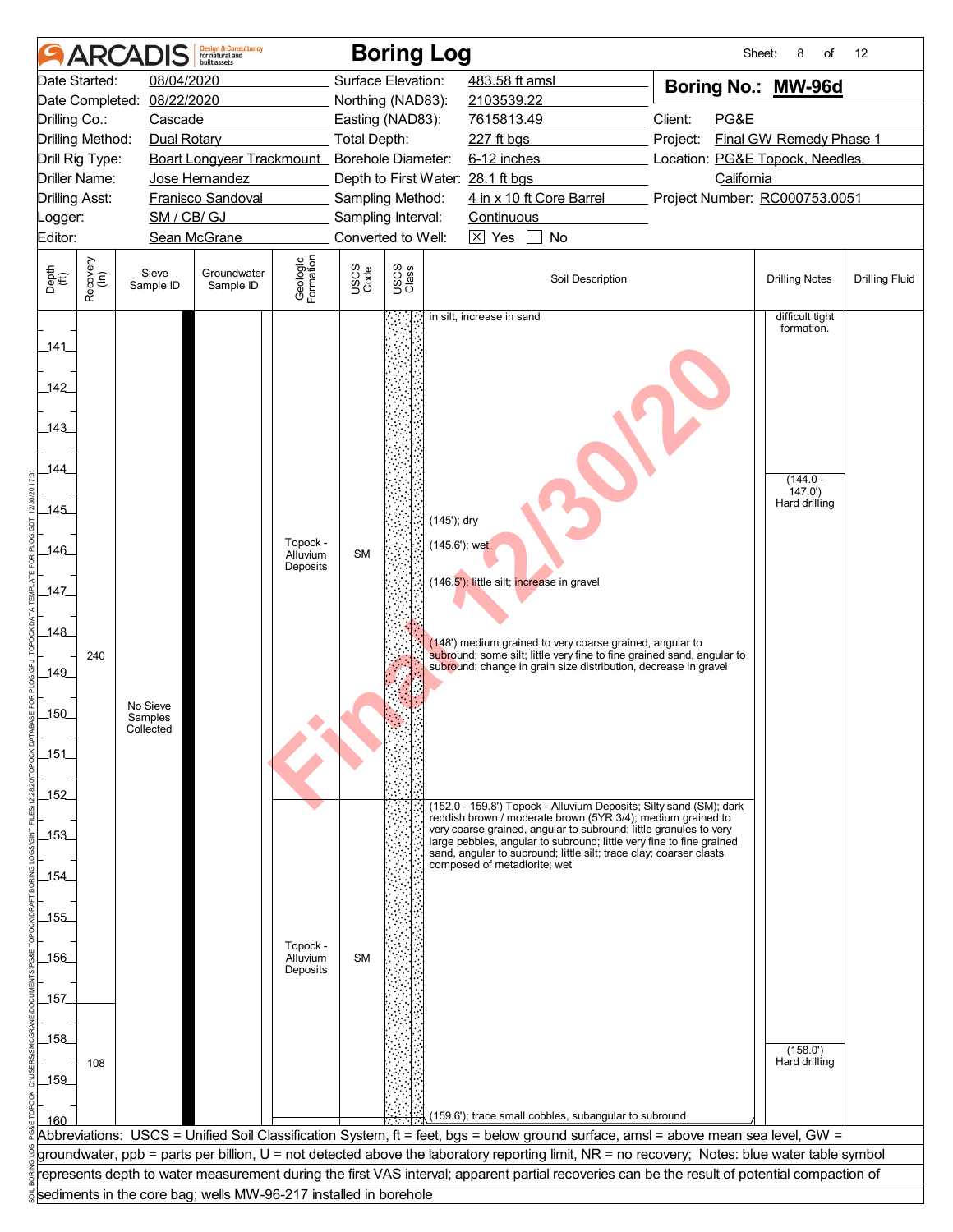|                                  |                  |                      | <b>Design &amp; Consultancy</b><br>for natural and<br>built assets |                       |                                        |               | <b>Boring Log</b> |                                         |                                                                                                                                                                                                       |                                                                                                                                               | Sheet:<br>9<br>of             | 12                    |
|----------------------------------|------------------|----------------------|--------------------------------------------------------------------|-----------------------|----------------------------------------|---------------|-------------------|-----------------------------------------|-------------------------------------------------------------------------------------------------------------------------------------------------------------------------------------------------------|-----------------------------------------------------------------------------------------------------------------------------------------------|-------------------------------|-----------------------|
|                                  | Date Started:    | 08/04/2020           |                                                                    |                       | Surface Elevation:                     |               |                   | 483.58 ft amsl                          |                                                                                                                                                                                                       | Boring No.: MW-96d                                                                                                                            |                               |                       |
| Date Completed:                  |                  | 08/22/2020           |                                                                    |                       | Northing (NAD83):                      |               |                   | 2103539.22                              |                                                                                                                                                                                                       |                                                                                                                                               |                               |                       |
| Drilling Co.:                    |                  | Cascade              |                                                                    |                       | Easting (NAD83):                       |               |                   | 7615813.49                              |                                                                                                                                                                                                       | Client:<br>PG&E                                                                                                                               |                               |                       |
| Drilling Method:                 |                  | Dual Rotary          |                                                                    |                       | <b>Total Depth:</b>                    |               |                   | 227 ft bgs                              |                                                                                                                                                                                                       | Project:                                                                                                                                      | Final GW Remedy Phase 1       |                       |
| Drill Rig Type:                  |                  |                      | Boart Longyear Trackmount_ Borehole Diameter:                      |                       |                                        |               |                   | 6-12 inches                             |                                                                                                                                                                                                       | Location: PG&E Topock, Needles,                                                                                                               |                               |                       |
| <b>Driller Name:</b>             |                  |                      | Jose Hernandez                                                     |                       |                                        |               |                   | Depth to First Water: 28.1 ft bgs       | 4 in x 10 ft Core Barrel                                                                                                                                                                              | California<br>Project Number: RC000753.0051                                                                                                   |                               |                       |
| <b>Drilling Asst:</b><br>Logger: |                  | SM / CB/ GJ          | Franisco Sandoval                                                  |                       | Sampling Method:<br>Sampling Interval: |               |                   | Continuous                              |                                                                                                                                                                                                       |                                                                                                                                               |                               |                       |
| Editor:                          |                  |                      | Sean McGrane                                                       |                       | Converted to Well:                     |               |                   | $\overline{\times}$ Yes                 | No                                                                                                                                                                                                    |                                                                                                                                               |                               |                       |
|                                  |                  |                      |                                                                    |                       |                                        |               |                   |                                         |                                                                                                                                                                                                       |                                                                                                                                               |                               |                       |
| Depth<br>(ft)                    | Recovery<br>(in) | Sieve<br>Sample ID   | Groundwater<br>Sample ID                                           | Geologic<br>Formation | USCS<br>Code                           | USCS<br>Class |                   |                                         | Soil Description                                                                                                                                                                                      |                                                                                                                                               | <b>Drilling Notes</b>         | <b>Drilling Fluid</b> |
| 161<br>162                       |                  |                      |                                                                    |                       | ЗM                                     |               |                   | clasts composed of metadiorite; wet     | to very coarse grained, angular to subround; some silt; little<br>granules to medium pebbles, angular to subround; little very fine<br>to fine grained sand, angular to subround; trace clay; coarser | (159.8 - 178.0') Topock - Alluvium Deposits; Silty sand with gravel<br>(SM); reddish brown / moderate brown (5YR 4/4); medium grained         |                               |                       |
| .163<br>164                      | 108              |                      |                                                                    |                       |                                        |               |                   |                                         |                                                                                                                                                                                                       |                                                                                                                                               |                               |                       |
|                                  |                  |                      |                                                                    |                       |                                        |               |                   |                                         |                                                                                                                                                                                                       |                                                                                                                                               |                               |                       |
| $-165$                           |                  |                      |                                                                    |                       |                                        |               |                   |                                         |                                                                                                                                                                                                       |                                                                                                                                               |                               |                       |
|                                  |                  |                      |                                                                    |                       |                                        |               |                   |                                         |                                                                                                                                                                                                       |                                                                                                                                               |                               |                       |
| 166                              |                  |                      |                                                                    |                       |                                        |               |                   | (165.5'); little silt; increase in sand |                                                                                                                                                                                                       |                                                                                                                                               | $(166.0 -$                    |                       |
|                                  |                  |                      |                                                                    |                       |                                        |               |                   |                                         |                                                                                                                                                                                                       |                                                                                                                                               | 170.0'                        |                       |
| 167                              |                  |                      |                                                                    |                       |                                        |               |                   |                                         |                                                                                                                                                                                                       |                                                                                                                                               | Hard drilling                 |                       |
|                                  |                  |                      |                                                                    |                       |                                        |               |                   |                                         |                                                                                                                                                                                                       |                                                                                                                                               |                               |                       |
| _168_                            |                  |                      |                                                                    |                       |                                        |               |                   |                                         |                                                                                                                                                                                                       |                                                                                                                                               |                               |                       |
|                                  |                  |                      |                                                                    | Topock -              |                                        |               |                   |                                         | (168.2'); trace small cobbles, subangular to subround<br>(168.5') dark reddish brown / moderate brown (5YR 3/4); some                                                                                 |                                                                                                                                               |                               |                       |
| 169                              |                  |                      |                                                                    | Alluvium<br>Deposits  | <b>SM</b>                              |               |                   |                                         | silt; decrease in gravel, decrease in sand                                                                                                                                                            |                                                                                                                                               |                               |                       |
|                                  |                  | No Sieve             |                                                                    |                       |                                        |               |                   |                                         |                                                                                                                                                                                                       |                                                                                                                                               |                               |                       |
| 170                              |                  | Samples<br>Collected |                                                                    |                       |                                        |               |                   |                                         |                                                                                                                                                                                                       |                                                                                                                                               |                               |                       |
| 171                              |                  |                      |                                                                    |                       |                                        |               |                   |                                         |                                                                                                                                                                                                       |                                                                                                                                               |                               |                       |
|                                  |                  |                      |                                                                    |                       |                                        |               |                   |                                         |                                                                                                                                                                                                       |                                                                                                                                               |                               |                       |
| 172                              | 132              |                      |                                                                    |                       |                                        |               |                   | (171.5'); and silt; decrease in sand    |                                                                                                                                                                                                       |                                                                                                                                               |                               |                       |
|                                  |                  |                      |                                                                    |                       |                                        |               |                   | (172'); some silt; increase in sand     |                                                                                                                                                                                                       |                                                                                                                                               |                               |                       |
| $-173$                           |                  |                      |                                                                    |                       |                                        |               |                   |                                         | (172.5') reddish brown / moderate brown (5YR 4/4); little silt;                                                                                                                                       |                                                                                                                                               |                               |                       |
|                                  |                  |                      |                                                                    |                       |                                        |               |                   | increase in gravel                      |                                                                                                                                                                                                       |                                                                                                                                               |                               |                       |
| _174_                            |                  |                      |                                                                    |                       |                                        |               |                   |                                         |                                                                                                                                                                                                       |                                                                                                                                               |                               |                       |
|                                  |                  |                      |                                                                    |                       |                                        |               |                   |                                         |                                                                                                                                                                                                       |                                                                                                                                               |                               |                       |
| 175                              |                  |                      |                                                                    |                       |                                        |               |                   |                                         |                                                                                                                                                                                                       |                                                                                                                                               |                               |                       |
|                                  |                  |                      |                                                                    |                       |                                        |               |                   |                                         |                                                                                                                                                                                                       |                                                                                                                                               |                               |                       |
| $\_176$                          |                  |                      |                                                                    |                       |                                        |               |                   |                                         |                                                                                                                                                                                                       |                                                                                                                                               |                               |                       |
|                                  |                  |                      |                                                                    |                       |                                        |               |                   |                                         |                                                                                                                                                                                                       |                                                                                                                                               |                               |                       |
| _177.                            |                  |                      |                                                                    |                       |                                        |               |                   |                                         |                                                                                                                                                                                                       |                                                                                                                                               |                               |                       |
|                                  |                  |                      |                                                                    |                       |                                        |               |                   |                                         |                                                                                                                                                                                                       |                                                                                                                                               |                               |                       |
| 178                              |                  |                      |                                                                    |                       |                                        |               |                   |                                         |                                                                                                                                                                                                       | (178.0 - 185.0') Topock - Alluvium Deposits; Silty sand (SM); dark                                                                            |                               |                       |
|                                  | 120              |                      |                                                                    | Topock -              |                                        |               |                   |                                         | reddish brown / moderate brown (5YR 3/4); medium grained to                                                                                                                                           |                                                                                                                                               |                               |                       |
| $-179$                           |                  |                      |                                                                    | Alluvium              | <b>SM</b>                              |               |                   |                                         | to very large pebbles, angular to subround; little very fine to fine                                                                                                                                  | very coarse grained, angular to subround; some silt; little granules                                                                          | (179.0')                      |                       |
|                                  |                  |                      |                                                                    | Deposits              |                                        |               |                   | composed of metadiorite; wet            | grained sand, angular to subround; trace clay; coarser clasts                                                                                                                                         |                                                                                                                                               | Refusal with<br>10 inch drill |                       |
| 180                              |                  |                      |                                                                    |                       |                                        |               |                   |                                         |                                                                                                                                                                                                       | Abbreviations:  USCS = Unified Soil Classification System, ft = feet, bgs = below ground surface, amsl = above mean sea level, GW =           |                               |                       |
|                                  |                  |                      |                                                                    |                       |                                        |               |                   |                                         |                                                                                                                                                                                                       | groundwater, ppb = parts per billion, U = not detected above the laboratory reporting limit, NR = no recovery; Notes: blue water table symbol |                               |                       |
|                                  |                  |                      |                                                                    |                       |                                        |               |                   |                                         |                                                                                                                                                                                                       | represents depth to water measurement during the first VAS interval; apparent partial recoveries can be the result of potential compaction of |                               |                       |
|                                  |                  |                      | sediments in the core bag; wells MW-96-217 installed in borehole   |                       |                                        |               |                   |                                         |                                                                                                                                                                                                       |                                                                                                                                               |                               |                       |
|                                  |                  |                      |                                                                    |                       |                                        |               |                   |                                         |                                                                                                                                                                                                       |                                                                                                                                               |                               |                       |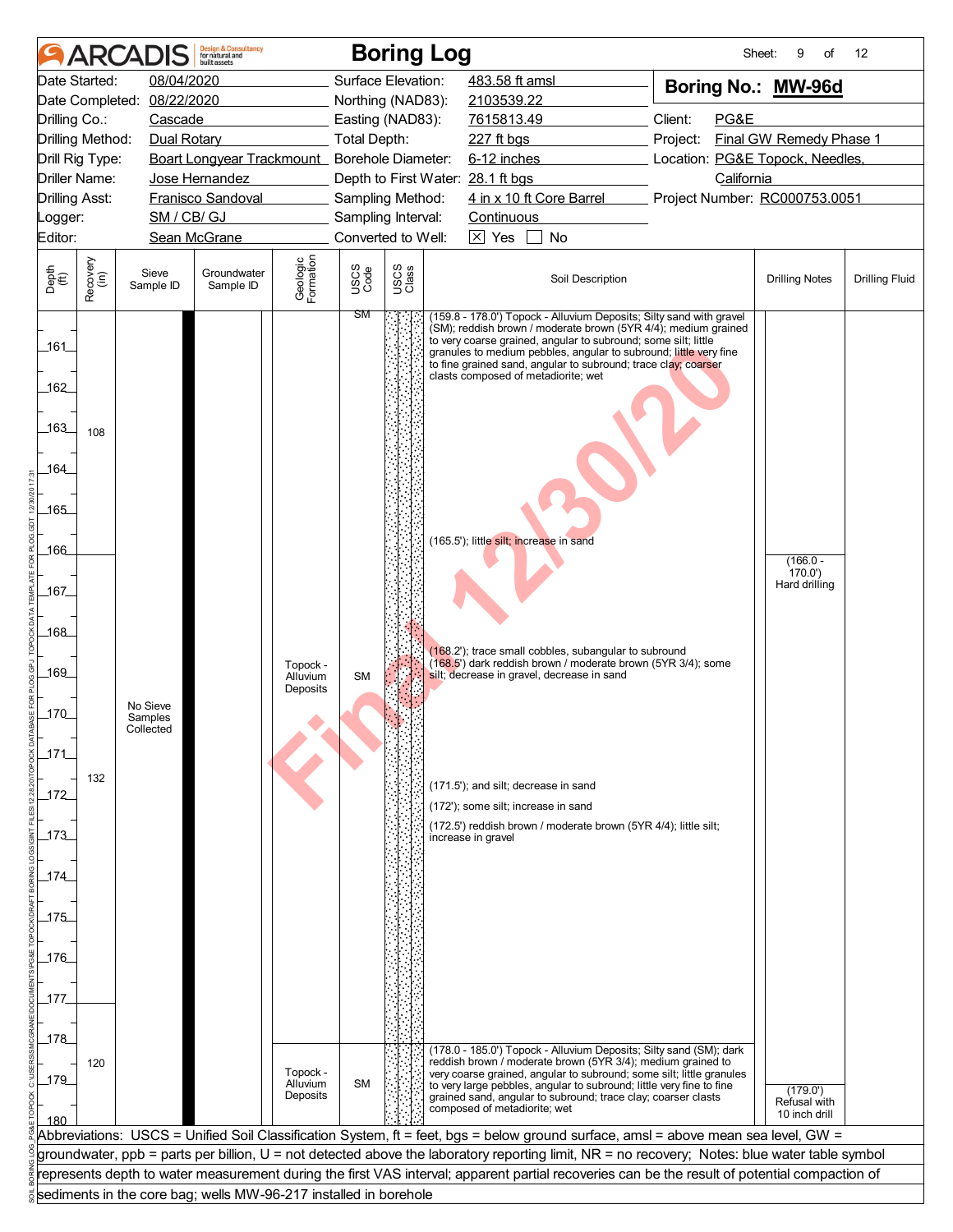| 08/04/2020<br>Date Started:<br>Surface Elevation:<br>483.58 ft amsl<br>Boring No.: MW-96d<br>08/22/2020<br>Date Completed:<br>Northing (NAD83):<br>2103539.22<br>7615813.49<br>Client:<br>PG&E<br>Drilling Co.:<br>Cascade<br>Easting (NAD83):<br><b>Total Depth:</b><br>Final GW Remedy Phase 1<br>Drilling Method:<br>Dual Rotary<br>227 ft bgs<br>Project:<br>Boart Longyear Trackmount_ Borehole Diameter:<br>6-12 inches<br>Location: PG&E Topock, Needles,<br>Drill Rig Type:<br><b>Driller Name:</b><br>California<br>Jose Hernandez<br>Depth to First Water: 28.1 ft bgs<br>4 in x 10 ft Core Barrel<br>Project Number: RC000753.0051<br><b>Drilling Asst:</b><br><b>Franisco Sandoval</b><br>Sampling Method:<br>SM / CB/ GJ<br>Sampling Interval:<br>Continuous<br>_ogger:<br>Converted to Well:<br>$\boxtimes$ Yes<br>Editor:<br>Sean McGrane<br>No<br>Geologic<br>Formation<br>Recovery<br>(in)<br>USCS<br>Class<br>USCS<br>Code<br>Depth<br>(ft)<br>Sieve<br>Groundwater<br>Soil Description<br><b>Drilling Fluid</b><br><b>Drilling Notes</b><br>Sample ID<br>Sample ID<br>casing, drillers<br>request to<br>telescope with<br>_181_<br>8 inch casing.<br>Due to<br>telescoping<br>(181.5'); increase in silt, decrease in sand<br>182<br>nested wells<br>could not be<br>Topock -<br><b>SM</b><br>installed<br>Alluvium<br>shallow well<br>Deposits<br>183<br>installed in<br>separate<br>120<br>borehole.<br>MW-96-<br>184<br>VAS-182-<br>187<br>(<0.17 U<br>ppb)<br>8/8/2020<br>$-185$<br>(185.0 - 188.5') Topock - Alluvium Deposits; Silty sand with gravel<br>09:25<br>(SM); dark reddish brown / moderate brown (5YR 3/4); medium<br>grained to very coarse grained, subangular to subround; little<br>186<br>granules to very large pebbles, angular to subround; little very fine<br>to fine grained sand, angular to subround; little silt; trace clay;<br>Topock -<br>coarser clasts composed of metadiorite; wet<br>Alluvium<br><b>SM</b><br>187<br>Deposits<br>(187') yellowish red (5YR 4/6); coarse grained to very coarse<br>grained, subangular to subround; some granules to very large<br>pebbles, angular to subround; little very fine to medium grained<br>_188_<br>sand, angular to subround; change in grain size distribution,<br>increase in silt, decrease in sand<br>(188.5 - 196.5') Topock - Alluvium Deposits; Well graded sand<br>189<br>with silt and gravel (SW-SM); yellowish red (5YR 4/6); medium<br>grained to very coarse grained, subangular to subround; little<br>granules to very large pebbles, angular to subround; little very fine<br>No Sieve<br>to fine grained sand, angular to subround; trace silt; trace clay;<br>$-190$<br>Samples<br>coarser clasts composed of metadiorite: wet<br>Collected<br>_191<br>_192_<br>120<br>Topock -<br>Alluvium<br>SW-SM<br>Deposits<br>$-193$<br>MW-96-<br>_194_<br>VAS-192-<br>197<br>(<0.17 U<br>ppb)<br>195<br>8/8/2020<br>$(195.0 -$<br>13:30<br>196.0'<br>Hard drilling<br>_196_<br>(196'); increase in gravel, decrease in sand<br>(196.5 - 198.5') Topock - Alluvium Deposits; Silty sand (SM);<br>197<br>yellowish red (5YR 4/6); very fine grained to very coarse grained,<br>Topock -<br>subangular to subround; some silt; little granules to very large<br><b>SM</b><br>Alluvium<br>pebbles, angular to subround; trace clay; coarser clasts<br>Deposits<br>composed of metadiorite; wet<br>_198_<br>120<br>(198.5 - 200.0') Topock - Alluvium Deposits; Silty sand with gravel<br>199<br>(SM); yellowish red (5YR 4/6); very fine grained to very coarse<br>Topock -<br><b>SM</b><br>grained, subangular to subround; little granules to very large<br>Alluvium<br>pebbles, angular to subround; little silt; trace clay; coarser clasts<br>Deposits<br>composed of metadiorite; wet<br>200<br>Abbreviations: USCS = Unified Soil Classification System, ft = feet, bgs = below ground surface, amsl = above mean sea level, GW =<br>groundwater, ppb = parts per billion, U = not detected above the laboratory reporting limit, NR = no recovery; Notes: blue water table symbol<br>represents depth to water measurement during the first VAS interval; apparent partial recoveries can be the result of potential compaction of<br>sediments in the core bag; wells MW-96-217 installed in borehole | ARCAI | <b>Design &amp; Consultancy</b><br>for natural and<br>built assets |  | <b>Boring Log</b> |  |  | Sheet:<br>10<br>of | 12 |
|--------------------------------------------------------------------------------------------------------------------------------------------------------------------------------------------------------------------------------------------------------------------------------------------------------------------------------------------------------------------------------------------------------------------------------------------------------------------------------------------------------------------------------------------------------------------------------------------------------------------------------------------------------------------------------------------------------------------------------------------------------------------------------------------------------------------------------------------------------------------------------------------------------------------------------------------------------------------------------------------------------------------------------------------------------------------------------------------------------------------------------------------------------------------------------------------------------------------------------------------------------------------------------------------------------------------------------------------------------------------------------------------------------------------------------------------------------------------------------------------------------------------------------------------------------------------------------------------------------------------------------------------------------------------------------------------------------------------------------------------------------------------------------------------------------------------------------------------------------------------------------------------------------------------------------------------------------------------------------------------------------------------------------------------------------------------------------------------------------------------------------------------------------------------------------------------------------------------------------------------------------------------------------------------------------------------------------------------------------------------------------------------------------------------------------------------------------------------------------------------------------------------------------------------------------------------------------------------------------------------------------------------------------------------------------------------------------------------------------------------------------------------------------------------------------------------------------------------------------------------------------------------------------------------------------------------------------------------------------------------------------------------------------------------------------------------------------------------------------------------------------------------------------------------------------------------------------------------------------------------------------------------------------------------------------------------------------------------------------------------------------------------------------------------------------------------------------------------------------------------------------------------------------------------------------------------------------------------------------------------------------------------------------------------------------------------------------------------------------------------------------------------------------------------------------------------------------------------------------------------------------------------------------------------------------------------------------------------------------------------------------------------------------------------------------------------------------------------------------------------------------------------------------------------------------------------------------------------------------------------------------------------------------------------------------------------------|-------|--------------------------------------------------------------------|--|-------------------|--|--|--------------------|----|
|                                                                                                                                                                                                                                                                                                                                                                                                                                                                                                                                                                                                                                                                                                                                                                                                                                                                                                                                                                                                                                                                                                                                                                                                                                                                                                                                                                                                                                                                                                                                                                                                                                                                                                                                                                                                                                                                                                                                                                                                                                                                                                                                                                                                                                                                                                                                                                                                                                                                                                                                                                                                                                                                                                                                                                                                                                                                                                                                                                                                                                                                                                                                                                                                                                                                                                                                                                                                                                                                                                                                                                                                                                                                                                                                                                                                                                                                                                                                                                                                                                                                                                                                                                                                                                                                                                                          |       |                                                                    |  |                   |  |  |                    |    |
|                                                                                                                                                                                                                                                                                                                                                                                                                                                                                                                                                                                                                                                                                                                                                                                                                                                                                                                                                                                                                                                                                                                                                                                                                                                                                                                                                                                                                                                                                                                                                                                                                                                                                                                                                                                                                                                                                                                                                                                                                                                                                                                                                                                                                                                                                                                                                                                                                                                                                                                                                                                                                                                                                                                                                                                                                                                                                                                                                                                                                                                                                                                                                                                                                                                                                                                                                                                                                                                                                                                                                                                                                                                                                                                                                                                                                                                                                                                                                                                                                                                                                                                                                                                                                                                                                                                          |       |                                                                    |  |                   |  |  |                    |    |
|                                                                                                                                                                                                                                                                                                                                                                                                                                                                                                                                                                                                                                                                                                                                                                                                                                                                                                                                                                                                                                                                                                                                                                                                                                                                                                                                                                                                                                                                                                                                                                                                                                                                                                                                                                                                                                                                                                                                                                                                                                                                                                                                                                                                                                                                                                                                                                                                                                                                                                                                                                                                                                                                                                                                                                                                                                                                                                                                                                                                                                                                                                                                                                                                                                                                                                                                                                                                                                                                                                                                                                                                                                                                                                                                                                                                                                                                                                                                                                                                                                                                                                                                                                                                                                                                                                                          |       |                                                                    |  |                   |  |  |                    |    |
|                                                                                                                                                                                                                                                                                                                                                                                                                                                                                                                                                                                                                                                                                                                                                                                                                                                                                                                                                                                                                                                                                                                                                                                                                                                                                                                                                                                                                                                                                                                                                                                                                                                                                                                                                                                                                                                                                                                                                                                                                                                                                                                                                                                                                                                                                                                                                                                                                                                                                                                                                                                                                                                                                                                                                                                                                                                                                                                                                                                                                                                                                                                                                                                                                                                                                                                                                                                                                                                                                                                                                                                                                                                                                                                                                                                                                                                                                                                                                                                                                                                                                                                                                                                                                                                                                                                          |       |                                                                    |  |                   |  |  |                    |    |
|                                                                                                                                                                                                                                                                                                                                                                                                                                                                                                                                                                                                                                                                                                                                                                                                                                                                                                                                                                                                                                                                                                                                                                                                                                                                                                                                                                                                                                                                                                                                                                                                                                                                                                                                                                                                                                                                                                                                                                                                                                                                                                                                                                                                                                                                                                                                                                                                                                                                                                                                                                                                                                                                                                                                                                                                                                                                                                                                                                                                                                                                                                                                                                                                                                                                                                                                                                                                                                                                                                                                                                                                                                                                                                                                                                                                                                                                                                                                                                                                                                                                                                                                                                                                                                                                                                                          |       |                                                                    |  |                   |  |  |                    |    |
|                                                                                                                                                                                                                                                                                                                                                                                                                                                                                                                                                                                                                                                                                                                                                                                                                                                                                                                                                                                                                                                                                                                                                                                                                                                                                                                                                                                                                                                                                                                                                                                                                                                                                                                                                                                                                                                                                                                                                                                                                                                                                                                                                                                                                                                                                                                                                                                                                                                                                                                                                                                                                                                                                                                                                                                                                                                                                                                                                                                                                                                                                                                                                                                                                                                                                                                                                                                                                                                                                                                                                                                                                                                                                                                                                                                                                                                                                                                                                                                                                                                                                                                                                                                                                                                                                                                          |       |                                                                    |  |                   |  |  |                    |    |
|                                                                                                                                                                                                                                                                                                                                                                                                                                                                                                                                                                                                                                                                                                                                                                                                                                                                                                                                                                                                                                                                                                                                                                                                                                                                                                                                                                                                                                                                                                                                                                                                                                                                                                                                                                                                                                                                                                                                                                                                                                                                                                                                                                                                                                                                                                                                                                                                                                                                                                                                                                                                                                                                                                                                                                                                                                                                                                                                                                                                                                                                                                                                                                                                                                                                                                                                                                                                                                                                                                                                                                                                                                                                                                                                                                                                                                                                                                                                                                                                                                                                                                                                                                                                                                                                                                                          |       |                                                                    |  |                   |  |  |                    |    |
|                                                                                                                                                                                                                                                                                                                                                                                                                                                                                                                                                                                                                                                                                                                                                                                                                                                                                                                                                                                                                                                                                                                                                                                                                                                                                                                                                                                                                                                                                                                                                                                                                                                                                                                                                                                                                                                                                                                                                                                                                                                                                                                                                                                                                                                                                                                                                                                                                                                                                                                                                                                                                                                                                                                                                                                                                                                                                                                                                                                                                                                                                                                                                                                                                                                                                                                                                                                                                                                                                                                                                                                                                                                                                                                                                                                                                                                                                                                                                                                                                                                                                                                                                                                                                                                                                                                          |       |                                                                    |  |                   |  |  |                    |    |
|                                                                                                                                                                                                                                                                                                                                                                                                                                                                                                                                                                                                                                                                                                                                                                                                                                                                                                                                                                                                                                                                                                                                                                                                                                                                                                                                                                                                                                                                                                                                                                                                                                                                                                                                                                                                                                                                                                                                                                                                                                                                                                                                                                                                                                                                                                                                                                                                                                                                                                                                                                                                                                                                                                                                                                                                                                                                                                                                                                                                                                                                                                                                                                                                                                                                                                                                                                                                                                                                                                                                                                                                                                                                                                                                                                                                                                                                                                                                                                                                                                                                                                                                                                                                                                                                                                                          |       |                                                                    |  |                   |  |  |                    |    |
|                                                                                                                                                                                                                                                                                                                                                                                                                                                                                                                                                                                                                                                                                                                                                                                                                                                                                                                                                                                                                                                                                                                                                                                                                                                                                                                                                                                                                                                                                                                                                                                                                                                                                                                                                                                                                                                                                                                                                                                                                                                                                                                                                                                                                                                                                                                                                                                                                                                                                                                                                                                                                                                                                                                                                                                                                                                                                                                                                                                                                                                                                                                                                                                                                                                                                                                                                                                                                                                                                                                                                                                                                                                                                                                                                                                                                                                                                                                                                                                                                                                                                                                                                                                                                                                                                                                          |       |                                                                    |  |                   |  |  |                    |    |
|                                                                                                                                                                                                                                                                                                                                                                                                                                                                                                                                                                                                                                                                                                                                                                                                                                                                                                                                                                                                                                                                                                                                                                                                                                                                                                                                                                                                                                                                                                                                                                                                                                                                                                                                                                                                                                                                                                                                                                                                                                                                                                                                                                                                                                                                                                                                                                                                                                                                                                                                                                                                                                                                                                                                                                                                                                                                                                                                                                                                                                                                                                                                                                                                                                                                                                                                                                                                                                                                                                                                                                                                                                                                                                                                                                                                                                                                                                                                                                                                                                                                                                                                                                                                                                                                                                                          |       |                                                                    |  |                   |  |  |                    |    |
|                                                                                                                                                                                                                                                                                                                                                                                                                                                                                                                                                                                                                                                                                                                                                                                                                                                                                                                                                                                                                                                                                                                                                                                                                                                                                                                                                                                                                                                                                                                                                                                                                                                                                                                                                                                                                                                                                                                                                                                                                                                                                                                                                                                                                                                                                                                                                                                                                                                                                                                                                                                                                                                                                                                                                                                                                                                                                                                                                                                                                                                                                                                                                                                                                                                                                                                                                                                                                                                                                                                                                                                                                                                                                                                                                                                                                                                                                                                                                                                                                                                                                                                                                                                                                                                                                                                          |       |                                                                    |  |                   |  |  |                    |    |
|                                                                                                                                                                                                                                                                                                                                                                                                                                                                                                                                                                                                                                                                                                                                                                                                                                                                                                                                                                                                                                                                                                                                                                                                                                                                                                                                                                                                                                                                                                                                                                                                                                                                                                                                                                                                                                                                                                                                                                                                                                                                                                                                                                                                                                                                                                                                                                                                                                                                                                                                                                                                                                                                                                                                                                                                                                                                                                                                                                                                                                                                                                                                                                                                                                                                                                                                                                                                                                                                                                                                                                                                                                                                                                                                                                                                                                                                                                                                                                                                                                                                                                                                                                                                                                                                                                                          |       |                                                                    |  |                   |  |  |                    |    |
|                                                                                                                                                                                                                                                                                                                                                                                                                                                                                                                                                                                                                                                                                                                                                                                                                                                                                                                                                                                                                                                                                                                                                                                                                                                                                                                                                                                                                                                                                                                                                                                                                                                                                                                                                                                                                                                                                                                                                                                                                                                                                                                                                                                                                                                                                                                                                                                                                                                                                                                                                                                                                                                                                                                                                                                                                                                                                                                                                                                                                                                                                                                                                                                                                                                                                                                                                                                                                                                                                                                                                                                                                                                                                                                                                                                                                                                                                                                                                                                                                                                                                                                                                                                                                                                                                                                          |       |                                                                    |  |                   |  |  |                    |    |
|                                                                                                                                                                                                                                                                                                                                                                                                                                                                                                                                                                                                                                                                                                                                                                                                                                                                                                                                                                                                                                                                                                                                                                                                                                                                                                                                                                                                                                                                                                                                                                                                                                                                                                                                                                                                                                                                                                                                                                                                                                                                                                                                                                                                                                                                                                                                                                                                                                                                                                                                                                                                                                                                                                                                                                                                                                                                                                                                                                                                                                                                                                                                                                                                                                                                                                                                                                                                                                                                                                                                                                                                                                                                                                                                                                                                                                                                                                                                                                                                                                                                                                                                                                                                                                                                                                                          |       |                                                                    |  |                   |  |  |                    |    |
|                                                                                                                                                                                                                                                                                                                                                                                                                                                                                                                                                                                                                                                                                                                                                                                                                                                                                                                                                                                                                                                                                                                                                                                                                                                                                                                                                                                                                                                                                                                                                                                                                                                                                                                                                                                                                                                                                                                                                                                                                                                                                                                                                                                                                                                                                                                                                                                                                                                                                                                                                                                                                                                                                                                                                                                                                                                                                                                                                                                                                                                                                                                                                                                                                                                                                                                                                                                                                                                                                                                                                                                                                                                                                                                                                                                                                                                                                                                                                                                                                                                                                                                                                                                                                                                                                                                          |       |                                                                    |  |                   |  |  |                    |    |
|                                                                                                                                                                                                                                                                                                                                                                                                                                                                                                                                                                                                                                                                                                                                                                                                                                                                                                                                                                                                                                                                                                                                                                                                                                                                                                                                                                                                                                                                                                                                                                                                                                                                                                                                                                                                                                                                                                                                                                                                                                                                                                                                                                                                                                                                                                                                                                                                                                                                                                                                                                                                                                                                                                                                                                                                                                                                                                                                                                                                                                                                                                                                                                                                                                                                                                                                                                                                                                                                                                                                                                                                                                                                                                                                                                                                                                                                                                                                                                                                                                                                                                                                                                                                                                                                                                                          |       |                                                                    |  |                   |  |  |                    |    |
|                                                                                                                                                                                                                                                                                                                                                                                                                                                                                                                                                                                                                                                                                                                                                                                                                                                                                                                                                                                                                                                                                                                                                                                                                                                                                                                                                                                                                                                                                                                                                                                                                                                                                                                                                                                                                                                                                                                                                                                                                                                                                                                                                                                                                                                                                                                                                                                                                                                                                                                                                                                                                                                                                                                                                                                                                                                                                                                                                                                                                                                                                                                                                                                                                                                                                                                                                                                                                                                                                                                                                                                                                                                                                                                                                                                                                                                                                                                                                                                                                                                                                                                                                                                                                                                                                                                          |       |                                                                    |  |                   |  |  |                    |    |
|                                                                                                                                                                                                                                                                                                                                                                                                                                                                                                                                                                                                                                                                                                                                                                                                                                                                                                                                                                                                                                                                                                                                                                                                                                                                                                                                                                                                                                                                                                                                                                                                                                                                                                                                                                                                                                                                                                                                                                                                                                                                                                                                                                                                                                                                                                                                                                                                                                                                                                                                                                                                                                                                                                                                                                                                                                                                                                                                                                                                                                                                                                                                                                                                                                                                                                                                                                                                                                                                                                                                                                                                                                                                                                                                                                                                                                                                                                                                                                                                                                                                                                                                                                                                                                                                                                                          |       |                                                                    |  |                   |  |  |                    |    |
|                                                                                                                                                                                                                                                                                                                                                                                                                                                                                                                                                                                                                                                                                                                                                                                                                                                                                                                                                                                                                                                                                                                                                                                                                                                                                                                                                                                                                                                                                                                                                                                                                                                                                                                                                                                                                                                                                                                                                                                                                                                                                                                                                                                                                                                                                                                                                                                                                                                                                                                                                                                                                                                                                                                                                                                                                                                                                                                                                                                                                                                                                                                                                                                                                                                                                                                                                                                                                                                                                                                                                                                                                                                                                                                                                                                                                                                                                                                                                                                                                                                                                                                                                                                                                                                                                                                          |       |                                                                    |  |                   |  |  |                    |    |
|                                                                                                                                                                                                                                                                                                                                                                                                                                                                                                                                                                                                                                                                                                                                                                                                                                                                                                                                                                                                                                                                                                                                                                                                                                                                                                                                                                                                                                                                                                                                                                                                                                                                                                                                                                                                                                                                                                                                                                                                                                                                                                                                                                                                                                                                                                                                                                                                                                                                                                                                                                                                                                                                                                                                                                                                                                                                                                                                                                                                                                                                                                                                                                                                                                                                                                                                                                                                                                                                                                                                                                                                                                                                                                                                                                                                                                                                                                                                                                                                                                                                                                                                                                                                                                                                                                                          |       |                                                                    |  |                   |  |  |                    |    |
|                                                                                                                                                                                                                                                                                                                                                                                                                                                                                                                                                                                                                                                                                                                                                                                                                                                                                                                                                                                                                                                                                                                                                                                                                                                                                                                                                                                                                                                                                                                                                                                                                                                                                                                                                                                                                                                                                                                                                                                                                                                                                                                                                                                                                                                                                                                                                                                                                                                                                                                                                                                                                                                                                                                                                                                                                                                                                                                                                                                                                                                                                                                                                                                                                                                                                                                                                                                                                                                                                                                                                                                                                                                                                                                                                                                                                                                                                                                                                                                                                                                                                                                                                                                                                                                                                                                          |       |                                                                    |  |                   |  |  |                    |    |
|                                                                                                                                                                                                                                                                                                                                                                                                                                                                                                                                                                                                                                                                                                                                                                                                                                                                                                                                                                                                                                                                                                                                                                                                                                                                                                                                                                                                                                                                                                                                                                                                                                                                                                                                                                                                                                                                                                                                                                                                                                                                                                                                                                                                                                                                                                                                                                                                                                                                                                                                                                                                                                                                                                                                                                                                                                                                                                                                                                                                                                                                                                                                                                                                                                                                                                                                                                                                                                                                                                                                                                                                                                                                                                                                                                                                                                                                                                                                                                                                                                                                                                                                                                                                                                                                                                                          |       |                                                                    |  |                   |  |  |                    |    |
|                                                                                                                                                                                                                                                                                                                                                                                                                                                                                                                                                                                                                                                                                                                                                                                                                                                                                                                                                                                                                                                                                                                                                                                                                                                                                                                                                                                                                                                                                                                                                                                                                                                                                                                                                                                                                                                                                                                                                                                                                                                                                                                                                                                                                                                                                                                                                                                                                                                                                                                                                                                                                                                                                                                                                                                                                                                                                                                                                                                                                                                                                                                                                                                                                                                                                                                                                                                                                                                                                                                                                                                                                                                                                                                                                                                                                                                                                                                                                                                                                                                                                                                                                                                                                                                                                                                          |       |                                                                    |  |                   |  |  |                    |    |
|                                                                                                                                                                                                                                                                                                                                                                                                                                                                                                                                                                                                                                                                                                                                                                                                                                                                                                                                                                                                                                                                                                                                                                                                                                                                                                                                                                                                                                                                                                                                                                                                                                                                                                                                                                                                                                                                                                                                                                                                                                                                                                                                                                                                                                                                                                                                                                                                                                                                                                                                                                                                                                                                                                                                                                                                                                                                                                                                                                                                                                                                                                                                                                                                                                                                                                                                                                                                                                                                                                                                                                                                                                                                                                                                                                                                                                                                                                                                                                                                                                                                                                                                                                                                                                                                                                                          |       |                                                                    |  |                   |  |  |                    |    |
|                                                                                                                                                                                                                                                                                                                                                                                                                                                                                                                                                                                                                                                                                                                                                                                                                                                                                                                                                                                                                                                                                                                                                                                                                                                                                                                                                                                                                                                                                                                                                                                                                                                                                                                                                                                                                                                                                                                                                                                                                                                                                                                                                                                                                                                                                                                                                                                                                                                                                                                                                                                                                                                                                                                                                                                                                                                                                                                                                                                                                                                                                                                                                                                                                                                                                                                                                                                                                                                                                                                                                                                                                                                                                                                                                                                                                                                                                                                                                                                                                                                                                                                                                                                                                                                                                                                          |       |                                                                    |  |                   |  |  |                    |    |
|                                                                                                                                                                                                                                                                                                                                                                                                                                                                                                                                                                                                                                                                                                                                                                                                                                                                                                                                                                                                                                                                                                                                                                                                                                                                                                                                                                                                                                                                                                                                                                                                                                                                                                                                                                                                                                                                                                                                                                                                                                                                                                                                                                                                                                                                                                                                                                                                                                                                                                                                                                                                                                                                                                                                                                                                                                                                                                                                                                                                                                                                                                                                                                                                                                                                                                                                                                                                                                                                                                                                                                                                                                                                                                                                                                                                                                                                                                                                                                                                                                                                                                                                                                                                                                                                                                                          |       |                                                                    |  |                   |  |  |                    |    |
|                                                                                                                                                                                                                                                                                                                                                                                                                                                                                                                                                                                                                                                                                                                                                                                                                                                                                                                                                                                                                                                                                                                                                                                                                                                                                                                                                                                                                                                                                                                                                                                                                                                                                                                                                                                                                                                                                                                                                                                                                                                                                                                                                                                                                                                                                                                                                                                                                                                                                                                                                                                                                                                                                                                                                                                                                                                                                                                                                                                                                                                                                                                                                                                                                                                                                                                                                                                                                                                                                                                                                                                                                                                                                                                                                                                                                                                                                                                                                                                                                                                                                                                                                                                                                                                                                                                          |       |                                                                    |  |                   |  |  |                    |    |
|                                                                                                                                                                                                                                                                                                                                                                                                                                                                                                                                                                                                                                                                                                                                                                                                                                                                                                                                                                                                                                                                                                                                                                                                                                                                                                                                                                                                                                                                                                                                                                                                                                                                                                                                                                                                                                                                                                                                                                                                                                                                                                                                                                                                                                                                                                                                                                                                                                                                                                                                                                                                                                                                                                                                                                                                                                                                                                                                                                                                                                                                                                                                                                                                                                                                                                                                                                                                                                                                                                                                                                                                                                                                                                                                                                                                                                                                                                                                                                                                                                                                                                                                                                                                                                                                                                                          |       |                                                                    |  |                   |  |  |                    |    |
|                                                                                                                                                                                                                                                                                                                                                                                                                                                                                                                                                                                                                                                                                                                                                                                                                                                                                                                                                                                                                                                                                                                                                                                                                                                                                                                                                                                                                                                                                                                                                                                                                                                                                                                                                                                                                                                                                                                                                                                                                                                                                                                                                                                                                                                                                                                                                                                                                                                                                                                                                                                                                                                                                                                                                                                                                                                                                                                                                                                                                                                                                                                                                                                                                                                                                                                                                                                                                                                                                                                                                                                                                                                                                                                                                                                                                                                                                                                                                                                                                                                                                                                                                                                                                                                                                                                          |       |                                                                    |  |                   |  |  |                    |    |
|                                                                                                                                                                                                                                                                                                                                                                                                                                                                                                                                                                                                                                                                                                                                                                                                                                                                                                                                                                                                                                                                                                                                                                                                                                                                                                                                                                                                                                                                                                                                                                                                                                                                                                                                                                                                                                                                                                                                                                                                                                                                                                                                                                                                                                                                                                                                                                                                                                                                                                                                                                                                                                                                                                                                                                                                                                                                                                                                                                                                                                                                                                                                                                                                                                                                                                                                                                                                                                                                                                                                                                                                                                                                                                                                                                                                                                                                                                                                                                                                                                                                                                                                                                                                                                                                                                                          |       |                                                                    |  |                   |  |  |                    |    |
|                                                                                                                                                                                                                                                                                                                                                                                                                                                                                                                                                                                                                                                                                                                                                                                                                                                                                                                                                                                                                                                                                                                                                                                                                                                                                                                                                                                                                                                                                                                                                                                                                                                                                                                                                                                                                                                                                                                                                                                                                                                                                                                                                                                                                                                                                                                                                                                                                                                                                                                                                                                                                                                                                                                                                                                                                                                                                                                                                                                                                                                                                                                                                                                                                                                                                                                                                                                                                                                                                                                                                                                                                                                                                                                                                                                                                                                                                                                                                                                                                                                                                                                                                                                                                                                                                                                          |       |                                                                    |  |                   |  |  |                    |    |
|                                                                                                                                                                                                                                                                                                                                                                                                                                                                                                                                                                                                                                                                                                                                                                                                                                                                                                                                                                                                                                                                                                                                                                                                                                                                                                                                                                                                                                                                                                                                                                                                                                                                                                                                                                                                                                                                                                                                                                                                                                                                                                                                                                                                                                                                                                                                                                                                                                                                                                                                                                                                                                                                                                                                                                                                                                                                                                                                                                                                                                                                                                                                                                                                                                                                                                                                                                                                                                                                                                                                                                                                                                                                                                                                                                                                                                                                                                                                                                                                                                                                                                                                                                                                                                                                                                                          |       |                                                                    |  |                   |  |  |                    |    |
|                                                                                                                                                                                                                                                                                                                                                                                                                                                                                                                                                                                                                                                                                                                                                                                                                                                                                                                                                                                                                                                                                                                                                                                                                                                                                                                                                                                                                                                                                                                                                                                                                                                                                                                                                                                                                                                                                                                                                                                                                                                                                                                                                                                                                                                                                                                                                                                                                                                                                                                                                                                                                                                                                                                                                                                                                                                                                                                                                                                                                                                                                                                                                                                                                                                                                                                                                                                                                                                                                                                                                                                                                                                                                                                                                                                                                                                                                                                                                                                                                                                                                                                                                                                                                                                                                                                          |       |                                                                    |  |                   |  |  |                    |    |
|                                                                                                                                                                                                                                                                                                                                                                                                                                                                                                                                                                                                                                                                                                                                                                                                                                                                                                                                                                                                                                                                                                                                                                                                                                                                                                                                                                                                                                                                                                                                                                                                                                                                                                                                                                                                                                                                                                                                                                                                                                                                                                                                                                                                                                                                                                                                                                                                                                                                                                                                                                                                                                                                                                                                                                                                                                                                                                                                                                                                                                                                                                                                                                                                                                                                                                                                                                                                                                                                                                                                                                                                                                                                                                                                                                                                                                                                                                                                                                                                                                                                                                                                                                                                                                                                                                                          |       |                                                                    |  |                   |  |  |                    |    |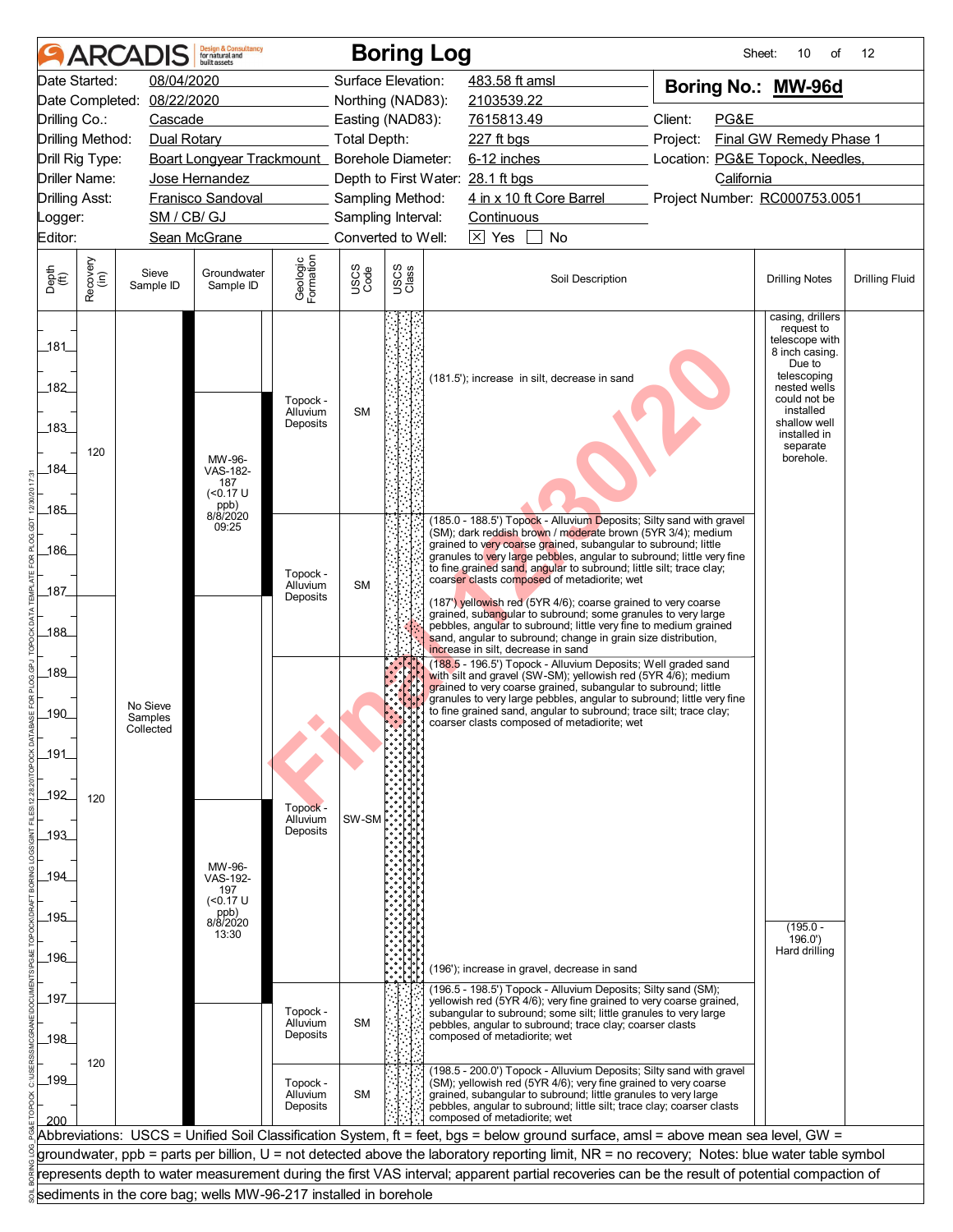|                       |                  |                      | <b>Design &amp; Consultancy</b><br>for natural and<br>huilt assets |                                           |                                          |               | <b>Boring Log</b>                                                                                                                             | Sheet:                                                                                                                                                                                                                                                                    | 11<br>οf                | 12                    |  |  |  |
|-----------------------|------------------|----------------------|--------------------------------------------------------------------|-------------------------------------------|------------------------------------------|---------------|-----------------------------------------------------------------------------------------------------------------------------------------------|---------------------------------------------------------------------------------------------------------------------------------------------------------------------------------------------------------------------------------------------------------------------------|-------------------------|-----------------------|--|--|--|
|                       | Date Started:    | 08/04/2020           |                                                                    |                                           | Surface Elevation:                       |               | 483.58 ft amsl                                                                                                                                | Boring No.: MW-96d                                                                                                                                                                                                                                                        |                         |                       |  |  |  |
|                       | Date Completed:  | 08/22/2020           |                                                                    |                                           | Northing (NAD83):                        |               | 2103539.22                                                                                                                                    |                                                                                                                                                                                                                                                                           |                         |                       |  |  |  |
| Drilling Co.:         |                  | Cascade              |                                                                    |                                           | Easting (NAD83):                         |               | 7615813.49                                                                                                                                    | Client:<br>PG&E                                                                                                                                                                                                                                                           |                         |                       |  |  |  |
|                       | Drilling Method: | Dual Rotary          |                                                                    |                                           | <b>Total Depth:</b>                      |               | 227 ft bgs                                                                                                                                    | Project:                                                                                                                                                                                                                                                                  | Final GW Remedy Phase 1 |                       |  |  |  |
|                       | Drill Rig Type:  |                      | Boart Longyear Trackmount_ Borehole Diameter:                      |                                           |                                          |               | 6-12 inches                                                                                                                                   | Location: PG&E Topock, Needles,                                                                                                                                                                                                                                           |                         |                       |  |  |  |
|                       | Driller Name:    |                      | Jose Hernandez                                                     |                                           |                                          |               | Depth to First Water: 28.1 ft bgs                                                                                                             | California<br>Project Number: RC000753.0051                                                                                                                                                                                                                               |                         |                       |  |  |  |
| <b>Drilling Asst:</b> |                  | SM / CB/ GJ          | <b>Franisco Sandoval</b>                                           |                                           | Sampling Method:                         |               | 4 in x 10 ft Core Barrel                                                                                                                      |                                                                                                                                                                                                                                                                           |                         |                       |  |  |  |
| _ogger:<br>Editor:    |                  |                      | Sean McGrane                                                       |                                           | Sampling Interval:<br>Converted to Well: |               | Continuous<br>$\boxed{\times}$ Yes<br><b>No</b>                                                                                               |                                                                                                                                                                                                                                                                           |                         |                       |  |  |  |
|                       |                  |                      |                                                                    |                                           |                                          |               |                                                                                                                                               |                                                                                                                                                                                                                                                                           |                         |                       |  |  |  |
| Depth<br>(ft)         | Recovery<br>(in) | Sieve<br>Sample ID   | Groundwater<br>Sample ID                                           | Geologic<br>Formation                     | USCS<br>Code                             | USCS<br>Class | Soil Description                                                                                                                              |                                                                                                                                                                                                                                                                           | <b>Drilling Notes</b>   | <b>Drilling Fluid</b> |  |  |  |
| 201                   |                  |                      |                                                                    | Topock -<br>Older<br>Alluvium<br>Deposits | <b>SM</b>                                |               | (198.7'); moderate cementation                                                                                                                | (200.0 - 201.8') Topock - Older Alluvium Deposits; Silty sand<br>(SM); yellowish red (5YR 4/6); very fine grained to very coarse<br>grained, subangular to subround; some silt; little granules to very<br>large pebbles, angular to subround; trace clay; coarser clasts |                         |                       |  |  |  |
| 202                   |                  |                      |                                                                    |                                           |                                          |               | composed of metadiorite; wet<br>(201.8 - 204.5') Topock - Older Alluvium Deposits; Silty sand with                                            |                                                                                                                                                                                                                                                                           |                         |                       |  |  |  |
|                       |                  |                      |                                                                    | Topock -                                  |                                          |               | gravel (SM); yellowish red (5YR 4/6); very fine grained to very<br>coarse grained, subangular to subround; little granules to very            |                                                                                                                                                                                                                                                                           |                         |                       |  |  |  |
| 203                   |                  |                      |                                                                    | Older                                     | <b>SM</b>                                |               | large pebbles, angular to subround; little silt; trace clay; coarser<br>clasts composed of metadiorite; wet                                   |                                                                                                                                                                                                                                                                           |                         |                       |  |  |  |
| 204                   | 120              |                      | MW-96-<br>VAS-202-<br>207                                          | Alluvium<br>Deposits                      |                                          |               |                                                                                                                                               |                                                                                                                                                                                                                                                                           |                         |                       |  |  |  |
|                       |                  |                      | $(0.17 \text{ U}$<br>ppb)                                          |                                           |                                          |               | (204.5 - 216.0') Topock - Older Alluvium Deposits; Silty sand                                                                                 |                                                                                                                                                                                                                                                                           |                         |                       |  |  |  |
| -205                  |                  |                      | 8/9/2020<br>09:25                                                  |                                           |                                          |               | (SM); yellowish red (5YR 4/6); very fine grained to very coarse<br>grained, subangular to subround; some silt; little granules to very        |                                                                                                                                                                                                                                                                           |                         |                       |  |  |  |
| $-206$                |                  |                      |                                                                    |                                           |                                          |               | large pebbles, angular to subround; trace clay; coarser clasts<br>composed of metadiorite; wet                                                |                                                                                                                                                                                                                                                                           |                         |                       |  |  |  |
|                       |                  |                      |                                                                    |                                           |                                          |               | (206') medium grained to very coarse grained, subangular to<br>subround; little very fine to fine grained sand, angular to subround;          |                                                                                                                                                                                                                                                                           |                         |                       |  |  |  |
| -207                  |                  |                      |                                                                    |                                           |                                          |               | little silt; change in grain size distribution, increase in sand                                                                              |                                                                                                                                                                                                                                                                           |                         |                       |  |  |  |
|                       |                  |                      |                                                                    |                                           |                                          |               |                                                                                                                                               |                                                                                                                                                                                                                                                                           |                         |                       |  |  |  |
| 208                   |                  |                      |                                                                    |                                           |                                          |               |                                                                                                                                               |                                                                                                                                                                                                                                                                           |                         |                       |  |  |  |
|                       |                  |                      |                                                                    |                                           |                                          |               | (208.5'); some silt; decrease in sand                                                                                                         |                                                                                                                                                                                                                                                                           |                         |                       |  |  |  |
| -209                  |                  |                      |                                                                    |                                           |                                          |               |                                                                                                                                               |                                                                                                                                                                                                                                                                           |                         |                       |  |  |  |
|                       |                  | No Sieve             |                                                                    | Topock -                                  |                                          |               | (209.5'); moderate cementation                                                                                                                |                                                                                                                                                                                                                                                                           |                         |                       |  |  |  |
| 210                   |                  | Samples<br>Collected |                                                                    | Older<br><b>Alluvium</b>                  | <b>SM</b>                                |               |                                                                                                                                               |                                                                                                                                                                                                                                                                           |                         |                       |  |  |  |
| 211                   |                  |                      |                                                                    | <b>Deposits</b>                           |                                          |               |                                                                                                                                               |                                                                                                                                                                                                                                                                           |                         |                       |  |  |  |
|                       |                  |                      |                                                                    |                                           |                                          |               |                                                                                                                                               |                                                                                                                                                                                                                                                                           |                         |                       |  |  |  |
| 212                   | 120              |                      |                                                                    |                                           |                                          |               |                                                                                                                                               |                                                                                                                                                                                                                                                                           |                         |                       |  |  |  |
|                       |                  |                      |                                                                    |                                           |                                          |               |                                                                                                                                               |                                                                                                                                                                                                                                                                           |                         |                       |  |  |  |
| 213                   |                  |                      |                                                                    |                                           |                                          |               |                                                                                                                                               |                                                                                                                                                                                                                                                                           |                         |                       |  |  |  |
|                       |                  |                      | MW-96-                                                             |                                           |                                          |               | $(213.5)$ ; no cementation                                                                                                                    |                                                                                                                                                                                                                                                                           |                         |                       |  |  |  |
| 214                   |                  |                      | VAS-212-<br>217                                                    |                                           |                                          |               |                                                                                                                                               |                                                                                                                                                                                                                                                                           |                         |                       |  |  |  |
|                       |                  |                      | (<0.17 U<br>ppb)                                                   |                                           |                                          |               |                                                                                                                                               |                                                                                                                                                                                                                                                                           |                         |                       |  |  |  |
| 215                   |                  |                      | 8/9/2020<br>14:40                                                  |                                           |                                          |               |                                                                                                                                               |                                                                                                                                                                                                                                                                           |                         |                       |  |  |  |
| .216                  |                  |                      |                                                                    |                                           |                                          |               |                                                                                                                                               |                                                                                                                                                                                                                                                                           |                         |                       |  |  |  |
|                       |                  |                      |                                                                    | Topock -<br>Older                         | <b>ML</b>                                |               | (216.0 - 217.0') Topock - Older Alluvium Deposits; Silt with sand<br>(ML); brown (7.5YR 4/3); medium plasticity; some very fine to            |                                                                                                                                                                                                                                                                           | $(216.0 -$<br>217.0'    |                       |  |  |  |
| 217.                  |                  |                      |                                                                    | Alluvium<br>Deposits                      |                                          |               | medium grained sand, angular to subround; trace granules to<br>small pebbles, angular to subround; trace clay; wet; medium stiff              |                                                                                                                                                                                                                                                                           | Hard drilling           |                       |  |  |  |
|                       |                  |                      |                                                                    | Topock -                                  |                                          |               | (216.7'); and small cobbles, subangular to subround; 3 inch lens                                                                              |                                                                                                                                                                                                                                                                           |                         |                       |  |  |  |
| 218                   |                  |                      |                                                                    | Older<br><b>Alluvium</b>                  | <b>SM</b>                                |               | (217.0 - 219.0') Topock - Older Alluvium Deposits; Silty sand with<br>gravel (SM); yellowish red (5YR 4/6); very fine grained to very         |                                                                                                                                                                                                                                                                           |                         |                       |  |  |  |
|                       | 120              |                      |                                                                    | Deposits                                  |                                          |               | coarse grained, subangular to subround; some granules to very<br>large pebbles, angular to subangular; little silt; trace clay; coarser       |                                                                                                                                                                                                                                                                           |                         |                       |  |  |  |
| $-219$                |                  |                      |                                                                    | Topock -                                  |                                          |               | clasts composed of metadiorite; wet<br>(219.0 - 224.5') Topock - Older Alluvium Deposits; Silty sand                                          |                                                                                                                                                                                                                                                                           |                         |                       |  |  |  |
|                       |                  |                      |                                                                    | Older<br>Alluvium                         | <b>SM</b>                                |               | (SM); dark red (2.5YR 3/6); medium grained to very coarse<br>grained, subangular to subround; little granules to large pebbles,               |                                                                                                                                                                                                                                                                           |                         |                       |  |  |  |
| 220                   |                  |                      |                                                                    |                                           |                                          |               | Abbreviations: USCS = Unified Soil Classification System, ft = feet, bgs = below ground surface, amsl = above mean sea level, GW =            |                                                                                                                                                                                                                                                                           |                         |                       |  |  |  |
|                       |                  |                      |                                                                    |                                           |                                          |               | groundwater, ppb = parts per billion, U = not detected above the laboratory reporting limit, NR = no recovery; Notes: blue water table symbol |                                                                                                                                                                                                                                                                           |                         |                       |  |  |  |
|                       |                  |                      |                                                                    |                                           |                                          |               | represents depth to water measurement during the first VAS interval; apparent partial recoveries can be the result of potential compaction of |                                                                                                                                                                                                                                                                           |                         |                       |  |  |  |
|                       |                  |                      | sediments in the core bag; wells MW-96-217 installed in borehole   |                                           |                                          |               |                                                                                                                                               |                                                                                                                                                                                                                                                                           |                         |                       |  |  |  |